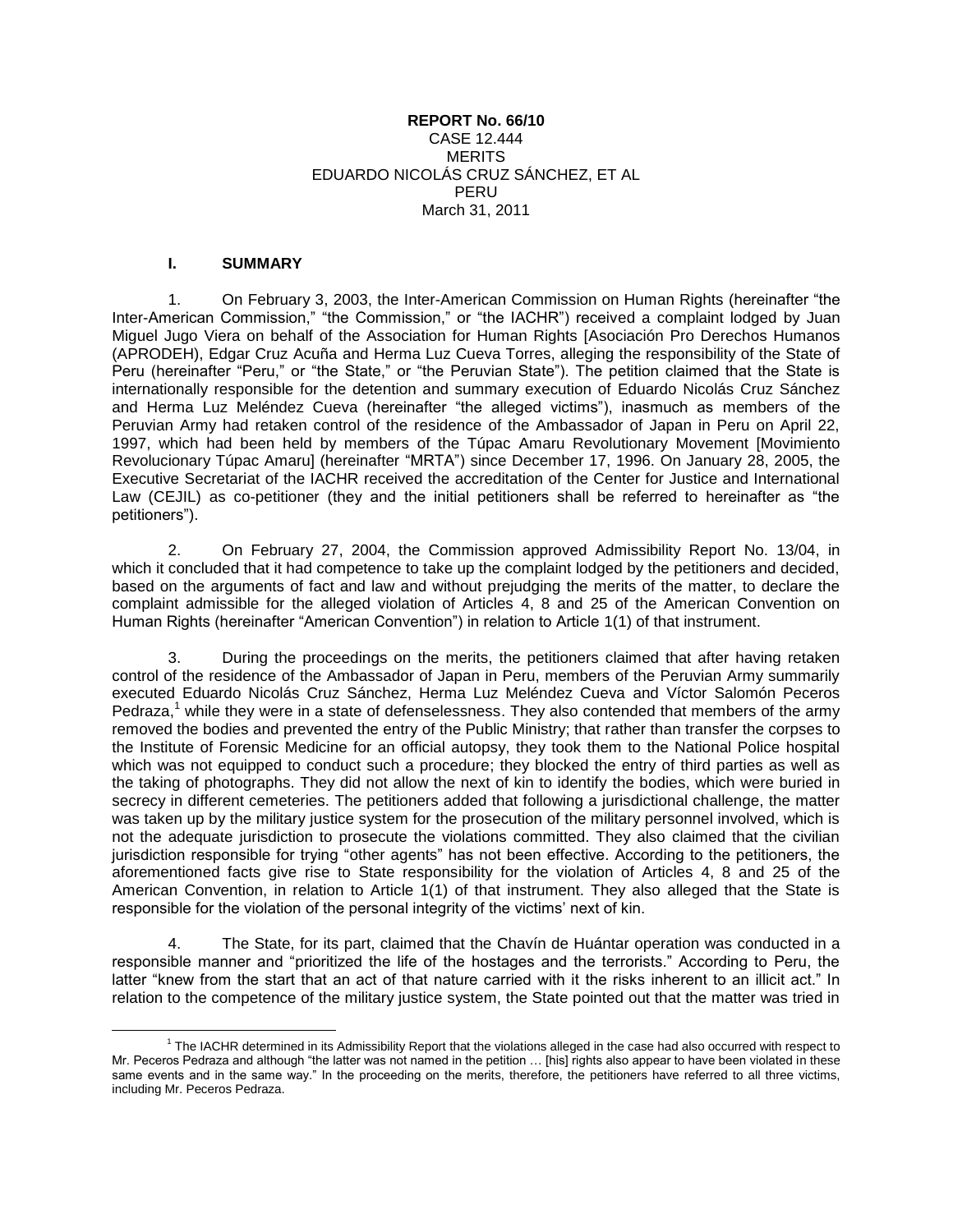the military jurisdiction for the following reasons: (i) the accused were active-duty officials; (ii) they acted in the discharge of their assigned duties in a military operation; (iii) the legally protected interest is "discipline and the protection of life, the supreme aim of the State;" (iv) the acts were defined in the Code of Military Justice and occurred in a battle between commandos and terrorist group; and (v) they were acting in a zone declared to be in a "state of emergency." The State also contended that the evidence must be examined in a domestic legal proceeding. It added that the criminal trial held in the civilian justice system was conducted in accordance with the procedural guidelines provided under the law.

5. After examining the position of the parties, the Inter-American Commission concluded that the Peruvian State is responsible for the violation of the rights to life, due process and judicial protection enshrined in Articles 4, 5, 7, 8 and 25 of the American Convention, in relation to the obligation set out in Article 1(1) of that instrument, to the detriment of Eduardo Nicolás Cruz Sánchez and Herma Luz Meléndez Cueva.

# **II. PROCEEDING BEFORE THE IACHR**

6. APRODEH, Edgar Cruz Acuña and Herma Luz Cueva Torres lodged the initial petition on February 3, 2003. The procedures from the submission of the petition through the admissibility decision are set out in detail in the Admissibility Report issued on February 27, 2004.<sup>2</sup>

7. On March 11, 2004, the Commission notified the parties of the aforementioned report and, pursuant to Article 38.1 of the Rules of Procedure in effect at that time, granted the petitioners two months to present their additional observations on the merits. In addition, based on Article 38.2 of the Rules of Procedure, it placed itself at the parties' disposal to seek a friendly settlement.

8. On June 1, 2004, the petitioners submitted their observations on the merits, which the IACHR forwarded to the State on June 17, 2004, requesting it to submit its observations within a two month period. The State did not submit its observations.

9. On October 25, 2004, the petitioners reported that Mr. Montesinos Torres, Mr. Nicolás de Bari Hermoza Ríos and Mr. Roberto Huamán Acurra, on trial in the civilian justice system in relation to the alleged events, had been released because a verdict had not been handed down within the time period established under the law.

10. On January 4, 2005, the petitioners asked to attend a hearing in relation to the instant case. On January 28, 2005, the Commission notified the parties of that hearing. That same day, the petitioners accredited CEJIL as a co-petitioner. A public hearing was held on the instant case on February 28, 2005, during its 122 regular session, which was attended by the petitioners and the State, and at which Mr. Hidetaka Ogura testified.

11. On April 23, 2008, the petitioners forwarded an additional communication on the merits. On May 23, 2008, the IACHR forwarded this communication to the State, requesting it to submit its observations within a one month period. On June 25, 2008, the State requested an extension of this time period, and a one month extension was granted on June 27 of that year. On August 5, 2008, the State submitted its observations. On September 2, 2008, the IACHR forwarded this communication to the petitioners, requesting them to submit their respective observations within a one month period.

12. On October 8, 2008, the petitioners submitted their observations on the State's communication. On October 27, 2008, the IACHR forwarded them to the State, requesting it to present any observations it considered relevant within one month. On November 29 and December 29, 2008, the State requested an extension to respond to the Commission's request. On December 2, 2008, and January 6, 2009, the Commission granted those extensions for periods of one month.

 $\overline{a}$ 2 IACHR, Report No. 13/04 (Admissibility), Petition 136/03, EDUARDO NICOLÁS CRUZ SÁNCHEZ ET AL, February 27, 2004.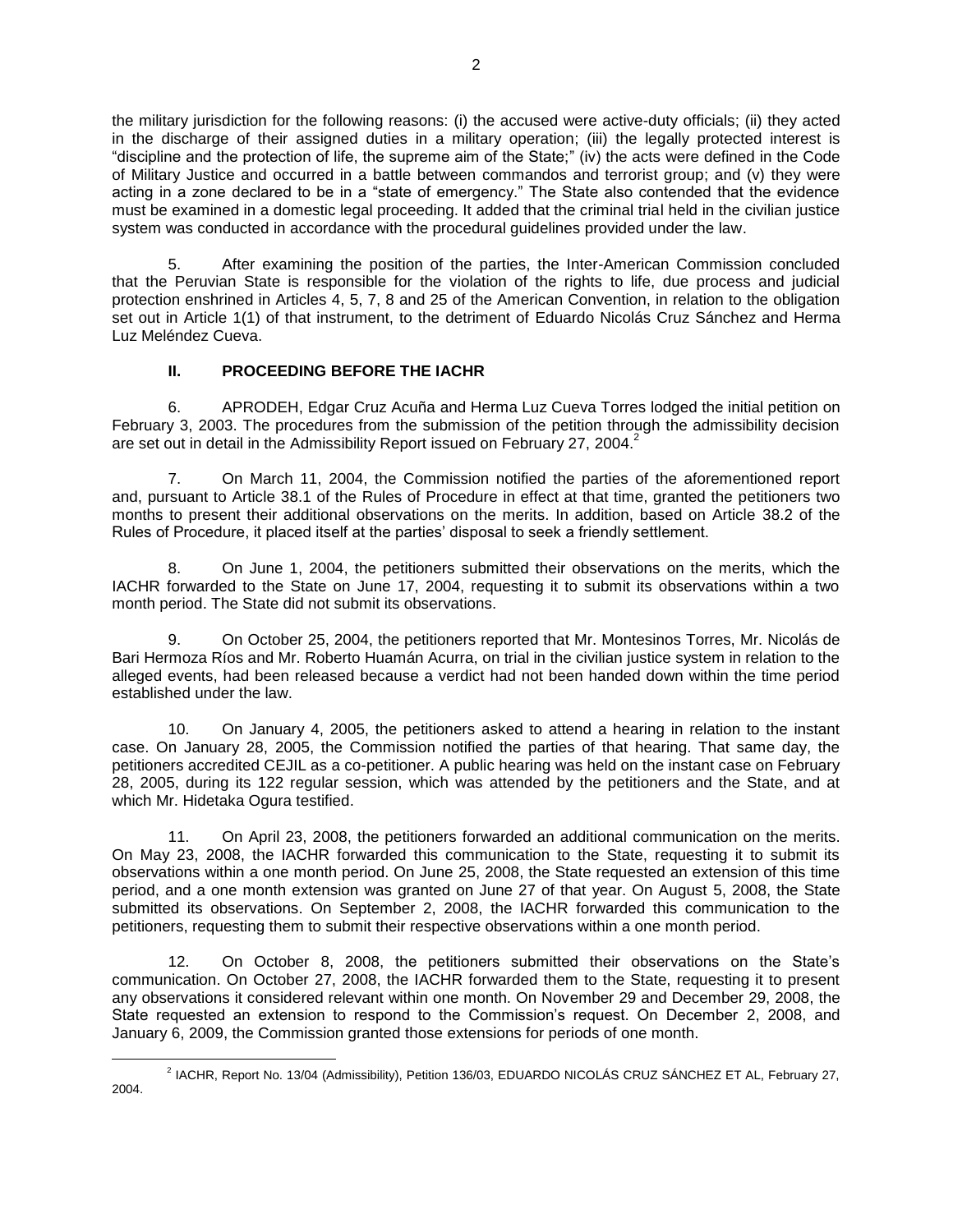13. The State submitted its observations on February 6 and 12, 2009. On March 23, 2009, the IACHR forwarded them to the petitioners, requesting them to submit their observations within a one month period. On April 29, 2009, the petitioners requested an extension of time for the submission of their observations, which was granted on May 11, 2009. On May 15, 2009, the petitioners submitted their observations, which were forwarded to the State on May 26, 2009. On March 26, 2010, the State submitted a communication, which was forwarded to the petitioners on March 31, 2010.

14. On February 8, 2011, the petitioners submitted additional information. On February 8, 2011, the IACHR forwarded this information to the State and requested it to submit its observations within a one month period.

## **III. POSITION OF THE PARTIES**

## **A. Position of the petitioners**

15. The petitioners alleged that in response to the seizure of the residence of the Ambassador of Japan in Peru by members of the Túpac Amaru Revolutionary Movement (hereinafter "MRTA") on December 17, 1996, the government appointed a High Level Commission to negotiate the demands of the MRTA members and to seek the release of the hostages. The government was able to secure the release of most of the hostages. The negotiations stalled on several occasions, however, and on March 6, 1997, the MRTA leader announced the suspension of talks after discovering that the government was digging a tunnel to gain access to the residence.

16. In this context, then President of the Republic, Alberto Fujimori Fujimori, together with presidential advisor Vladimiro Montesinos Torres and the Commander General of the Armed Forces, Nicolás de Bari Hermoza Ríos, planned a rescue operation called "Chavín de Huántar." On April 22, 1997, the government decided to storm the residence, believing that the situation had reached the point where neither party was going to give in. The government also had obtained information from inside the residence indicating that the situation had reached an extreme in which the integrity of the hostages was at risk. During the rescue operation, 71 hostages were freed and one hostage, two members of the security forces and all fourteen MRTA members died. According to the official version, the latter died in battle. The petitioners contend, however, that subsequent testimony and expert examinations indicate the contrary, at least in regard to the three victims in the instant case.

17. The petitioners asserted that the day after the events, the Special Military Judge ordered that the bodies be collected and transferred to the Central Hospital of the National Police to perform the relevant examinations rather than to the Institute of Forensic Medicine for an official autopsy. The Director General of the National Police ordered the General Director of Health to perform the autopsies in an environment that would allow "strict control over the entry of persons" and prohibited the taking of photographs or films. The petitioners claim that the autopsies were not performed according to legal and scientific standards and that medical experts were denied entry, and therefore no ballistics, anthropological, explosives or other tests were performed. They also claimed that the next of kin were not allowed to identify the bodies, which had been secretly buried in different cemeteries in the city of Lima.

18. The petitioners pointed out that four years after the events, based on a complaint lodged by the next of kin, the Office of the Attorney General requested the pre-trial detention of officers of the armed forces and this request was upheld by the presiding judge. For its part, the military justice system initiated a proceeding against 140 commandos who had participated in the operation on charges of abuse of authority and international law violations [*jus gentium*] under the Code of Military Justice. This gave rise to a challenge over jurisdiction to try the matter. The Supreme Court of Justice ruled in favor of the military justice system for the investigation of several commandos, arguing that because the operation took place in an area that had been declared an emergency zone and during a military operation, any criminal offenses they may have committed fell under military jurisdiction. The Court further pointed out that anyone other than those commandos would be regarded as offenders for crimes set out under civilian law.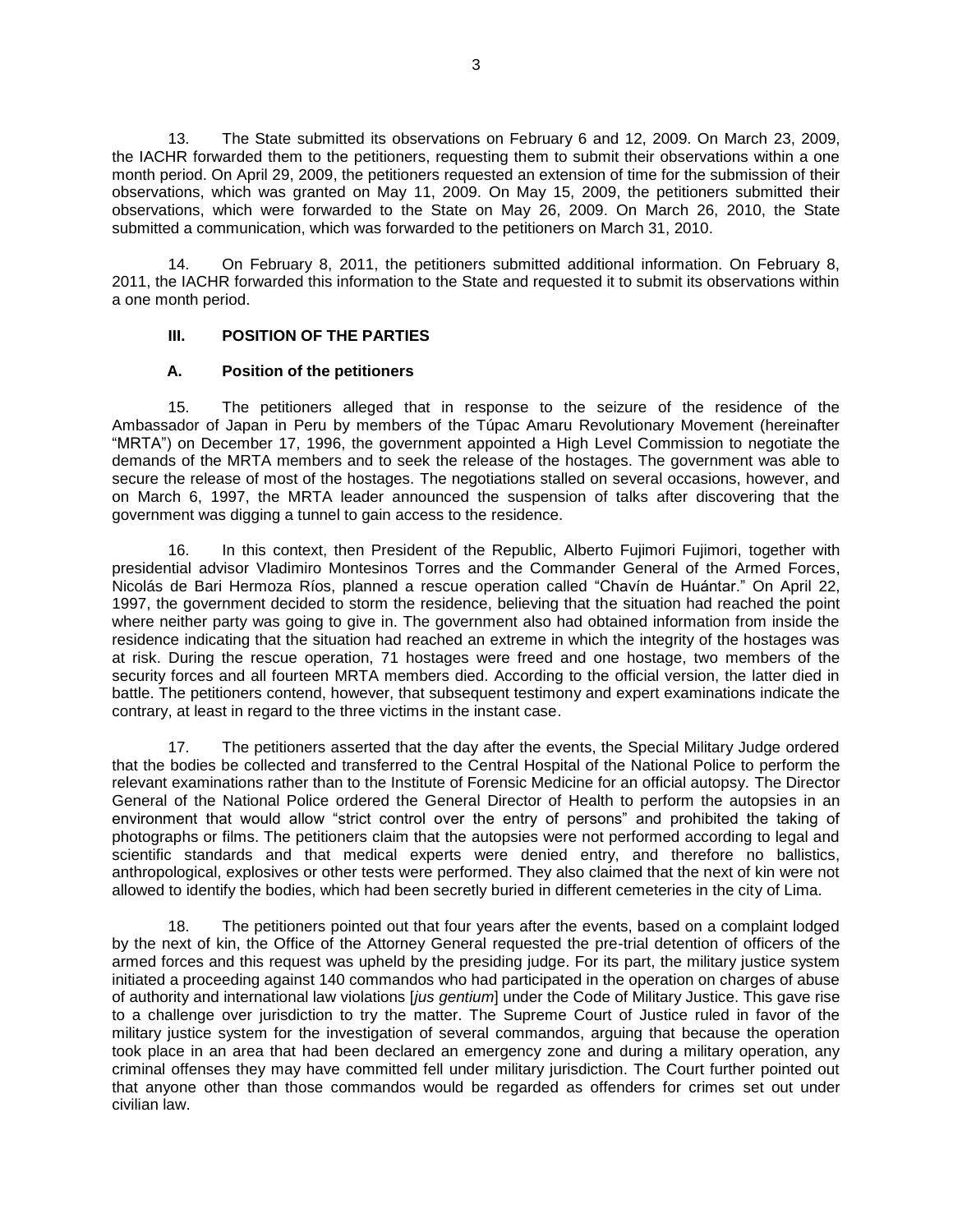19. The petitioners reported that in 2004, in the course of the trial in the civilian justice system, Vladimiro Montesinos, Nicolás de Bari and Roberto Huamán Azurra were ordered released on grounds that the statute of limitations for pre-trial detention had expired. They also claimed that the arrest warrant against Zamudio Aliaga had never been enforced. Subsequently, at the conclusion of the investigatory phase, the prosecutor assigned to the case determined that the criminal liability of Bari Hermoza Ríos, Montesinos Torres, Huamán Azcurra, Zamudio Aliaga, Vianderas Ottone, Solari de la Fuente and Ángeles Villanueva had been demonstrated. The Third Special Criminal Chamber of the Superior Court of Lima took up the criminal charges filed by the prosecutor and public hearings are currently underway.

20. They added that in August 2003, the Office of the Attorney General of the Nation filed a complaint against former President Fujimori; the constitutional proceeding, however, was set aside and only recently have formal charges been brought and a case opened against him for extrajudicial executions in the instant case.

21. Based on the foregoing, the petitioners contend that the events described hereinabove constitute violations of Articles 4, 8 and 25 of the American Convention on Human Rights, all in relation to Article 1(1) of that instrument.

22. In relation to Article 4 of the Convention, the petitioners specifically claimed that State agents summarily executed Eduardo Nicolás Cruz Sánchez, Herma Luz Meléndez Cueva and Víctor Salomón Peceros Pedraza during the military operation. In this regard, they pointed out that notwithstanding the official version to the effect that the MRTA members had died in battle, witness testimony and the expert medical examinations performed on the bodies indicate that the victims in this case at least were summarily executed. They contended that during the operation, State agents incurred in a disproportionate use of force after having repelled the danger. They added that while the military incursion anticipated the use of the necessary armed force to protect the lives of the hostages, it failed to include sufficient safeguards to ensure proportionality and the necessary use of force once the situation was under control, and did not anticipate the possibility of arresting the MRTA members. The petitioners claimed that, to the contrary, the commandos were instructed to neutralize them and finish them off, and added that there was a parallel chain of command that took orders from Vladimiro Montesinos in order to ensure that the MRTA members would be executed. Hence, unidentified commandos "were given the mission to ensure the execution of any terrorists that might have been left wounded." Moreover, State agents used the technique of "selective instinctive shooting" and did not have instruments to neutralize and detain the MRTA members. The petitioners added that although the authorities were apprised of what was occurring during the operation, they did not prohibit illegal orders during either the planning or commando training process or issue clear orders to prevent the execution of the victims. Finally, they asserted that the State has not conducted a serious, impartial and effective investigation into the executions.

23. The petitioners pointed out that while they are aware that the actions of the MRTA constituted a legitimate reason for Peru to deploy its security forces, the prohibition on the arbitrary taking of life is absolute and may not be suspended under any circumstances.

24. In relation to Article 8 of the Convention, the petitioners claimed that the State failed to conduct an effective, impartial and serious investigation and as a result, over thirteen years have transpired during which time the perpetrators of the extrajudicial executions have not been tried. They asserted, among other things, that Peru did not officially open an investigation into the incidents, it applied the military justice system, it failed to protect the evidence, it did not allow the next-of-kin access to the victims and it has exerted pressure on the judiciary during the proceedings. According to the petitioners, for all of these reasons, the facts in this case have gone unpunished.

25. In this regard, they claim that the military justice system is not the appropriate jurisdiction for investigating the incidents, since the independence and impartiality of the military tribunal is compromised. Indeed, the military judge that ordered the collection, autopsies and burial of the bodies did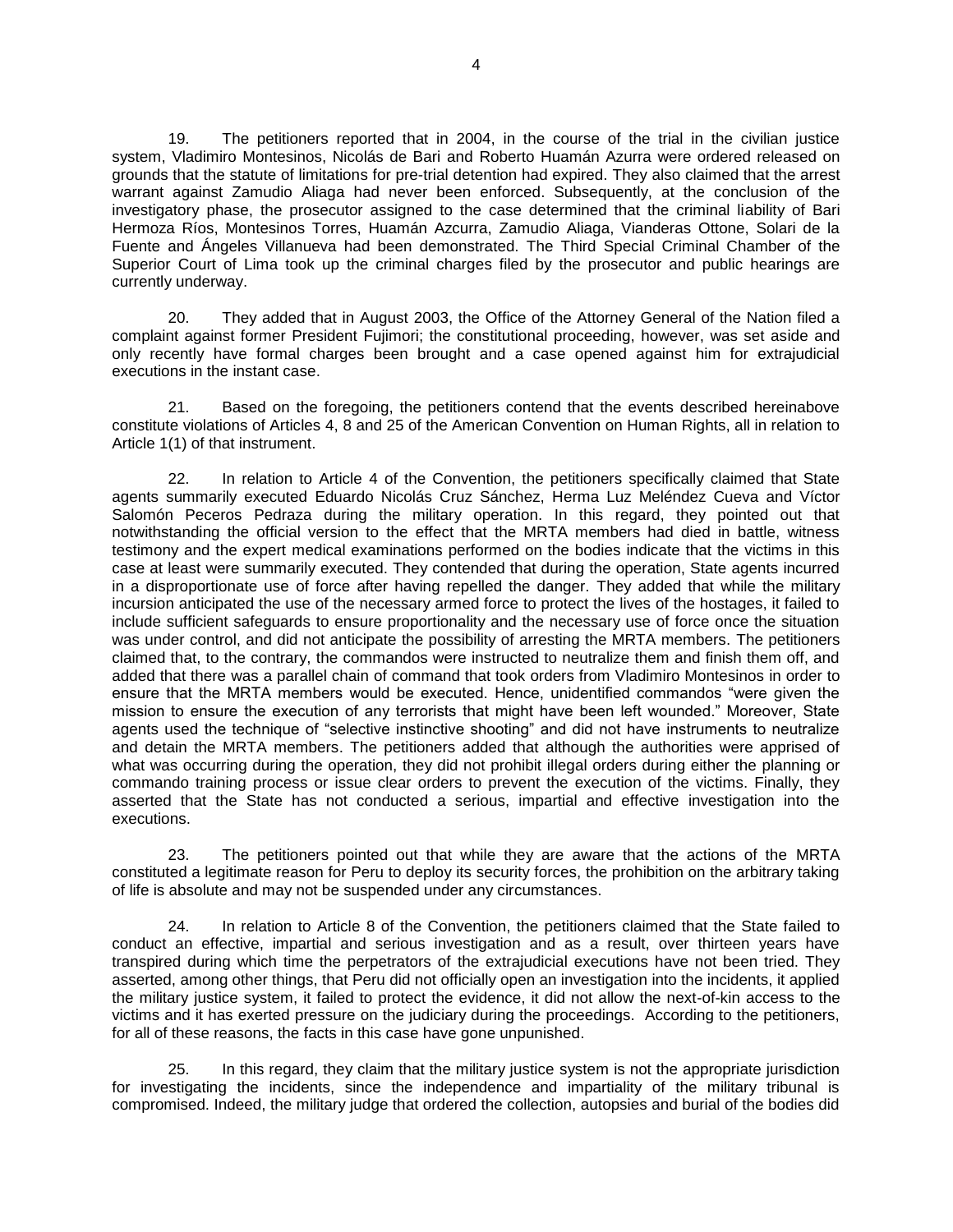not fulfill the guarantee of independence and impartiality required by the American Convention, even if it did have jurisdiction under Peruvian law. In this regard, they pointed out that military judges are appointed and removed by the Executive Branch and are subject to its rules.

26. Moreover, they contended that the judges that subsequently presided in the case against the commandos also did not satisfy the requirements of independence and impartiality. They added that the partiality of the military justice system is evident in its organic structure and in its proceedings which, in the case at hand, were intended to extricate the perpetrators of the acts from the civilian justice system and ensure impunity. They added that notwithstanding numerous testimonies that point to the involvement and direction of the military judge and prosecutors in these irregularities, none of them has ever been charged.

27. According to the petitioners, the Supreme Court's decision to remit the investigation of the acts associated with the commandos to the military justice system was erroneous. They pointed out that the provisions of the Code of Military Justice on which the Supreme Court based its decision are incompatible with inter-American standards. They added that the military justice system disregarded the evidence collected during the investigation before the ordinary criminal court, dismissed the case against the accused, and waited a month before making its ruling public so as to avert any challenge. The next of kin did not have access to the proceedings, which were secret.

28. Moreover, the petitioners asserted that the State failed to protect the evidence in order to conduct the investigation and did not allow the victims' next of kin to participate in the proceedings. In this regard, it did not preserve the crime scene, the autopsies were performed in an irregular manner in contravention of legal and scientific standards; the bodies were examined in a facility that was not equipped for the task; the next of kin were not notified that these examinations were being performed, nor were they brought in to identify the bodies or informed about the autopsies, or the time and place of burial. What is more, the final version of the report was not released publically until four years after the events.

29. The petitioners stressed that the State did not open a legal investigation after the events occurred, and only did so four years later when the families of the victims lodged a complaint. The entire legal proceeding has been fraught with unjustified delays and prolonged lapses with no procedural activity whatsoever. In addition, individual responsibility has yet to be determined. All of this constitutes a violation of the right to be heard within a reasonable time period and a denial of justice.

30. In relation to Article 25 of the American Convention, the petitioners claim that the State failed to provide an effective remedy to the victims and their relatives. They noted that the initial taking of evidence was incomplete, deficient and irregular, with the attendant impact on subsequent legal proceedings. They added that the imposition of the military jurisdiction that precluded the courts of civilian jurisdiction from investigating, prosecuting and punishing the military personnel constitutes a serious violation of judicial protections and due process guarantees. They further noted that the commandos who were tried and acquitted by the military court are not being investigated by the civilian authorities based on an erroneous application of the principles of *res judicata* and *non bis in idem*. The failure to investigate and determine criminal liability constitutes a wrong to the victims and their relatives—whose right to truth and access to justice has been seriously violated—as well as a flagrant disregard for the duty to investigate.

31. According to the petitioners, the State is also responsible for violating the personal integrity of the victims' next of kin. The asserted that these individuals had suffered deeply due to the execution of their relatives. To make matters worse, the State did not notify them of the transfer or burial of the bodies. It also failed to notify them of the findings of the autopsies performed on the victims or the causes and circumstances of their death. The petitioners added that those deaths were not even investigated until the relatives themselves lodged a criminal complaint. They contended that the families also have had to face the slow pace of the proceedings, attempts to cover up the deaths, and the lack of due diligence on the part of the authorities in the civilian and military jurisdictions.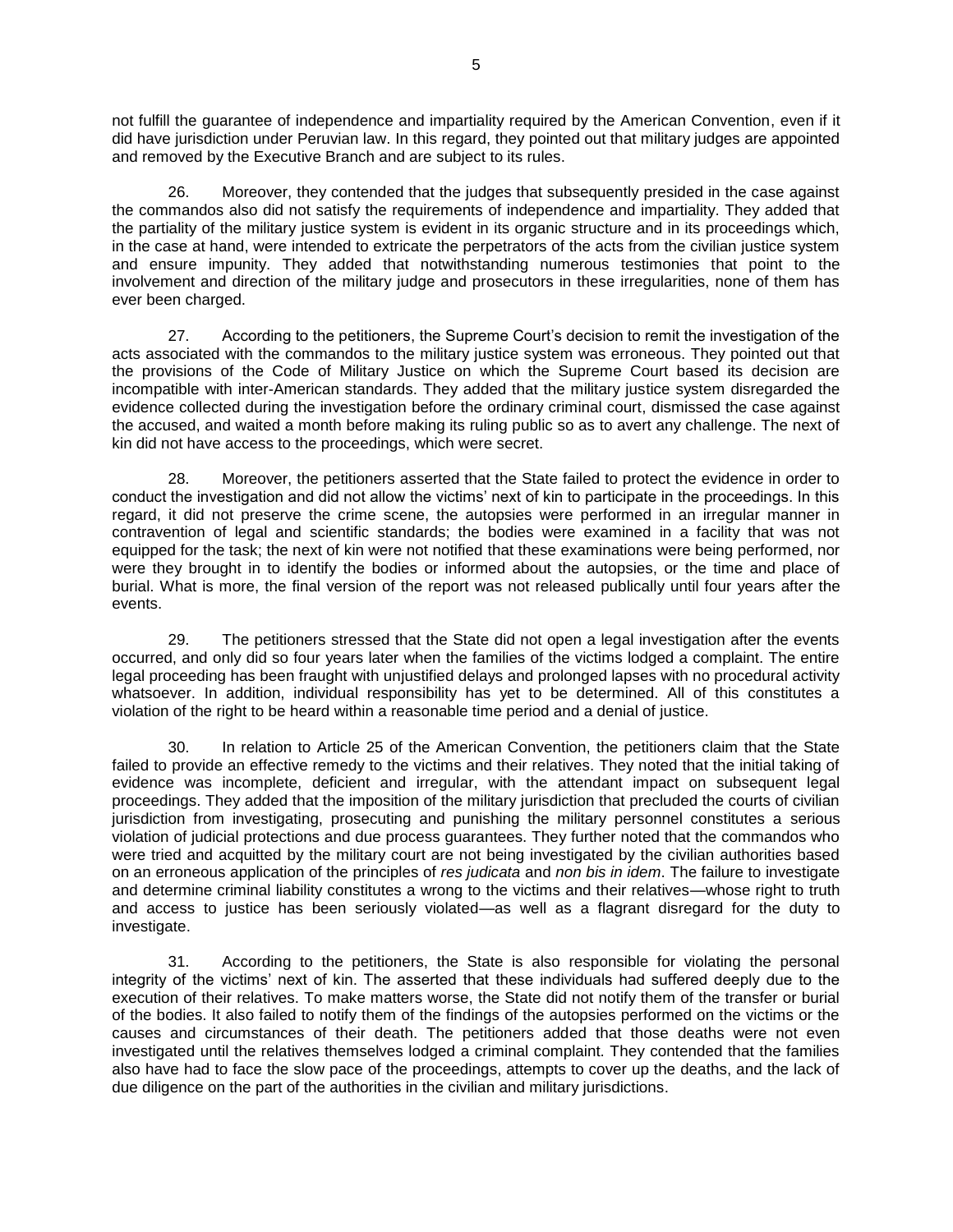## **B. Position of the State**

32. During the public hearing held at the IACHR, the State asserted that the instant case "is among those that has most deeply moved Peruvian society" and added that though the Commission, in its admissibility report, had found indications that illicit acts were committed, that does not negate the fact that the operation was a success and 71 hostages were freed unharmed. With respect to the investigations initiated, Peru reported that the military proceeding is closed and that the Peruvian constitutional system provides no recourse for the review of judgments handed down by the Supreme Council of Military Justice. The State added that the case of Eduardo Cruz Sánchez, alias Tito, was not included in the military proceeding. With regard to the jurisdiction of the military justice system, the State reported that both the Constitutional Court and the Supreme Court handed down rulings in 2004 in which they established that human rights abuses were not duty-related crimes. It added that the Constitutional Court held that the composition of the military justice system should be changed given its dependence on the Executive Branch and had called for the passage of the necessary legislation to proceed with this adjustment. Finally, the State indicated that the current panorama "is complex in terms of which entities should pronounce" in the instant case and concluded therefore, that "it expects its authorities to proceed in accordance with the law" in relation to the illegal acts.

33. In its communications, the State asserted that the instant case is a matter of "national security and therefore must be handled and analyzed with the appropriate confidentiality, ensuring due process guarantees (…) as subjects of international law, and should not be regarded exclusively from one vehement and impassioned point of view, but rather from the standpoint of a State carrying out sovereign and necessary actions in fulfillment of the role that corresponds to all States to the benefit of their citizens."

34. The State alleged that the Chavín de Huántar operation, whose objective was to rescue the hostages, was completely planned, responsible, and "prioritized the life of the hostages and the terrorists." It was not an improvised operation that disregarded the planning and tactics to be followed. The State reported that the operation put an end "to an act of urban terrorism" and that the hostage rescue "brought tranquility to Peruvian and Japanese society, which had been left in suspense day after day as their fellow citizens were deprived of their liberty and faced routine threats against their lives." The State therefore had the obligation to "guarantee the right to life of the hostages and find a solution to the terrorist action."

35. The State claimed that the members of the MRTA "knew from the start that an act of that nature carried with it the risks inherent to an illicit act" It added that the members of the MRTA were heavily armed and used their weapons during the battle, which resulted in the death of one hostage and two commandos.

36. In relation to the jurisdiction of the military justice system, the State pointed out that based on the complaint lodged by the petitioners for events related to the seizure of the Embassy of Peru, the Prosecutor of the Court Martial [Consejo de Guerra Militar Especial] had charged Néstor Cerpa Cartolini and other military personnel for the crime of treason against the fatherland. It went on to say that subsequently, the Court Martial appointed an Ad Hoc Special Military Criminal Judge to preside over the case. On June 26, 2002, the Supreme Council of Military Justice ruled that the Third Specialized Criminal Court of the Superior Court of Lima should desist from the investigative phase, since the Armed Forces personnel were included in the initiation of the investigative phase before the Court Martial of the Supreme Council of Military Justice. In response, the Third Specialized Criminal Court filed a jurisdictional challenge. The Transitory Criminal Chamber of the Supreme Court then proceeded to settle the challenge in favor of the military jurisdiction.

37. In its ruling on the jurisdictional challenge, the Supreme Court held that the operation was conducted pursuant to a superior order in the discharge of a duty and therefore the perpetrators should be subject to the jurisdiction of the military justice system under the domestic law in force at that time. In synthesis, according to the State, the acts were tried in the military jurisdiction for the following reasons: (i) the accused were active duty officers; (ii) they were acting in the discharge of their assigned duties in a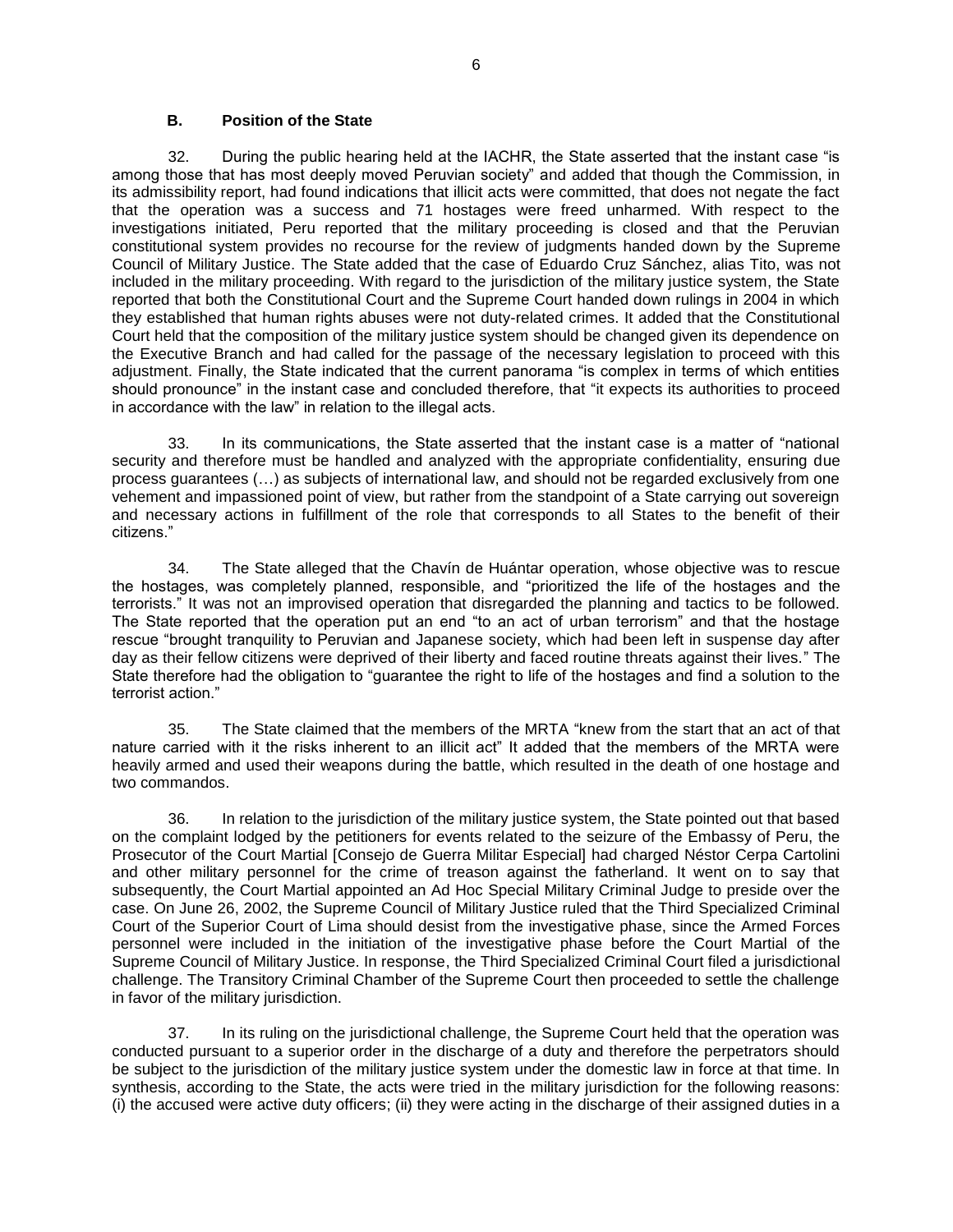military operation; (iii) the legally protected interest is "discipline and the protection of life, the supreme aim of the State;" (iv) the acts were defined in the Code of Military Justice and were the result of a battle between commandos and a group of terrorists; and (v) they were acting in a zone declared to be in a "state of emergency."

38. With regard to the petitioners' allegations of pressures, the State reported that the Supreme Court settled the matter of jurisdiction pursuant to the powers vested in it and in different political circumstances than those which prevailed under the Fujimori government, and its independence and impartiality are therefore unquestionable. In relation to the alleged pressures brought to bear by the Executive Branch, the State contended that the political circumstances characterizing the transition government hardly point to the existence of pressure, "much less on a human rights issue."

39. The State pointed out that its alleged international responsibility is based on testimonies and expert reports which must be examined at trial, which is the appropriate proceeding to arrive at a determination as to whether the deaths were indeed summary executions.

40. The State described the operational plans and the various chains of command. It pointed out that the National Intelligence System, through Vladimiro Montesinos, was in charge of supervision and implementation of the operational aspects. The State also discussed the jurisprudence related to the use of force.

41. In addition, Peru described the proceedings in the civilian court case in 2002 and in 2007 and referred to the extradition process against former President Fujimori.

42. The State claimed that the criminal case is proceeding in accordance with the procedural guidelines set out under the law and has not been abandoned or dismissed. In terms of the reasonable time period, it explained that there are no procedural regulations in effect to estimate the exact time frame from the beginning to the end of an oral trial. In regard to the interruption of the hearing, Peru claimed that under the law, the presiding court may extend the periods of suspension provided in the law when particular difficulties arise in substantiating the oral phase of the trial.

# **IV. ANALYSIS OF THE MERITS**

# **A. Examination of the Evidence**

43. Pursuant to Article 43(1) of its Rules of Procedure,<sup>3</sup> the Commission will examine the facts and evidence supplied by the parties, as well as the information obtained during the hearing held at its 122nd Regular Session. In addition, the IACHR will take into account other information that is a matter of public knowledge, including the resolutions of United Nations human rights committees, reports by the IACHR and by the internal entities established by the Peruvian State, the Final Report of the Truth and Reconciliation Commission (hereinafter "the TRC"),<sup>4</sup> reports from Peruvian and international nongovernmental organizations, laws, decrees, and other normative instruments.

 $\overline{a}$ <sup>3</sup> Article 43.1 of the Rules of Procedure of the IACHR states as follows: "The Commission shall deliberate on the merits of the case, to which end it shall prepare a report in which it will examine the arguments, the evidence presented by the parties, and the information obtained during hearings and on-site observations. In addition, the Commission may take into account other information that is a matter of public knowledge." As it has done in other reports, the IACHR will take into account in particular reports prepared by the United Nations and the reports of the Commission itself. 2.66. EXTRAJUDICIAL EXECUTIONS IN THE RESIDENCE OF THE AMBASSADOR OF JAPAN (1997), TRC, http://www.cverdad.org.pe/ifinal/pdf/TOMO%20VII/Casos%20Ilustrativos-UIE/2.66.%20%20ENABJADA%20JAPON.pdf.

<sup>&</sup>lt;sup>4</sup> The Final Report of the TRC has been used by the Commission in several previous reports, as well as by the Inter-American Court of Human Rights in determining the facts and the international responsibility of the Peruvian State in the following matters: *Case of Anzualdo Castro v Peru.* Preliminary Objection, Merits, Reparations and Costs, Judgment of September 22, 2009. Series C, No. 202; *Case of Cantoral Huamaní and García Santa Cruz v Peru,* Preliminary Objection, Merits, Reparations and Costs. Judgment of July 10, 2007. Series C, No. 167; *Case of La Cantuta,* Judgment of November 29, 2006, Series C, No. 162; *Case of the Miguel Castro Castro Prison,* Judgment of November 25, 2006. Series C, No. 160; *Case of Baldeón García,* Judgment of April 6, Continues…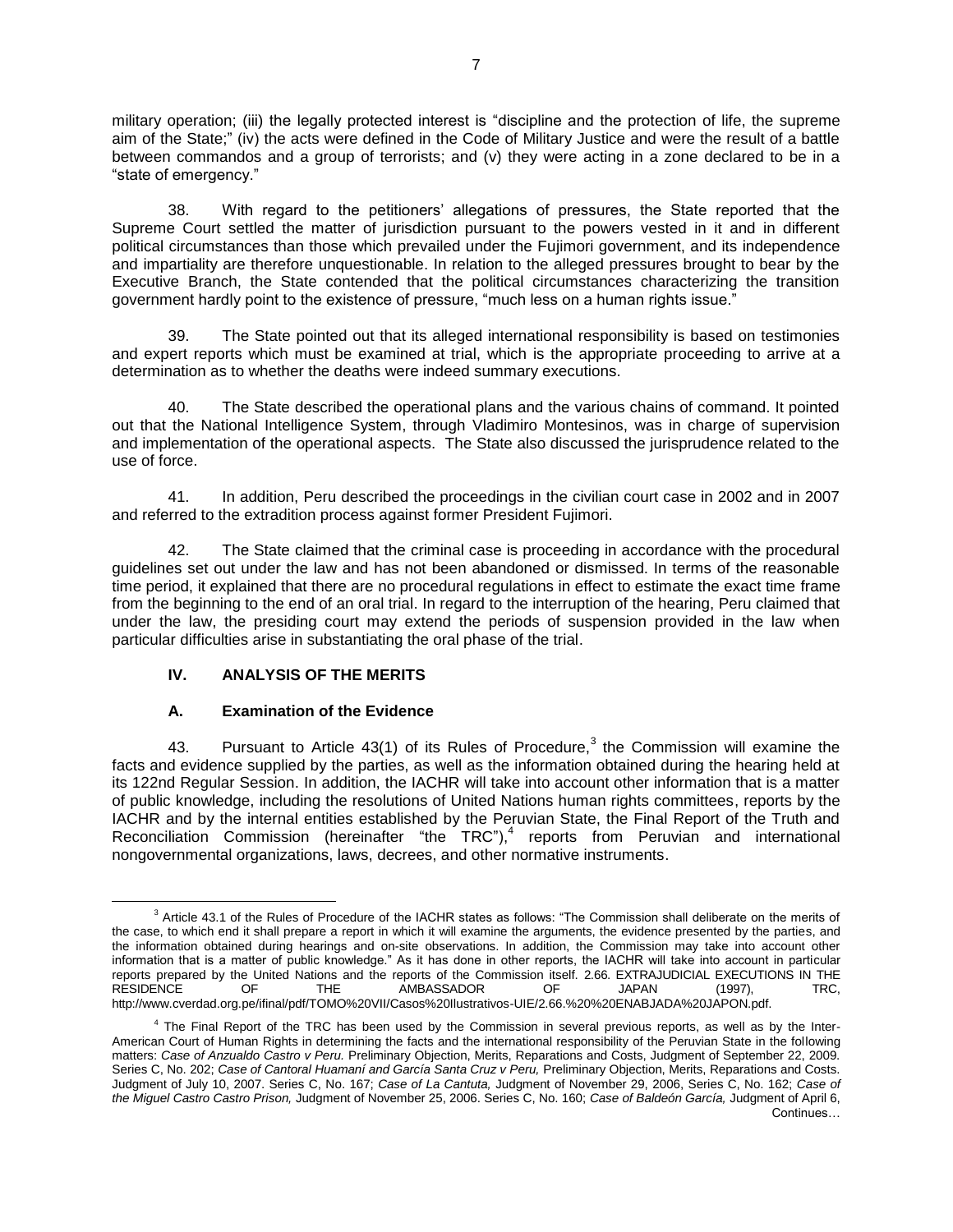44. In the following paragraphs, the IACHR will pronounce on the context for the allegations articulated by the parties, the specific facts that have been established and the consequent international responsibility of the Peruvian State. Before pronouncing on the established facts, however, the IACHR deems it relevant to refer to the historical context alleged by the parties and the behavior of the main actors in the armed conflict that took place in Peru in the 1980s and 1990s.

### **B. Previous considerations – the use of indiscriminate violence by insurgent groups and extralegal actions by the security forces**

45. In its chapter on "armed actors" the Final Report of the TRC asserted that in May 1980, the leadership of the self-named Communist Party of Peru – Sendero Luminoso put into effect its plan to bring down the representative-democratic system of government and impose its own ideal of political and social organization in Peru.<sup>5</sup> The annihilation of community leaders, and local authorities; the personality cult of founder Abimael Guzmán Reinoso, the elimination of peasant communities that did not support the organization, the deliberate use of terror and other actions in violation of International Humanitarian Law were some of the tactics employed by Sendero Luminoso in its effort to build a "new State."<sup>6</sup> According to the TRC, the violent acts attributed or claimed by that group left more than 31,000 people dead—which amounts to 54% of the fatal victims of the armed conflict—, displaced tens of thousands more, and caused a prolonged state of despair among the Peruvian population.<sup>7</sup>

46. From the inception of its "revolutionary war of the people" in 1984, the Túpac Amaru Revolutionary Movement (MRTA) contributed to the insecurity in Peru and for violations of the basic rights of thousands of Peruvian men and women. The most prominent criminal activities attributed to or claimed by the MRTA include assaults on financial institutions; attacks on business establishments; attacks on police posts and on the residences of government officials; selective killings of government officials; kidnappings of businessmen and high-level government officials and diplomats; the execution of indigenous leaders and some killings motivated by the sexual orientation or gender identity of the victims.<sup>8</sup>

47. In its Second Report on the Situation of Human Rights in Peru, the IACHR stressed that acts of violence promoted by Sendero Luminoso and the MRTA "led to the loss of life and property (…), in addition to the pain and suffering caused by the permanent state of anxiety to which Peruvian society, in general, was subjected."<sup>9</sup>

…continuation

l

<sup>2006.</sup> Series C, No. 147; *Case of Gómez Palomino*, Judgment of November 22, 2005. Series C, No. 136, and *Case of De la Cruz Flores*, Judgment of November 18, 2004. Series C, No. 115. This report was also submitted by the petitioners in the instant case.

<sup>5</sup> Final Report of the Truth and Reconciliation Commission, 2003, Volume II, Chapter 1, *Armed Actors*, *1.1 The Communist Party of Peru – Sendero Luminoso,* pp. 29 and 30, available at[: www.cverdad.org.pe/ifinal/index.php.](http://www.cverdad.org.pe/ifinal/index.php)

<sup>6</sup> Final Report of the Truth and Reconciliation Commission, 2003, Volume I, Chapter 1, *The periods of violence*, p. 54; Chapter 3, *Faces and profiles of the violence*, pp. 168 and 169, Volume II, Chapter 1, *Armed actors*, *1.1 The Communist Party of Peru- Sendero Luminoso,* p 128; and Volume VI, Chapter 1, *Patterns in the commission of human rights violations and crimes*, *1.1 Assassinations and massacres*, p. 16, available at[: www.cverdad.org.pe/ifinal/index.php.](http://www.cverdad.org.pe/ifinal/index.php)

<sup>7</sup> Final Report of the Truth and Reconciliation Commission, 2003, Volume II, Chapter 1, *Armed Actors*, *1.1 The Communist Party of Peru- Sendero Luminoso*, pp. 13, 127 – 130, available at: [www.cverdad.org.pe/ifinal/index.php.](http://www.cverdad.org.pe/ifinal/index.php) The following position is found in a 1991 document titled *Sobre las dos colinas: guerra antisubversiva y sus aliados*, believed to have been written by Abimael Guzmán Reinoso: "Our point of departure is that we do not ascribe to the Universal Declaration of Human Rights, nor to that of Costa Rica […]. We reject and condemn human rights because they are bourgeois, reactionary and counter-revolutionary rights; today they are the weapon of revisionists and imperialists, and mostly of Yankee imperialism." In this regard, see Amnesty International, *Human Rights in a Time of Impunity,* May 1996. Section 4, *Abuses by the Armed Opposition*, available at: [http://asiapacific.amnesty.org/library/Index/ESLAMR460011996?open&of=ESL-325.](http://asiapacific.amnesty.org/library/Index/ESLAMR460011996?open&of=ESL-325)

<sup>8</sup> Final Report of the Truth and Reconciliation Commission, 2003, Volume II, Chapter 1, *Armed actors*, *1.4 The Movimiento Revolucionario Túpac Amaru*, pp 387, 389, 392, 431, 432 and 433*,* available at: [www.cverdad.org.pe/ifinal/index.php.](http://www.cverdad.org.pe/ifinal/index.php) 

<sup>9</sup> IACHR, *Second Report on the Situation of Human Rights in Peru*, OEA/Ser.L/V/II.106, Doc. 59 rev., June 2, 2000, Introduction, B. Frame of Reference, para. 7, available at: [www.cidh.oas.org/countryrep/Peru2000sp/indice.htm.](http://www.cidh.oas.org/countryrep/Peru2000sp/indice.htm)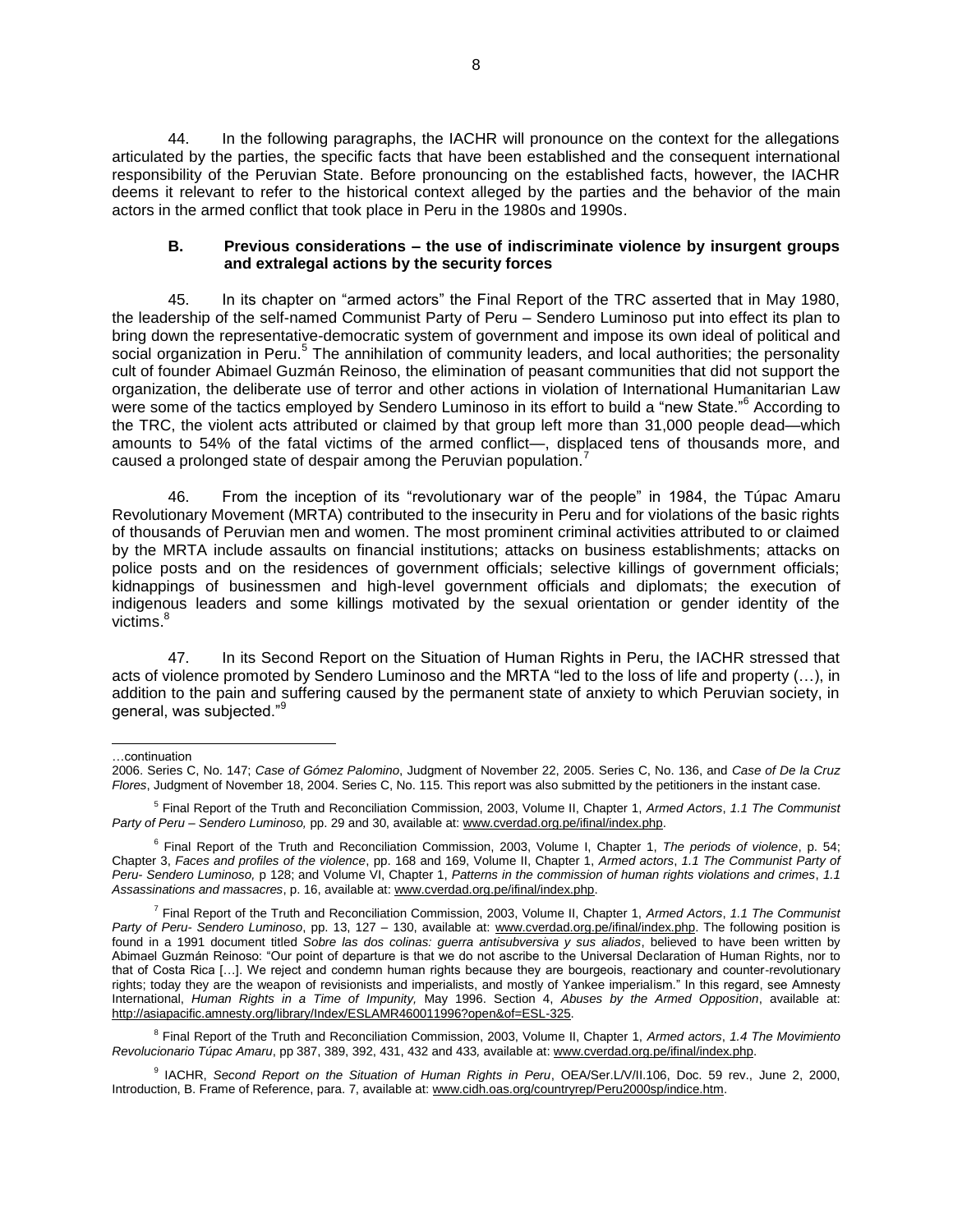48. In its reports on individual cases and on the general situation of human rights in Peru, the IACHR has underscored that in the context of the struggle against irregular armed groups, the police and military forces engaged in extralegal practices that resulted in serious human rights abuses.<sup>10</sup> Similarly, it has pointed out that security agents were responsible for committing arbitrary detentions, torture, rape, extrajudicial executions and forced disappearances, in many cases against individuals with no ties whatsoever to the insurgent groups.<sup>11</sup>

49. The Inter-American Court of Human Rights has established that in the most intense periods of the armed conflict, "Arbitrary executions were a systematic practice carried out in the backdrop of the contra-subversive strategy of State agents."<sup>12</sup> The Court has pronounced on the formation of extermination groups within the Armed Forces and on a government policy in effect for several years that promoted the commission of selective extrajudicial executions, forced disappearances and torture of those suspected of belonging to insurgent groups.<sup>13</sup> Finally, the Inter-American Court<sup>14</sup> and the TRC<sup>15</sup> have discussed the excessive and lethal use of force in prisons housing people involved in terrorism or treason cases.

## **C. Proven facts**

 $\overline{a}$ 

*Seizure of the residence of the Ambassador of Japan by members of the Túpac Amaru Revolutionary Movement and negotiation process*

50. On the night of December 17, 1996, an event was held in the residence of Morihisa Aoki, the Ambassador of Japan, to celebrate the birthday of Japanese Emperor Akihito. The approximately six hundred guests included Supreme Court justices, members of Congress, ministers of government, highlevel Armed Forces and National Police commanders, diplomats and politicians.<sup>16</sup>

51. Meanwhile, fourteen members of the Túpac Amaru Revolutionary Movement (hereinafter "MRTA") descended from an ambulance parked in front of a building adjacent to the Japanese residence. The MRTA members were: Néstor Fortunato Cerpa Cartolini, alias "Evaristo", Roli Rojas Fernández, alias "Árabe", Eduardo Nicolás Cruz Sánchez, alias "Tito," Luz Dina Villoslada Rodríguez, alias "Gringa," Alejandro Huamaní Contreras, Adolfo Trigoso Torres, Víctor Luber Luis Cáceres Taboada, Iván Meza Espíritu, Artemio Shigari Rosque, alias "Alex" or "Cone," Herma Luz Meléndez Cueva, alias "Cynthia,"

<sup>&</sup>lt;sup>10</sup> IACHR, *Second Report on the Situation of Human Rights in Peru*, OEA/Ser.L/V/II.106, Doc. 59 rev., June 2, 2000, Introduction, B. Frame of Reference, para. 9, available at: [www.cidh.oas.org/countryrep/Peru2000sp/indice.htm.](http://www.cidh.oas.org/countryrep/Peru2000sp/indice.htm)

<sup>11</sup> IACHR, Report No. 101/01, Case 10.247 et al, Extrajudicial Executions and Forced Disappearances of Persons, Peru, October 11, 2001, paras. 163 to 179; Report No. 57/99, Case 10.827, Romer Morales Zegarra et al, and Case 10.984, Carlos Vega Pizango, Peru, April 13, 1999, paras. 28 to 44; Report No. 1/96, Case 10.559, Julio Apfata Tañire Otabire et al, Peru, March 1, 1996, Section I. Background, and Report No. 37/93, Case 10.563, Guadalupe Ccalloccunto Olano, Peru, October 7, 1993, Section I. Background.

<sup>12</sup> Inter-Am. Ct. H.R., *Case of La Cantuta*. Judgment of November 29, 2006, Series C, No. 162, para. 80.1.

<sup>13</sup> Inter-Am. Ct. H.R., *Case of La Cantuta*. Judgment of November 29, 2006, Series C, No. 162, paras. 83 and 84; *Case of Gómez Palomino*, Judgment of November 22, 2005. Series C, No. 136, para. 54.1 and *Case of Huilca Tecse v. Peru*, Judgment of March 3, 2005, Series C, No. 21, para. 60.9.

<sup>14</sup> Inter-Am. Ct. H.R., *Case of Neira Alegría et al v. Peru*. Judgment of January 19, 1995. Series C, No. 20, para. 69 and *Case of the Miguel Castro Castro Prison***.** Judgment of November 25, 2006. Series C No. 160, para. 197, numbers 18 to 40.

<sup>15</sup> Final Report of the Truth and Reconciliation Commission, 2003, Volume VII, Chapter 2, *Cases Investigated by the TRC, 2.67 Extrajudicial executions in El Frontón and Lurigancho Prisons (1986) and 2.68 Extrajudicial executions in the Canto Grande prison (1992)*, available at[: www.cverdad.org.pe/ifinal/index.php.](http://www.cverdad.org.pe/ifinal/index.php)

<sup>&</sup>lt;sup>16</sup> Appendix 1, TRC, 2.66. EXTRAJUDICIAL EXECUTIONS IN THE RESIDENCE OF THE AMBASSADOR OF JAPAN (1997), TRC, [http://www.cverdad.org.pe/ifinal/pdf/TOMO%20VII/Casos%20Ilustrativos-UIE/2.66.%20%20ENABJADA%20JAPON.pdf.](http://www.cverdad.org.pe/ifinal/pdf/TOMO%20VII/Casos%20Ilustrativos-UIE/2.66.%20%20ENABJADA%20JAPON.pdf) See also, Appendix 3, Non-certified copy of the order to initiate proceedings of June 11, 2002, appendix to the State's communication of August 5, 2008 and February 6, 2009, and appendix to the representatives' communication of April 22, 2008. Appendix to the State's communication of December 1, 2003, appendix submitted at the public hearing.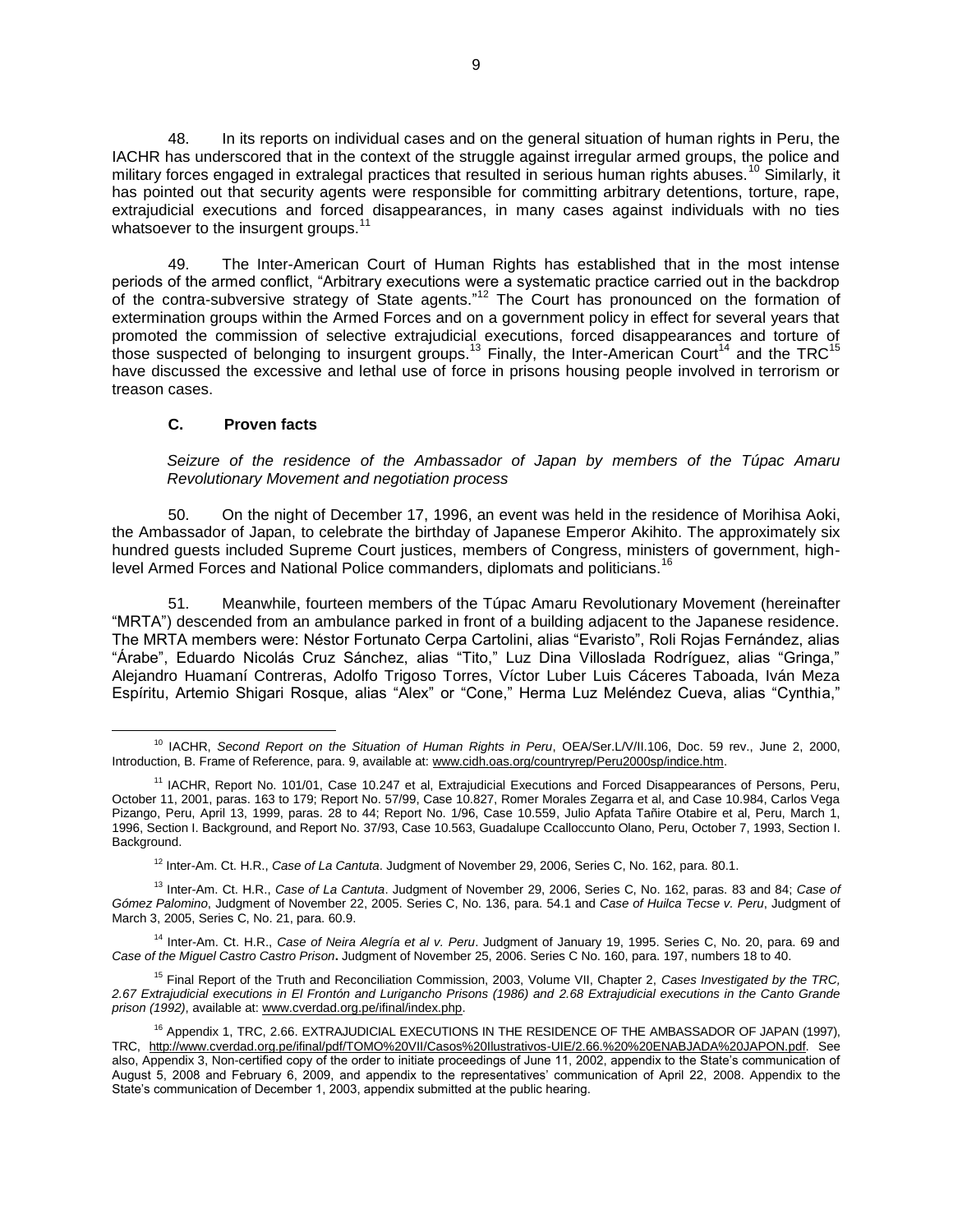Bosco Honorato Salas Huamán, Salomón Víctor Peceros Pedraza, and two others who were not identified.<sup>17</sup>

52. The MRTA group, armed with military equipment such as rifles, machine guns, rocketlaunchers, pistols, revolvers, hand grenades, explosives and anti-gas masks, entered the building adjacent to the embassy and opened a hole in the wall. In this way, they entered the residence, overpowered the security guards and took the guests hostage.<sup>18</sup>

53. The demands of the MRTA members included the release of 458 imprisoned MRTA members and, following their release, their safe conduct to the central forest, together with the group occupying the residence.<sup>19</sup>

54. Former president Alberto Fujimori convened an emergency meeting of his cabinet of ministers and appointed a negotiator. At the same time, the International Committee of the Red Cross (ICRC) succeeded in communicating with the MRTA members to offer humanitarian intermediation.<sup>2</sup> Finally, a Commission of Guarantors, which included foreign representatives and was accepted by the MRTA members, was charged with conducting the dialogue.

55. The MRTA members released most of the hostages between December 17, 1996 and January 1, 1997, $^{21}$  with 72 of them remaining in the residence.<sup>22</sup>

56. The negotiating team offered the MRTA members a plane that would take them out of the country. Meanwhile, the latter called for the release of their leaders confined in the Yanamayo prison and on the Callao Naval Base.<sup>23</sup>

 $\overline{a}$ 

<sup>19</sup> Appendix 1, TRC, 2.66. EXTRAJUDICIAL EXECUTIONS IN THE RESIDENCE OF THE AMBASSADOR OF JAPAN (1997). TRC, [http://www.cverdad.org.pe/ifinal/pdf/TOMO%20VII/Casos%20Ilustrativos-UIE/2.66.%20%20ENABJADA%20JAPON.pdf.](http://www.cverdad.org.pe/ifinal/pdf/TOMO%20VII/Casos%20Ilustrativos-UIE/2.66.%20%20ENABJADA%20JAPON.pdf) See also, Appendix 3, Non-certified copy of the order to initiate proceedings of June 11, 2002, appendix to the State's communication of August 5, 2008 and February 6, 2009 and appendix to the representatives' communication of April 22, 2008. Appendix to the State's communication of December 1, 2003, appendix submitted at the public hearing.

 $^{20}$  Appendix 1, TRC, 2.66. EXTRAJUDICIAL EXECUTIONS IN THE RESIDENCE OF THE AMBASSADOR OF JAPAN (1997), TRC, http://www.cverdad.org.pe/ifinal/pdf/TOMO%20VII/Casos%20Ilustrativos-UIE/2.66.%20%20ENABJADA%20JAPON.pdf.

 $21$  On December 17, 106 people, including the elderly, were released; the ambassadors of Germany, Canada and Greece were released on December 18, along with a Peruvian diplomat and the French cultural attaché and four more elderly individuals; 38 people were released on December 20, including the ambassadors of Egypt, Brazil, and South Korea, the mayor of Callao, former presidential candidate Alejandro Toledo and Congressman Javier Diez Canseco; 225 hostages were released on December 22, including ambassadors, business people, economists, and the former Labor Minister; the Ambassador of Uruguay was released on December 24; the first secretary of the ambassador or Japan was released on December 25 and the Ambassador of Guatemala on December 27; 24 hostages including ambassadors, two ministers, five members of Congress, Supreme Court justice, government officials and high level military officers were released; two additional hostages were freed on December 31 and, on January 1, 1997, the MRTA commando released seven hostages.

 $^{22}$  Appendix 1, TRC, 2.66. EXTRAJUDICIAL EXECUTIONS IN THE RESIDENCE OF THE AMBASSADOR OF JAPAN (1997), TRC, [http://www.cverdad.org.pe/ifinal/pdf/TOMO%20VII/Casos%20Ilustrativos-UIE/2.66.%20%20ENABJADA%20JAPON.pdf.](http://www.cverdad.org.pe/ifinal/pdf/TOMO%20VII/Casos%20Ilustrativos-UIE/2.66.%20%20ENABJADA%20JAPON.pdf) See also, Appendix 3, Non-certified copy of the order to initiate proceedings of June 11, 2002, appendix to the State's communication of August 5, 2008 and February 6, 2009, and appendix to the representatives' communication of April 22, 2008. Appendix to the State's communication of December 1, 2003, appendix submitted at the public hearing.

 $^{23}$  Appendix 1, TRC, 2.66. EXTRAJUDICIAL EXECUTIONS IN THE RESIDENCE OF THE AMBASSADOR OF JAPAN (1997), TRC, http://www.cverdad.org.pe/ifinal/pdf/TOMO%20VII/Casos%20Ilustrativos-UIE/2.66.%20%20ENABJADA%20JAPON.pdf.

<sup>&</sup>lt;sup>17</sup> Appendix 1, TRC, 2.66. EXTRAJUDICIAL EXECUTIONS IN THE RESIDENCE OF THE AMBASSADOR OF JAPAN (1997), TRC, http://www.cverdad.org.pe/ifinal/pdf/TOMO%20VII/Casos%20Ilustrativos-UIE/2.66.%20%20ENABJADA%20JAPON.pdf.

<sup>&</sup>lt;sup>18</sup> Appendix 1, TRC, 2.66. EXTRAJUDICIAL EXECUTIONS IN THE RESIDENCE OF THE AMBASSADOR OF JAPAN (1997), TRC, [http://www.cverdad.org.pe/ifinal/pdf/TOMO%20VII/Casos%20Ilustrativos-UIE/2.66.%20%20ENABJADA%20JAPON.pdf.](http://www.cverdad.org.pe/ifinal/pdf/TOMO%20VII/Casos%20Ilustrativos-UIE/2.66.%20%20ENABJADA%20JAPON.pdf) See also, Appendix 3, Non-certified copy of the order to initiate proceedings of June 11, 2002, appendix to the State's communication of August 5, 2008 and February 6, 2009 and appendix to the representatives' communication of April 22, 2008. Appendix to the State's communication of December 1, 2003, appendix submitted at the public hearing.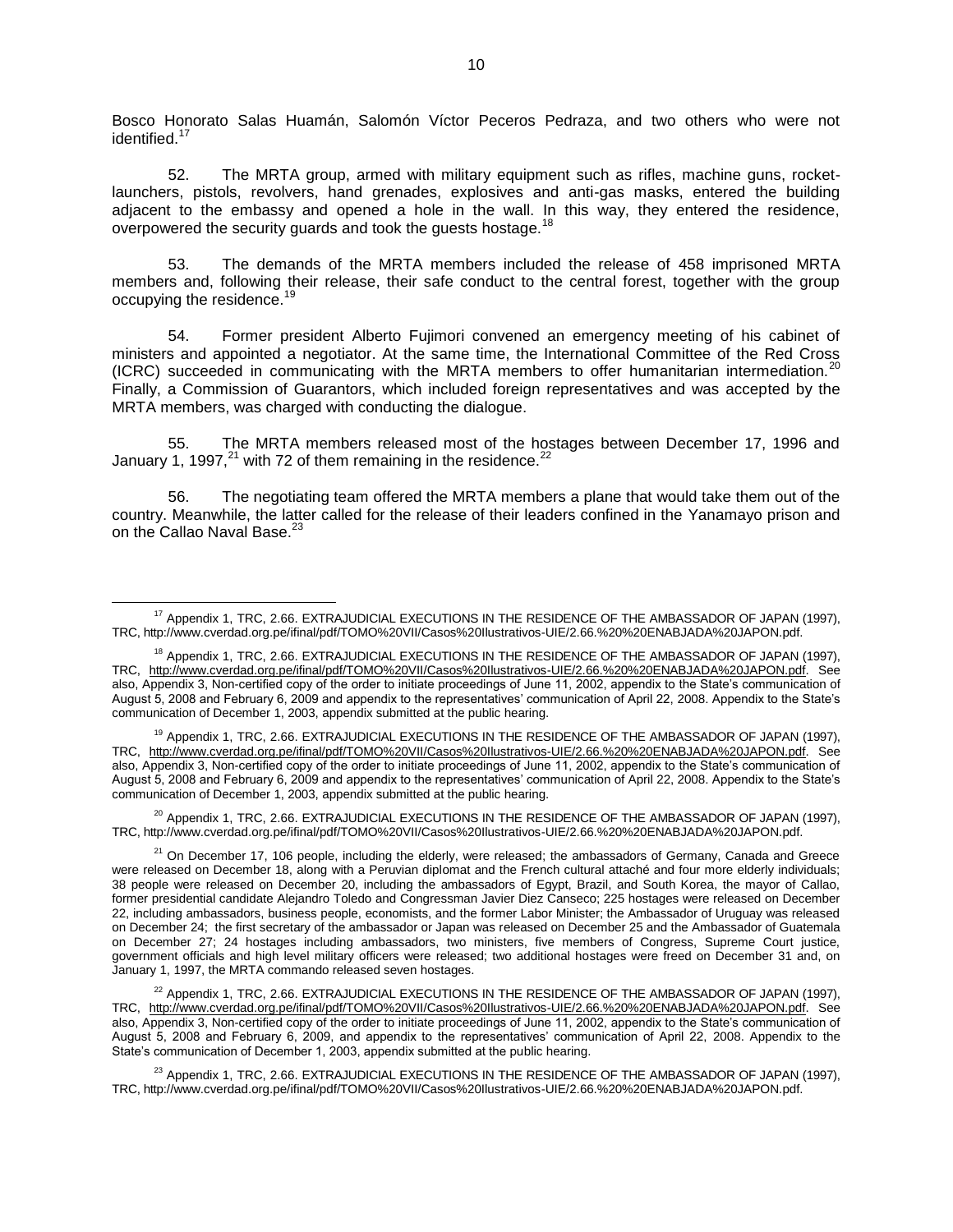57. The negotiations lasted for four months and four days, during which time several meetings took place between the government and MRTA members. $24$  In early March, the former president of the Republic visited the Dominican Republic and Cuba to investigate places that might receive the MRTA members.<sup>25</sup>

58. On March 6, 1997, Néstor Cerpa, the leader of the MRTA group, announced the suspension of the talks after discovering that the government had dug a tunnel in order to storm the residence. On March 12, 1997, one more meeting was held between the government interlocutor and MRTA representatives and this reopened the talks. On March 13, 1997, the Commission of Guarantors held its first separate meeting with the MRTA in an effort to soften its position, and subsequently held its first separate meeting with the government interlocutor.<sup>26</sup>

59. On March 21, 1997, the Commission of Guarantors issued an appeal to the government and the MRTA, warning that the situation was "reaching a possible endpoint." Néstor Cerpa refused to accept the idea of asylum in Cuba; he insisted on the release of his comrades and announced the suspension of dialogue, accusing the government of planning an incursion into the residence through a tunnel.<sup>27</sup>

60. On April 22, 1997, "in light of the failure of the talks to reach a peaceful solution to the hostage problem in the residence of the Ambassador of Japan, and left with no option other than the use of force," the President of the Republic ordered the hostage rescue operation."<sup>28</sup>

#### *Implementation of Operation Nipón 96 or Chavín de Huántar*

61. Parallel to the negotiations, then President Fujimori had ordered the Commander General of the Army, Major General E.P. Nicolás de Bari Hermoza Ríos, National Intelligence Service advisor Vladimiro Montesinos Torres, and the military high command to prepare a contingency plan to rescue the hostages in case the negotiations failed.<sup>29</sup> General Augusto Jaime Patiño ordered Colonel José Williams Zapata to prepare Operations Plan Nipón 96.<sup>30</sup>

62. According to Operation Plan Nipón 96, its objective was to seize control of the property in order to "capture or eliminate the MRTA terrorists and rescue the hostages in order to establish the rule of law and contribute to the consolidation of national pacification." To this end, they should use "measures and actions designed to prevent or neutralize terrorist actions …and (should) not commit excesses of any sort, maintaining absolute respect for HR, which is not to say that forceful action would not be taken."<sup>31</sup>

<sup>26</sup> Appendix 1, TRC, 2.66. EXTRAJUDICIAL EXECUTIONS IN THE RESIDENCE OF THE AMBASSADOR OF JAPAN (1997), TRC, http://www.cverdad.org.pe/ifinal/pdf/TOMO%20VII/Casos%20Ilustrativos-UIE/2.66.%20%20ENABJADA%20JAPON.pdf.

 $^{27}$  Appendix 1, TRC, 2.66. EXTRAJUDICIAL EXECUTIONS IN THE RESIDENCE OF THE AMBASSADOR OF JAPAN (1997), TRC, http://www.cverdad.org.pe/ifinal/pdf/TOMO%20VII/Casos%20Ilustrativos-UIE/2.66.%20%20ENABJADA%20JAPON.pdf.

<sup>28</sup> Appendix 2, Operation Plan A "NIPON" 96 (1<sup>st</sup> Special Forces [FFEE] Division), Appendix 5 to the State's communication of February 6, 2009, submitted at the public hearing.

 $^{29}$  Appendix 1, TRC, 2.66. EXTRAJUDICIAL EXECUTIONS IN THE RESIDENCE OF THE AMBASSADOR OF JAPAN (1997), TRC, [http://www.cverdad.org.pe/ifinal/pdf/TOMO%20VII/Casos%20Ilustrativos-UIE/2.66.%20%20ENABJADA%20JAPON.pdf.](http://www.cverdad.org.pe/ifinal/pdf/TOMO%20VII/Casos%20Ilustrativos-UIE/2.66.%20%20ENABJADA%20JAPON.pdf) See also, Appendix 3, Non-certified copy of the order to initiate proceedings of June 11, 2002, appendix to the State's communication of August 5, 2008 and February 6, 2009 and appendix to the representatives' communication of April 22, 2008. Appendix to the State's communication of December 1, 2003, submitted at the public hearing.

<sup>30</sup> Appendix 1, TRC, 2.66. EXTRAJUDICIAL EXECUTIONS IN THE RESIDENCE OF THE AMBASSADOR OF JAPAN (1997), TRC, http://www.cverdad.org.pe/ifinal/pdf/TOMO%20VII/Casos%20Ilustrativos-UIE/2.66.%20%20ENABJADA%20JAPON.pdf.

 $31$  Appendix 2, Operations plan A "NIPON" 96 (1st division Special Forces [FFEE]), Appendix 5 to the State's communication of February 6, 2009. Submitted at the public hearing.

 $\overline{a}$  $^{24}$  Appendix 1, TRC, 2.66. EXTRAJUDICIAL EXECUTIONS IN THE RESIDENCE OF THE AMBASSADOR OF JAPAN (1997), TRC, http://www.cverdad.org.pe/ifinal/pdf/TOMO%20VII/Casos%20Ilustrativos-UIE/2.66.%20%20ENABJADA%20JAPON.pdf.

<sup>&</sup>lt;sup>25</sup> Appendix 1, TRC, 2.66. EXTRAJUDICIAL EXECUTIONS IN THE RESIDENCE OF THE AMBASSADOR OF JAPAN (1997), TRC, http://www.cverdad.org.pe/ifinal/pdf/TOMO%20VII/Casos%20Ilustrativos-UIE/2.66.%20%20ENABJADA%20JAPON.pdf.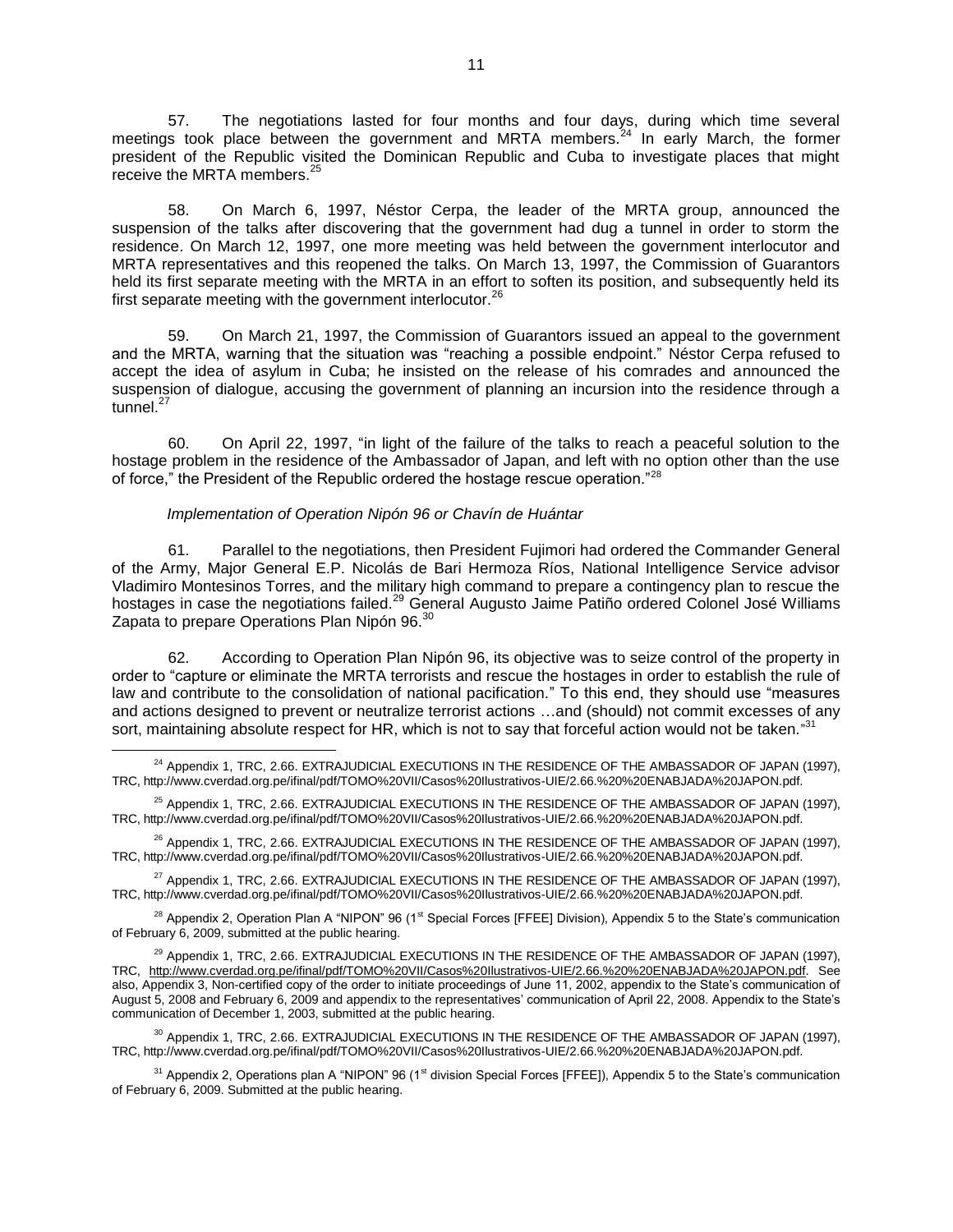63. The operational chain of command reached the highest levels of military authority, passing through National Intelligence Service advisor Vladimiro Montesinos Torres and extending all the way up to then President Fujimori.<sup>32</sup> A continuous communications system was in place throughout the operation.<sup>33</sup>

64. Peruvian Army General Augusto Jaime Patiño, who took orders from the Commander General of the Army, was head of the Tactical Operations Center and constituted the second level of command; Colonel José Williams Zapata, who commanded the group that would carry out the intervention, represented a third level of command. $34$  Vladimiro Montesinos was responsible for the intelligence side of the operation by order of the President of the Republic. Montesinos, in turn, ordered Colonel Roberto Edmundo Huamán Azcurra to make use of the information obtained from inside the residence. Colonel Huamán Azcurra ordered Colonel Jesús Zamudio Aliaga to take charge of digging the tunnels, securing the houses adjacent to the residence of the Ambassador, and filming and photographing the rescue operation.<sup>3</sup>

65. After being informed that the conditions for the intervention were in place, President Fujimori, through the chain of command, order the operation to begin. After detonating several underground explosions, approximately 143 commanders formed into different groups entered the Embassy residence through tunnels, while some of the MRTA members were playing a game of "*fulbito.*" Lieutenant Gustavo Jiménez Chávez, Lieutenant Colonel Juan Alfonso Valer Sandoval, hostage Carlos Giusti Acuña,<sup>36</sup> and all fourteen MRTA members perished in the operation. The remaining 71 hostages were freed alive. An additional 14 State agents and 8 hostages were wounded during the operation.<sup>37</sup>

66. The tactic of "selective instinctive shooting" (SIS) was employed during the operation. It consists of firing three shots in two seconds to the vital parts of the adversary, followed by a shot to the head of the enemy; "if the criminal was still alive, he was given the *coup de grâce*."<sup>3</sup>

 $\overline{a}$ <sup>32</sup> Appendix 1, TRC, 2.66. EXTRAJUDICIAL EXECUTIONS IN THE RESIDENCE OF THE AMBASSADOR OF JAPAN (1997), TRC, <http://www.cverdad.org.pe/ifinal/pdf/TOMO%20VII/Casos%20Ilustrativos-UIE/2.66.%20%20ENABJADA%20JAPON.pdf> Appendix 3, Appendix 8, Prosecutor's Inquiry [vista fiscal] of the Public Ministry, dated April 14, 2003, Appendix of the petitioners' communication of February19, 2003. See also, Appendix 3, Non-certified copy of the order to initiate proceedings of June 11, 2002, appendix to the State's communication of August 5, 2008 and February 6, 2009, and appendix to the representatives' communication of April 22, 2008. Appendix to the State's communication of December 1, 2003, appendix submitted at the public hearing.

<sup>33</sup> Report No. 01-1 Special Forces Div. [Div. FFEE] April 1997, Operation Chavín de Huántar (Hostage Rescue Operation), Appendix 7 to the State's communication of February 6, 2009, and public hearing. Prosecutor's Inquiry [vista fiscal], April 14, 2003, documents provided at the public hearing, Appendix to the petitioners' communication of February 19, 2003, see in this regard, the summary of the testimony given by Guillermo Castillo Meza, Antonio Olivares Príncipes, Ronald Javier Pérez Pezo.

<sup>34</sup> Appendix 1, TRC, 2.66. EXTRAJUDICIAL EXECUTIONS IN THE RESIDENCE OF THE AMBASSADOR OF JAPAN (1997), TRC, http://www.cverdad.org.pe/ifinal/pdf/TOMO%20VII/Casos%20Ilustrativos-UIE/2.66.%20%20ENABJADA%20JAPON.pdf.

<sup>35</sup> Appendix 1, TRC, 2.66. EXTRAJUDICIAL EXECUTIONS IN THE RESIDENCE OF THE AMBASSADOR OF JAPAN (1997), TRC, http://www.cverdad.org.pe/ifinal/pdf/TOMO%20VII/Casos%20Ilustrativos-UIE/2.66.%20%20ENABJADA%20JAPON.pdf.

<sup>36</sup> Autopsy Protocol, Volume 4.

<sup>37</sup> Appendix 1, TRC, 2.66. EXTRAJUDICIAL EXECUTIONS IN THE RESIDENCE OF THE AMBASSADOR OF JAPAN (1997), TRC, [http://www.cverdad.org.pe/ifinal/pdf/TOMO%20VII/Casos%20Ilustrativos-UIE/2.66.%20%20ENABJADA%20JAPON.pdf.](http://www.cverdad.org.pe/ifinal/pdf/TOMO%20VII/Casos%20Ilustrativos-UIE/2.66.%20%20ENABJADA%20JAPON.pdf) See Appendix 2, Appendix 15, Report of the Intervention of the Forces of Order in Compliance with Operations Plan Chavín de Huántar, appendix submitted at the public hearing. See also, Appendix 3, Non-certified copy of the order to initiate proceedings of June 11, 2002, appendix to the State's communication of August 5, 2008 and February 6, 2009 and appendix to the representatives' communication of April 22, 2008. Appendix to the State's communication of 1º December 2003, appendix submitted at the public hearing.

<sup>38</sup> Appendix 1, TRC, 2.66. EXTRAJUDICIAL EXECUTIONS IN THE RESIDENCE OF THE AMBASSADOR OF JAPAN (1997), TRC,<http://www.cverdad.org.pe/ifinal/pdf/TOMO%20VII/Casos%20Ilustrativos-UIE/2.66.%20%20ENABJADA%20JAPON.pdf>See also, Appendix 4, expanded statement of January 11, 2002, by General José Daniel Williams Zapata. See the Statement of Lt. Col. Luis Alberto Donoso Volpe, a member of Group 5, before the Public Ministry.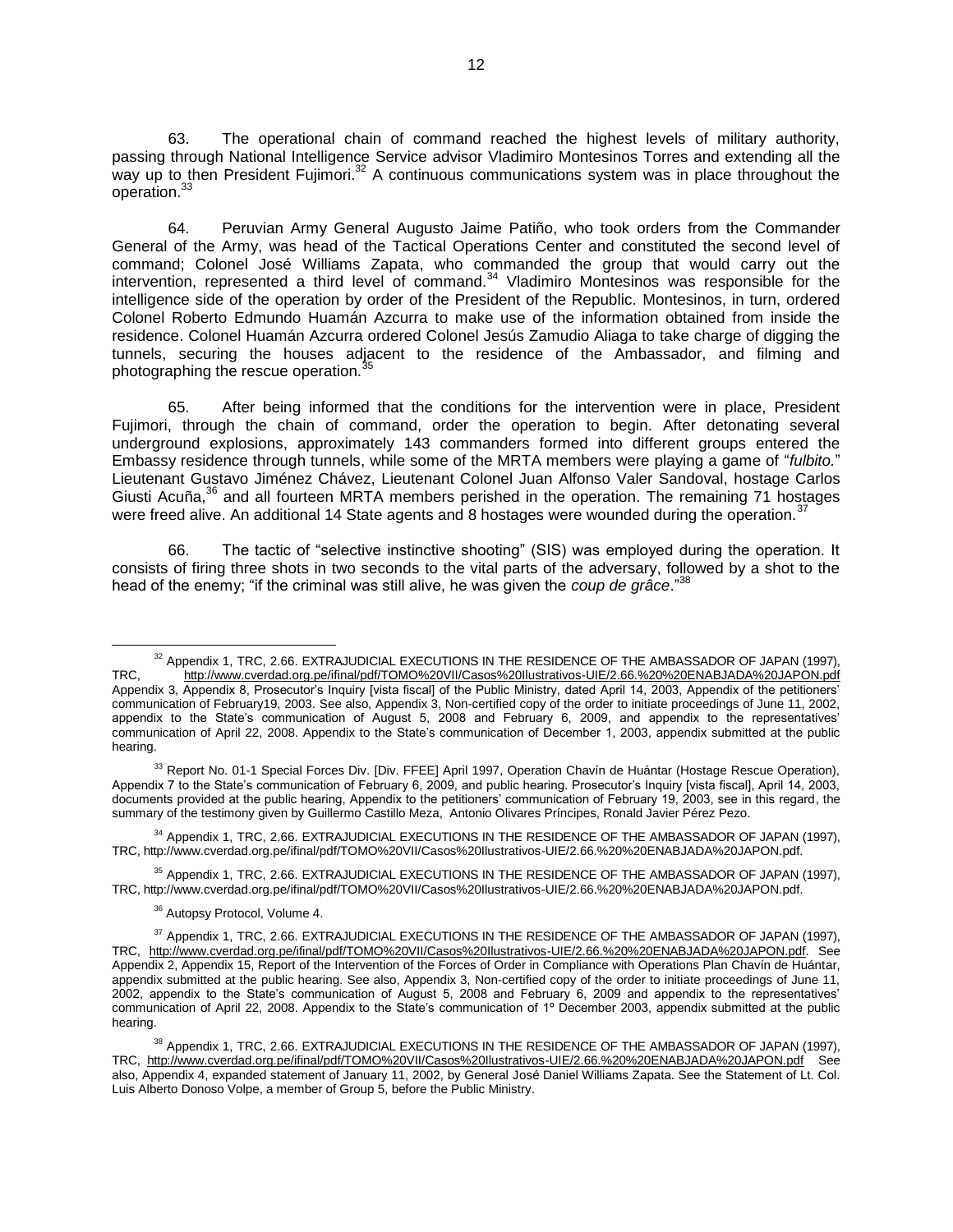67. According to the official version, all fourteen MRTA members died in the battle. There are, however, other versions of the way in which Eduardo Nicolás Cruz Sánchez, Herma Luz Meléndez Cueva and Víctor Salomón Peceros Pedraza were killed.

68. According to the official version concerning Herma Luz Meléndez Cueva and Víctor Salomón Peceros Pedraza, they were killed by gunfire when armed MRTA members approached the hostage evacuation area carrying firearms.<sup>39</sup> Alternative versions, however, were provided by some of the members of the group in charge of the individual or individuals and the circumstances in which the shots were fired.<sup>40</sup>

69. One of the hostages, Hidetaka Ogura, former First Secretary of the Embassy of Japan in Lima, stated that while he was being evacuated together with other hostages, he saw that

Two members of the MRTA were surrounded by soldiers, a woman called "Cynthia" and a man [he] could not recognize because he was short and was surrounded by tall soldiers. Before descending the portable staircase, [he] heard "Cynthia" yelling something like: "Don't kill him" or "Don't kill me." 41

70. The following day, these two individuals were found lying half a meter apart with multiple projectile wounds on the second floor of the residence in the room marked "I."

71. According to the report of the identification and removal of the bodies on April 23, 1997, by the Special Military Judge and the Military Prosecutor, NN09, later identified as Víctor Salomón Peceros Pedraza, presented "three perforations on the right side of the abdomen, another two bullet wounds on the right side of the face, and three perforations to the head."<sup>42</sup> NN10, later identified as Herma Meléndez Cueva and found half a meter from the former, presented "six perforations by bullet ...(and one) bullet wound under the left eye."<sup>43</sup> Both were found on the second floor of the residence<sup>44</sup> in the area identified as Section I, which was under the responsibility of Team 8 of the DELTA Assault Element during the operation.<sup>45</sup>

 $\overline{a}$ 

<sup>41</sup> Appendix 5, Letter dated August 20, 2001 from Hidetaka Ogura to the Judiciary of Peru, appendix to the representatives' communication of April 22, 2008. Testimony given at the public hearing before the IACHR on February 28, 2005.

 $42$  Appendix 6, Report of the identification and removal of the corpses of the criminal terrorists belonging to the Túpac Amaru Revolutionary Movement found in the Residence of the Ambassador of Japan, appendix to the representatives' communication of April 22, 2008, submitted at the public hearing.

 $43$  Appendix 6, Report of the identification and removal of the corpses of the criminal terrorists belonging to the Túpac Amaru Revolutionary Movement found in the Residence of the Ambassador of Japan, appendix to the representatives' communication of April 22, 2008, submitted at the public hearing.

44 Appendix 6, Report of the identification and removal of the corpses of the criminal terrorists belonging to the Túpac Amaru Revolutionary Movement found in the Residence of the Ambassador of Japan, appendix to the representatives' communication of April 22, 2008, submitted at the public hearing.

<sup>&</sup>lt;sup>39</sup> Reconstruction of the Events in the Replica of the Residence of the Ambassador of Japan created by the Investigative Office [Vocalía de Instrucción] of the Supreme Council of Military Justice, June 3, 2003; documents submitted during the public hearing.

<sup>&</sup>lt;sup>40</sup> Huaracaya Lovón stated that commandos Paz Ramos and Alvarado Díaz killed the MRTA members; Paz Ramos stated that he had not fired a single shot, and Becerra Noblecilla stated that Huaracaya Lovón, Alvarado Díaz and Becerra Noblecilla were the ones who fired. See also, Appendix 3, Non-certified copy of the order to initiate proceedings of June 11, 2002, appendix to the State's communication of August 5, 2008 and February 6, 2009 and appendix to the representatives' communication of April 22, 2008. Appendix to the State's communication of 1º December 2003, appendix submitted at the public hearing.

<sup>45</sup> Appendix 1, TRC, 2.66. EXTRAJUDICIAL EXECUTIONS IN THE RESIDENCE OF THE AMBASSADOR OF JAPAN (1997), TRC[, http://www.cverdad.org.pe/ifinal/pdf/TOMO%20VII/Casos%20Ilustrativos-UIE/2.66.%20%20ENABJADA%20JAPON.pdf.](http://www.cverdad.org.pe/ifinal/pdf/TOMO%20VII/Casos%20Ilustrativos-UIE/2.66.%20%20ENABJADA%20JAPON.pdf) Team 8 of the DELTA Assault Element was commanded by Capt. E.P. Raúl Huarcaya Lovón and made up of Captains Walter Becerra Noblecilla and Jorge Félix Díaz, Lieutenants Juan Moral Rojas, Tomás César Rojas Villanueva, and Manuel Antonio Paz Ramos, SO3 José Alvarado Días, and two naval officers. See also, Appendix 3, Non-certified copy of the order to initiate proceedings of June 11, 2002, appendix to the State's communication of August 5, 2008 and February 6, 2009 and appendix to the representatives' communication of April 22, 2008. Appendix to the State's communication of December 1, 2003, appendix submitted at the public hearing.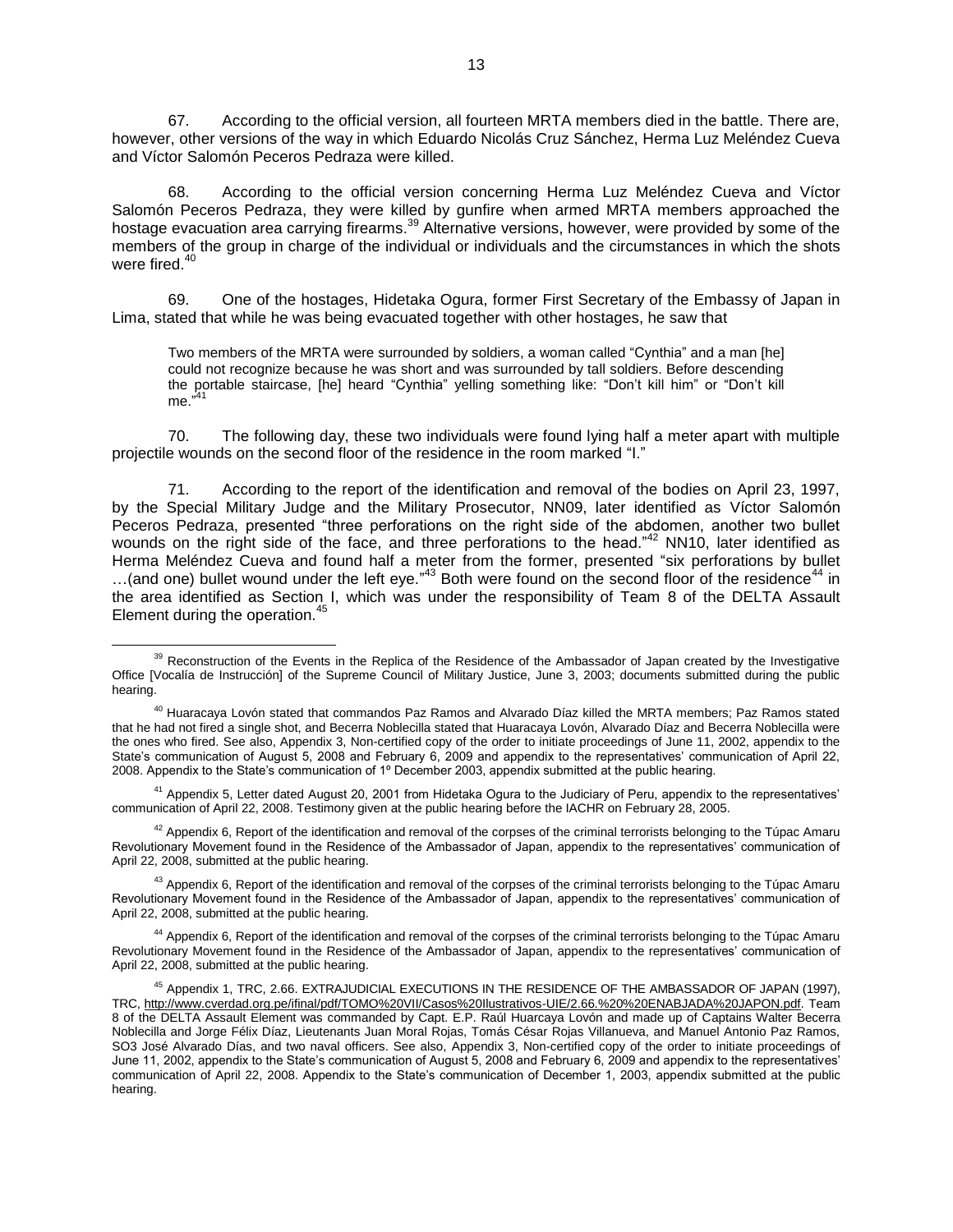72. It is also worth noting that according to testimony presented before the Office of the Attorney General, the areas adiacent to Room I were under the control of the operation's military forces.<sup>4</sup> In this regard, the Office of the Attorney General found that:

Even though the testimony of Team No. 8 under the command of Captain Raúl Huarcaya Lovón, and made up of Captains Water Becerra Noblecilla and Jorge Félix Díaz, Lieutenants Juan Moral Rojas, Tomás César Rojas Villanueva, Manuel Antonio Paz Ramos, SO3 Medic José Alvarado Díaz and two naval officers in charge of rescuing the hostages from Room I. "although the aforementioned commandos in their …statements …which are classified, state that as they were evacuating the last hostage found in Room 1 by way of a balcony …two terrorists appeared at the door: a man carrying an UZI or AKM, and a woman with a war grenade in her hands and for that reason they proceeded to shoot at them and kill them; this does not explain, however, how the wronged parties were able to get… to the main entrance of Room "I" if it is true that the rooms and hallways adjacent to this room were under the control of commandos from Teams 7 and 8.<sup>"4</sup>

73. The partial reference autopsy conducted on April 23, 1997, indicates that Víctor Salomón Peceros Pedraza presented "GSW to the head, thorax and extremities" and Herma Luz Meléndez Cueva presented "GSW to the head, thorax and upper left limb."<sup>48</sup> The autopsies conducted in 2001 by the Institute of Forensic Medicine of Peru determined that Víctor Salomón Peceros Pedraza received nine gunshot wounds, six of them to the face and thorax,<sup>49</sup> and Herma Luz Meléndez Cueva received fourteen gunshot wounds, seven to the head, one to the neck and six to the thorax.<sup>50</sup>

74. In relation to Eduardo Nicolás Cruz Sánchez, alias "Tito," the official version indicates that he died in combat; his body, discovered on the first floor of the residence, presented "a large orifice in the head [...] and in his right hand was a grenade he had not managed to throw."<sup>51</sup>

75. According to Mr. Hidetaka Ogura, however, once the group of hostages he was with had been freed and was already in the yard of the house next door to the residency of the Ambassador:

[He] saw a member of the MRTA called "Tito." His hands were tied behind his back and his body was face down on the ground. He moved his body and that was how [he] was able to tell that he was alive. He was wearing a short-sleeved green t-shirt and dark colored shorts. When "Tito" attempted to raise his head, an armed police officer who was guarding him kicked him in the head causing him to bleed. It was a police officer because the police were guarding the house next door. A few minutes later, a soldier emerged from the tunnel; he had "Tito" picked up, and took him to the

<sup>46</sup> See the proceeding for the legal inspection of the replica of the residence of the Ambassador of Japan, July 20, 2002.

<sup>&</sup>lt;sup>47</sup> Appendix 8, Prosecutor's Inquiry [vista fiscal] April 14, 2003, documents submitted at the public hearing.

<sup>&</sup>lt;sup>48</sup> Appendix 6, Report of the identification and removal of the corpses of the criminal terrorists belonging to the Túpac Amaru Revolutionary Movement found in the Residence of the Ambassador of Japan, Appendix to the representatives' communication of April 22, 2008, submitted at the public hearing.

<sup>&</sup>lt;sup>49</sup> Appendix 7, Report of the forensic medical examinations performed by the Institute of Forensic Medicine, appendix submitted by the petitioners on February 3, 2003, Volume V. See also, Appendix 3, Non-certified copy of the order to initiate proceedings of June 11, 2002, appendix to the State's communication of August 5, 2008 and February 6, 2009 and appendix to the representatives' communication of April 22, 2008. Appendix to the State's communication of December 1, 2003, appendix submitted at the public hearing.

<sup>&</sup>lt;sup>50</sup> Appendix 7, Report of the forensic medical examinations performed by the Institute of Forensic Medicine, appendix submitted by the petitioners on February 3, 2003, Volume V. See also, Appendix 3, Non-certified copy of the order to initiate proceedings of June 11, 2002, appendix to the State's communication of August 5, 2008 and February 6, 2009 and appendix to the representatives' communication of April 22, 2008. Appendix to the State's communication of December 1, 2003, appendix submitted at the public hearing.

<sup>&</sup>lt;sup>51</sup> Appendix 6, Report of the identification and removal of the corpses of the criminal terrorists belonging to the Túpac Amaru Revolutionary Movement found in the Residence of the Ambassador of Japan, appendix to the representatives' communication of April 22, 2008, provided at the public hearing. See also, Appendix 3, Non-certified copy of the order to initiate proceedings of June 11, 2002, appendix to the State's communication of August 5, 2008 and February 6, 2009 and appendix to the representatives' communication of April 22, 2008. Appendix to the State's communication of December 1, 2003, appendix submitted at the public hearing.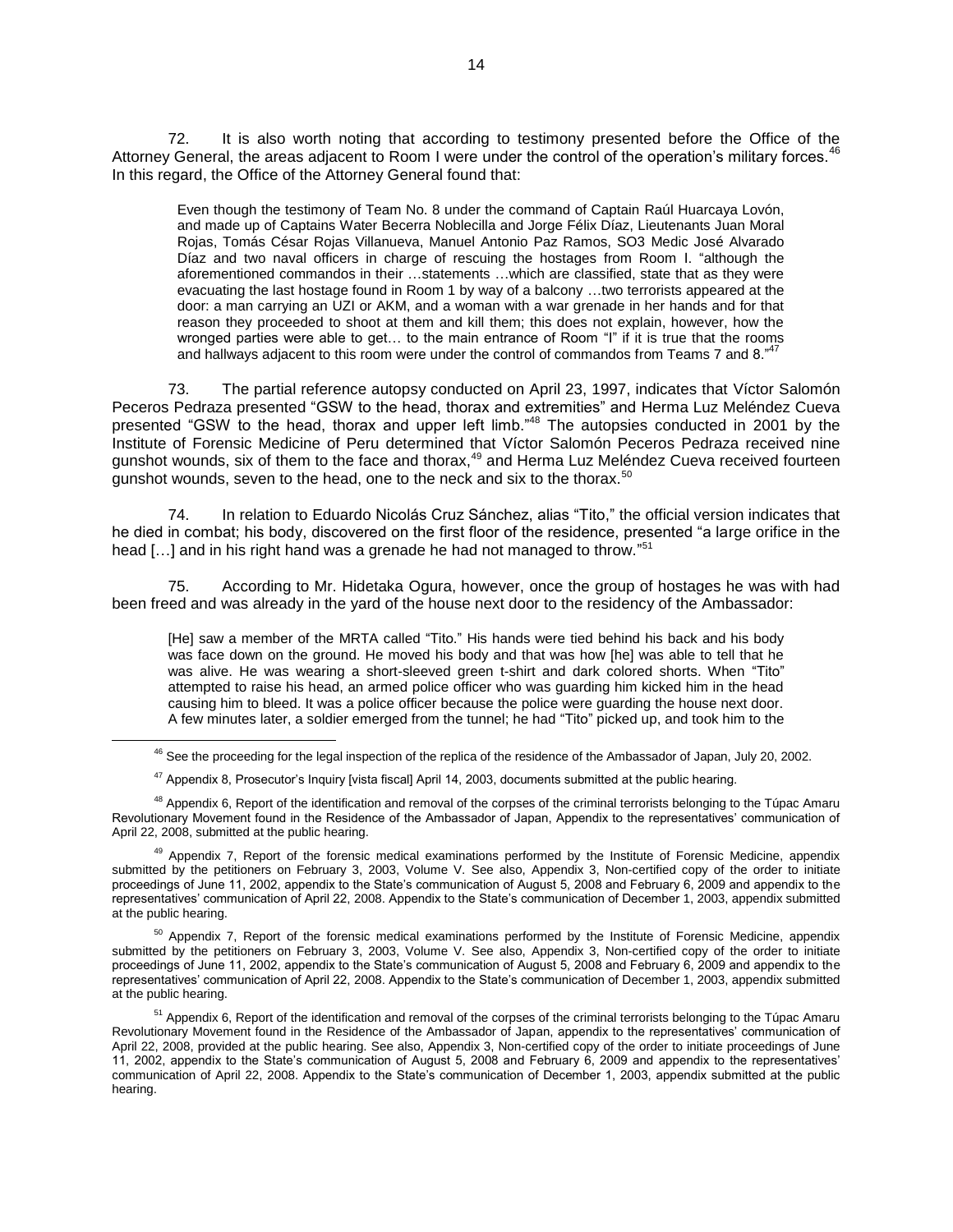residency through the tunnel. "Tito" disappeared from the yard in that manner and [he] did not see him again after that. Some shots were still being fired up until he left the house next door.<sup>52</sup>

76. According to Mr. Hidetaka Ogura's testimony before the IACHR, a few minutes after the soldiers had taken "Tito" through the tunnel to the residence, President Fujimori arrived with his security detail or advisors, entered the tunnel and headed for the residence.<sup>53</sup>

77. The house adjacent to the residency of the Ambassador where two groups of hostages were taken (one comprising eleven Japanese individuals and the other six Peruvian justices),<sup>54</sup> was being guarded by members of the police. Two of them, agents Raúl Robles Reynoso and Marcial Teodorico Torres Arteaga, stated that while they were aiding the Peruvian and Japanese hostages who were arriving in the yard through a tunnel connecting the two houses, one of the hostages gestured to him that an MRTA member was among them. They proceeded to separate him from the rest, bound his hands, and radioed their immediate superior, Colonel Zamudio Aliaga, who ordered them to remain where they were and he would send someone to pick him up.<sup>55</sup> The MRTA member was wearing a dark green shirt and dark shorts, and "visibly" was not carrying a weapon of any sort.<sup>56</sup> What is more, he was absolutely fine physically, but "he was acting stunned, because you could see the fear in his face."<sup>57</sup> After the police had detained him, the MRTA member even "begged for his life and [they] told him not to be afraid, that nothing was going to happen to him there."<sup>58</sup> Minutes after the two police officers reported the presence of the MRTA member, a commando emerged from the tunnel, took hold of him and, despite his struggles, led him back through the tunnel to the residence of the Ambassador.<sup>59</sup>

78. In his statement before the Special Provincial Prosecutor for Human Rights, police agent Robles Reynoso asserted that:

He thought that the captured MRTA member would be publicly presented as a prisoner and would then be interrogated or made to provide valuable information, yet … he was surprised to see on the news that all of the MRTA members had died in combat. He had remained silent, without telling anyone about it for fear of some reprisal from the system, as had occurred in past cases … 60

 $\overline{a}$ 

<sup>55</sup> Appendix 8, Prosecutor's Inquiry [Vista Fiscal] April 14, 2003, Appendix to the petitioners' communication of February 19, 2003. Appendix 11, Statement of Torres Arteaga, Marcial Teodorico and Raúl Robles Reynoso of December 28, 2001, before the Office of the Special Provincial Prosecutor for Human Rights. See also, Appendix 3, non-certified copy of the order to initiate proceedings of June 11, 2002, appendix to the State's communication of August 5, 2008 and February 6, 2009 and appendix to the representatives' communication of April 22, 2008. Appendix to the State's communication of December 1, 2003, appendix submitted at the public hearing.

<sup>56</sup> Appendix 8, Prosecutor's Inquiry [Vista Fiscal] of the Public Ministry of April 14, 2003, appendix to the petitioners' communication of February 19, 2003. Appendix 11, Statement of Torres Arteaga, Marcial Teodorico and Raúl Robles Reynoso of December 28, 2001, before the Office of the Special Provincial Prosecutor for Human Rights.

<sup>57</sup> Appendix 11, Statement of Torres Arteaga, Marcial Teodorico of December 28, 2001, before the Office of the Special Provincial Prosecutor for Human Rights.

<sup>58</sup> Appendix 11, Statement of Raúl Robles Reynoso of December 28, 2001, before the Office of the Special Provincial Prosecutor for Human Rights.

<sup>59</sup> Appendix 8, Prosecutor's Inquiry [Vista Fiscal] of the Public Ministry of April 14, 2003, appendix to the petitioners' communication of February 19, 2003. Appendix 11, Statement of Torres Arteaga, Marcial Teodorico and Raúl Robles Reynoso of December 28, 2001, before the Office of the Special Provincial Prosecutor for Human Rights.

 $60$  December 28, 2001, statement by Raúl Robles Reynoso before the Office of the Special Provincial Prosecutor for Human Rights.

 $52$  Appendix 5, Letter dated August 20, 2001 from Hidetaka Ogura to the Judiciary of Peru, appendix to the representatives' communication of April 22, 2008. Testimony given during the public hearing on February 28, 2005.

<sup>&</sup>lt;sup>53</sup> Appendix 10, Hidetaka Ogura's testimony before the IACHR on February 28, 2005.

<sup>54</sup> Appendix 1, TRC, 2.66. EXTRAJUDICIAL EXECUTIONS IN THE RESIDENCE OF THE AMBASSADOR OF JAPAN (1997), TRC, [http://www.cverdad.org.pe/ifinal/pdf/TOMO%20VII/Casos%20Ilustrativos-UIE/2.66.%20%20ENABJADA%20JAPON.pdf.](http://www.cverdad.org.pe/ifinal/pdf/TOMO%20VII/Casos%20Ilustrativos-UIE/2.66.%20%20ENABJADA%20JAPON.pdf) See also, Appendix 3, Non-certified copy of the order to initiate proceedings of June 11, 2002, appendix to the State's communication of August 5, 2008 and February 6, 2009 and appendix to the representatives' communication of April 22, 2008. Appendix to the State's communication of December 1, 2003, appendix submitted at the public hearing.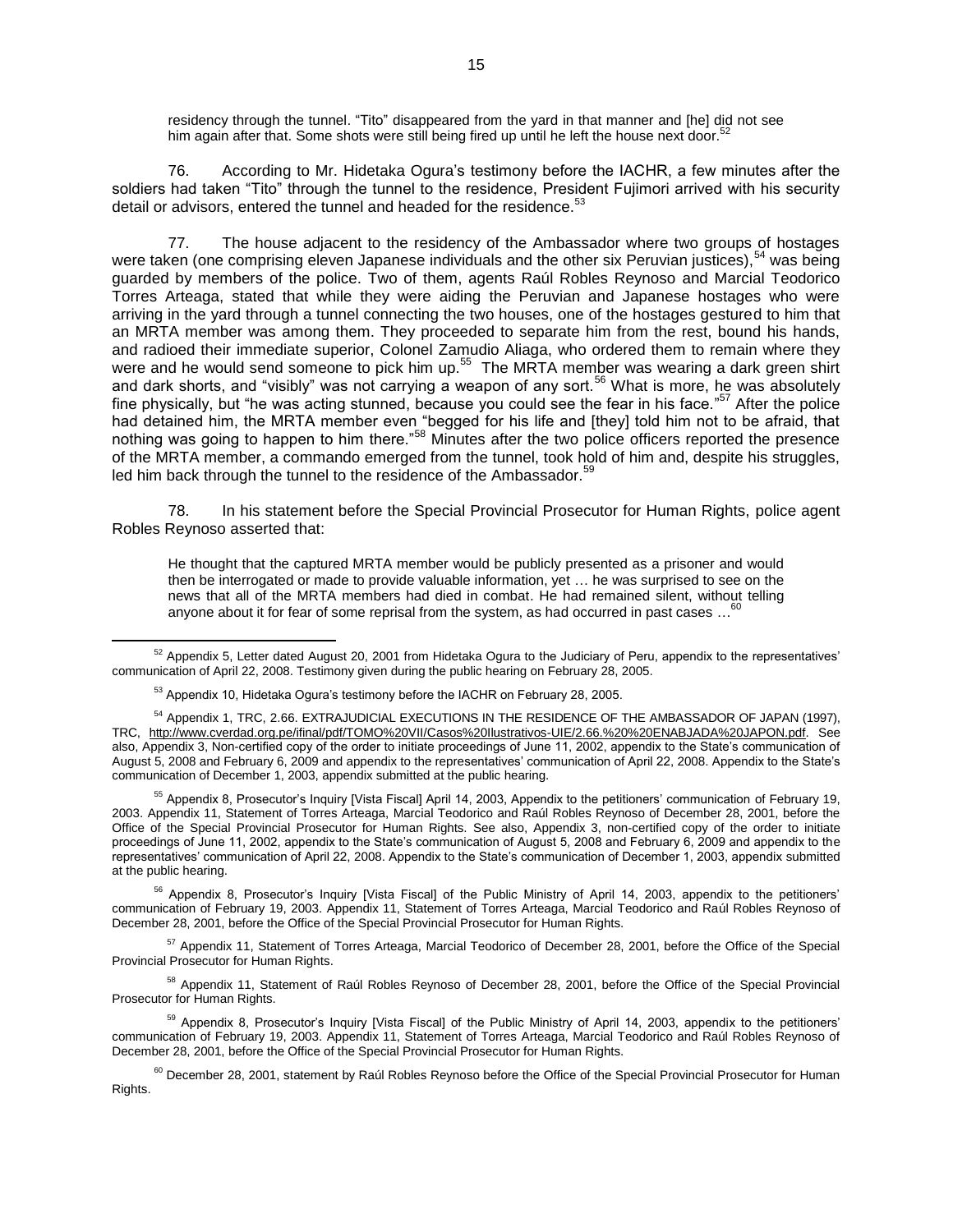79. According to the partial reference autopsy performed on Eduardo Nicolás Cruz Sánchez on April 23, 1997, he presented with "a severe gunshot wound on the right side with exposed fractures and loss of brain matter."<sup>61</sup> Moreover, subsequent expert reports indicate that he took only one gunshot wound to the neck. In this regard, it was determined that:

Given the characteristics of the wounds to the cranium, it can be inferred that they were caused by a projectile fired from a high-speed firearm, with the victim positioned lower than the assailant, who was behind and to the left of the victim.<sup>62</sup>

 $[...]$ 

 $\overline{a}$ 

The region that received the impact (the posterior region of the neck) is not very accessible to an assailant, particularly if the target is mobile. This individual would have had to have been immobilized before being shot.<sup>6</sup>

80. Once the operation was over, the wounded hostages and commandos were taken to the Central Military Hospital.<sup>64</sup> Autopsies were performed on the bodies of commandos Alfonso Valer Sandoval and Gustavo Jiménez Chávez, and hostage Carlos Ernesto Giusti Acuña on the night of April 22, 1997. 65

### *Proceedings following the operation*

81. Also on April 22, 1997, the special military judge and special military prosecutor arrived at the residence of the Ambassador but were unable to inspect all of the facilities "for security reasons, since there was information that strategic areas of the Residence had been mined […] which put at risk the security of the personnel involved, and it was therefore decided that the identification and removal of the corpses (of the MRTA members) would take place the following day."<sup>66</sup>

82. On April 23, 1997, the special military judge and the special military prosecutor went to the residence of the Ambassador of Japan and ordered that the bodies of the MRTA members be removed and taken to the Central Hospital of the National Police. They also ordered the chief of pathology, National Police Medical Commander Herbert Ángeles Villa Nueva to perform the official autopsies.

 $61$  Appendix 6, Report of the identification and removal of the corpses of the criminal terrorists belonging to the Túpac Amaru Revolutionary Movement found in the Residence of the Ambassador of Japan, Appendix to the representatives' communication of April 22, 2008.

 $62$  Appendix 7, Report of the forensic medical examinations performed by the Institute of Forensic Medicine, appendix submitted by the petitioners on February 3, 2003, Volume V. See also, Appendix 3, Non-certified copy of the order to initiate proceedings of June 11, 2002, appendix to the State's communication of August 5, 2008 and February 6, 2009 and appendix to the representatives' communication of April 22, 2008. Appendix to the State's communication of 1º December 2003, appendix submitted at the public hearing.

<sup>&</sup>lt;sup>63</sup> Appendix 12, Report on human remains NN1-NN4 attributed to the Túpac Amaru Revolutionary Movement, prepared by Clyde C. Show, PhD and José Pablo Baraybar, MSc. Peruvian Forensic Anthropology Team [Equipo Peruano de Antropología Forense (EPAF)] of July 2001, appendix to the representatives' communications of April 22, 2008, and February 3, 2003. See also, Appendix 3, Non-certified copy of the order to initiate proceedings of June 11, 2002, appendix to the State's communication of August 5, 2008 and February 6, 2009 and appendix to the representatives' communication of April 22, 2008. Appendix to the State's communication of December 1, 2003, appendix submitted at the public hearing.

 $64$  Appendix 13, Log of patients admitted to the Central Military Hospital, appendix submitted at the public hearing.

<sup>&</sup>lt;sup>65</sup> Appendix 14, Autopsy Protocol of Lt. Gustavo Jiménez Chávez, Dr. Ernesto Giusti Acuña and Lt. Col. Juan Alfonso Valer Sandoval, appendix submitted at the public hearing. See also, their death certificates, appendix submitted at the public hearing.

 $66$  Appendix 15, Report of the intervention of the forces of order in compliance with Operations Plan Chavín de Huántar, appendix submitted at the public hearing.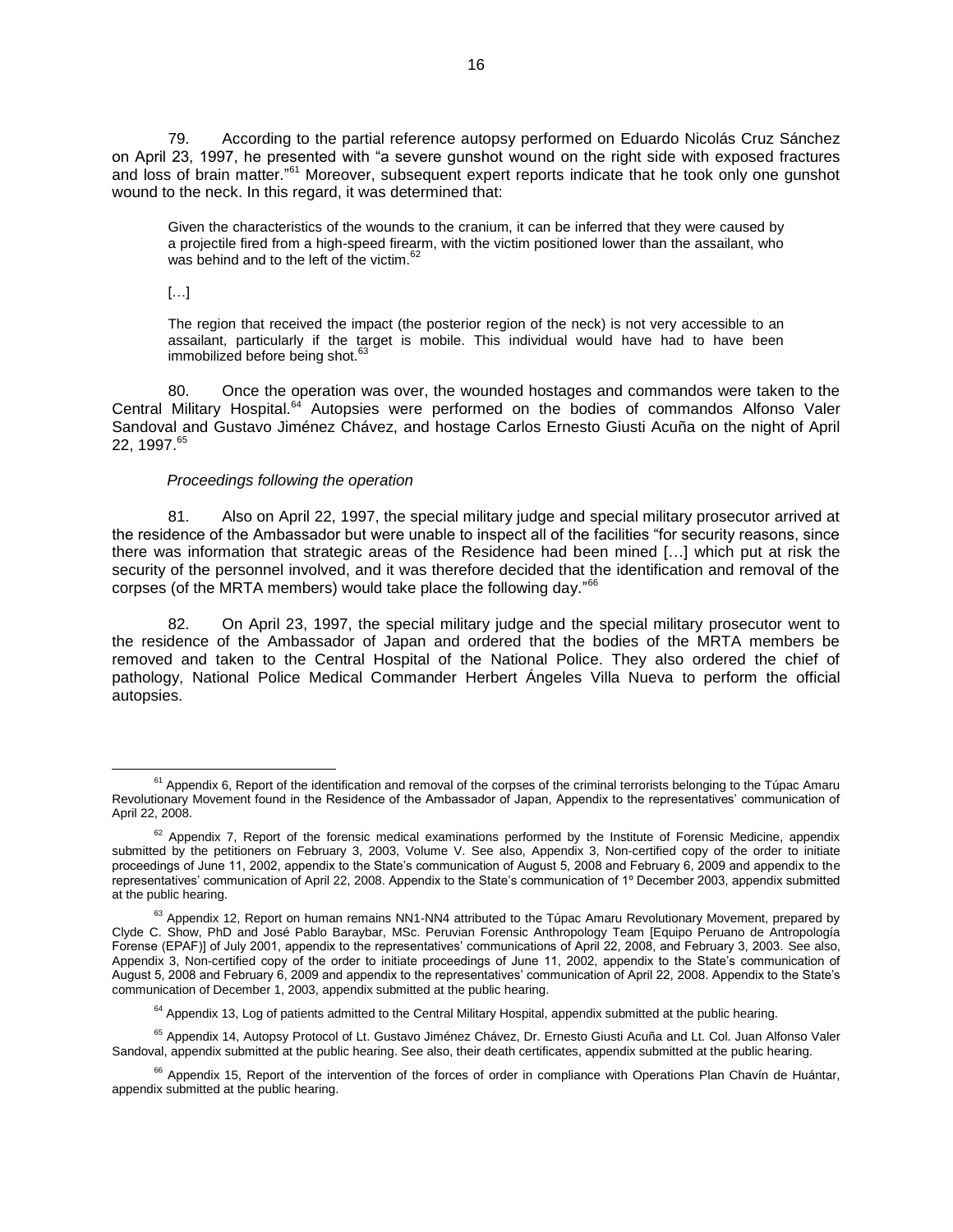83. The partial reference autopsies that were actually performed found that the fourteen MRTA members had died of "hypovolemic shock due to GSW" (gunshot wounds).<sup>67</sup> Orders were also given for the identification of the bodies by fingerprinting experts and the recording of death certificates for them.<sup>68</sup> According to the testimony given by two expert witnesses to the Office of the Prosecutor, whose signatures appear on the Report of identification and removal of corpses, they were not present at the moment of such identification and removal, but were later forced by military authorities to sign the Report.<sup>69</sup>

84. Fernando Vianderas Ottone, Director General of the National Police, ordered the Director General of Health, Martín Solari de la Fuente, to take all pertinent measures to ensure that the autopsies were performed in an atmosphere that would allow "strict control over the entry of persons" and prohibited the taking of photographs and films. He also ordered that only the staff in charge of autopsies and personnel from the legal department of the army would be allowed access, "which restricted the access of the National Police specialists who were to perform the auxiliary examinations; those who were allowed into the Autopsy Room were not permitted to take the necessary samples for that purpose.<sup>70</sup> Moreover, according to the declarations given by the expert witnesses that performed the necropsies, "the chief in service gave the order to do the minimum possible"; the orders came directly from the President; the National Police Hospital was not an adequate environment to perform the necropsies, because the patients who died with criminal signs in such hospital were transferred to the Central Morgue of Lima.<sup>71</sup>

85. The bodies of the fourteen MRTA members were secretly buried by National Police officers in different cemeteries in the city of Lima. All of the bodies were identified as N.N., with the exception of three, $72$  one of which was Eduardo Nicolás Cruz Sánchez $73$ .

86. On April 30, 1997, the Armed Forces prepared a report on the implementation of Operations Plan Chavín de Huántar.<sup>74</sup>

#### *Investigation into the events*

 $\overline{a}$ 

87. Three years after Operation Chavín de Huántar, relatives of some of the dead MRTA members lodged a criminal complaint before the Public Ministry claiming that they had been summarily executed.<sup>75</sup>

- $71$  Inquiry by the Public Ministry of September 22, 2006, (file provided by the State).
- <sup>72</sup> Roli Rojas Fernández, Néstor Cerpa Cartolini and Eduardo Cruz Sánchez.

 $73$  Appendix 18, Certificate of verification of the graves of members of the terrorist criminals [DD-TT], public hearing. See also, Appendix 3, Non-certified copy of the order to initiate proceedings of June 11, 2002, appendix to the State's communication of August 5, 2008 and February 6, 2009 and appendix to the representatives' communication of April 22, 2008. Appendix to the State's communication of December 1, 2003, appendix submitted at the public hearing. Appendix 1, TRC, 2.66. EXTRAJUDICIAL<br>EXECUTIONS IN THE RESIDENCE OF THE AMBASSADOR OF JAPAN (1997), TRC, AMBASSADOR OF JAPAN (1997), TRC, [http://www.cverdad.org.pe/ifinal/pdf/TOMO%20VII/Casos%20Ilustrativos-UIE/2.66.%20%20ENABJADA%20JAPON.pdf.](http://www.cverdad.org.pe/ifinal/pdf/TOMO%20VII/Casos%20Ilustrativos-UIE/2.66.%20%20ENABJADA%20JAPON.pdf)

<sup>74</sup> Report No. 01-1 Special Forces Div. [Div. FFEE], April 1997 Operation Chavín de Huántar (Hostage Rescue Operation), Appendix 7 to the State's communication of February 6, 2009.

<sup>75</sup> Appendix 1, TRC, 2.66. EXTRAJUDICIAL EXECUTIONS IN THE RESIDENCE OF THE AMBASSADOR OF JAPAN (1997), TRC, <http://www.cverdad.org.pe/ifinal/pdf/TOMO%20VII/Casos%20Ilustrativos-UIE/2.66.%20%20ENABJADA%20JAPON.pdf>

 $67$  Appendix 16, Partial reference autopsies of the fourteen MRTA members, appendix submitted at the public hearing.

<sup>&</sup>lt;sup>68</sup> Appendix 6, Report of the identification and removal of the corpses of the criminal terrorists belonging to the Túpac Amaru Revolutionary Movement found in the Residence of the Ambassador of Japan, appendix to the representatives' communication of April 22, 2008. Order for release of remains of April 25, 1997, appendix submitted at the public hearing. Appendix 17, Death certificate and autopsy certificate of Eduardo Nicolás Cruz Sánchez, appendix submitted at the public hearing. See also, Appendix 3, Non-certified copy of the order to initiate proceedings of June 11, 2002, appendix to the State's communication of August 5, 2008 and February 6, 2009 and appendix to the representatives' communication of April 22, 2008. Appendix to the State's communication of December 1, 2003, appendix submitted at the public hearing.

 $69$  Inquiry by the Public Ministry of September 22, 2006, (file provided by the State).

<sup>&</sup>lt;sup>70</sup> See also, Appendix 3, Non-certified copy of the order to initiate proceedings of June 11, 2002, appendix to the State's communication of August 5, 2008 and February 6, 2009 and appendix to the representatives' communication of April 22, 2008. Appendix to the State's communication of December 1, 2003, appendix submitted at the public hearing.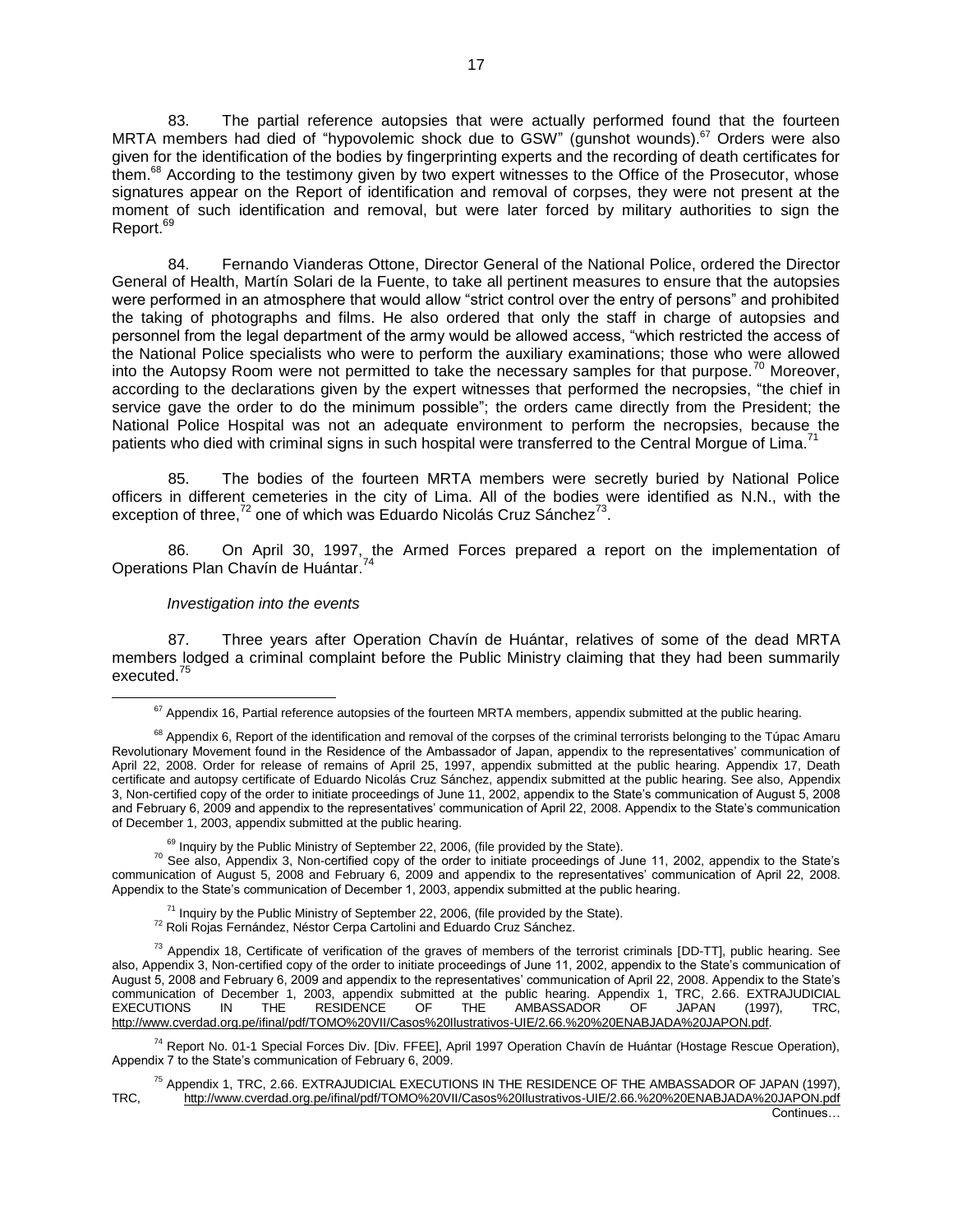88. In February 2001, the Office of the Special Provincial Prosecutor sent the autopsy protocols performed on the fourteen MRTA members on April 23, 1997, to the Central Division of Thanatological and Auxiliary Examinations (DICETA) requesting the latter to determine "whether the autopsies were performed in keeping with the medical and legal standards in effect for violent deaths."<sup>76</sup>

89. With no possibility of determining the causes of death based on the aforementioned autopsies, the Office of the Prosecutor ordered the exhumation of the bodies so that a group made up of forensic medicine experts, other experts from the Criminalistics Division of the National Police and the Peruvian Forensic Anthropology Team, and experts Dr. Clyde Collins Snow and José Pablo Baraybar, could identify the people who had died and determine the causes of their deaths.<sup>77</sup> The office also ordered expert examinations by the Criminalistics Division of the National Police of Peru and by the Genetic Identification Laboratory of the University of Granada, Spain, for DNA tests.<sup>78</sup>

90. On August 20, 2001, Hidetaka Ogura, the former First Secretary of the Embassy of Japan in Lima and a former hostage, sent a letter to the Peruvian judiciary stating what he had seen on the day the residence of the Ambassador was retaken, in relation to the three MRTA members known as "Tito" and "Cynthia" and a third, short individual later identified as Víctor Salomón Peceros Pedraza<sup>79</sup>.

91. On May 24, 2002, the Office of the Special Provincial Criminal Prosecutor filed criminal charges against Vladimiro Montesinos Torres, Nicolás de Bari Hermoza Ríos, Roberto Edmundo Huamán Ascurra, Augusto Jaime Patiño, José Williams Zapata, Luis Alatrista Rodríguez, Carlos Tello Aliaga, Hugo Víctor Robles del Castillo, Víctor Hugo Sánchez Morales, Jesús Zamudio Aliaga, Raúl Huaracaya Lovón, Walter Martín Becerra Noblecilla, José Alvarado Díaz, Manuel Antonio Paz Ramos, Jorge Félix Díaz, Juan Carlos Moral Rojas and César Rojas Villanueva, for an alleged offense committed against the life, body and health –qualified homicide – of Eduardo Nicolás Cruz Sánchez, Herma Luz Meléndez Cueva and Víctor Salomón Peceros Pedraza. He also filed charges against Juan Fernando Vianderas Ottone, Martín Solari de la Fuente and Herbert Danilo Ángeles Villanueva. Finally, he decided not to initiate proceedings "for now" in the deaths of the other MRTA members<sup>80</sup> "as it was necessary, in any

l

<sup>…</sup>continuation

Appendix 20, Criminal complaint lodged by the Office of the Prosecutor on May 24, 2002, appendix to the State's communication of August 5, 2008. Appendix 3, Non-certified copy of the order to initiate proceedings of June 11, 2002, appendix to the State's communication of August 5, 2008 and February 6, 2009 and appendix to the representatives' communication of April 22, 2008. Appendix to the State's communication of December 1, 2003, appendix submitted at the public hearing.

 $76$  Appendix 7, Report of the forensic medical examinations performed by the Institute of Forensic Medicine, appendix submitted by the petitioners on February 3, 2003, Volume V.

<sup>&</sup>lt;sup>77</sup> Appendix 7, Report of the forensic medical examinations performed by the Institute of Forensic Medicine, appendix submitted by the petitioners on February 3, 2003, Volume V. Appendix 1, TRC, 2.66. EXTRAJUDICIAL EXECUTIONS IN THE<br>RESIDENCE OF THE AMBASSADOR OF JAPAN (1997), TRC, RESIDENCE OF THE AMBASSADOR OF JAPAN (1997), TRC, <http://www.cverdad.org.pe/ifinal/pdf/TOMO%20VII/Casos%20Ilustrativos-UIE/2.66.%20%20ENABJADA%20JAPON.pdf> See also, Appendix 3, Non-certified copy of the order to initiate proceedings of June 11, 2002, appendix to the State's communication of August 5, 2008 and February 6, 2009 and appendix to the representatives' communication of April 22, 2008. Appendix to the State's communication of December 1, 2003, appendix submitted at the public hearing.

 $^{78}$  Appendix 1, TRC, 2.66. EXTRAJUDICIAL EXECUTIONS IN THE RESIDENCE OF THE AMBASSADOR OF JAPAN (1997), TRC, <http://www.cverdad.org.pe/ifinal/pdf/TOMO%20VII/Casos%20Ilustrativos-UIE/2.66.%20%20ENABJADA%20JAPON.pdf> See also, Appendix 3, Non-certified copy of the order to initiate proceedings of June 11, 2002, appendix to the State's communication of August 5, 2008 and February 6, 2009 and appendix to the representatives' communication of April 22, 2008. Appendix to the State's communication of December 1, 2003, appendix submitted at the public hearing.

 $^{79}$  Appendix 5, August 20, 2001, letter sent by Hidetaka Ogura to the Judiciary of Peru, appendix to the representatives' communication of April 22, 2008. Testimony given before the IACHR at the public hearing on February 28, 2005. Testimony authenticated before the TRC in a May 21, 2003 letter.

<sup>&</sup>lt;sup>80</sup> Adolfo Trigoso Torres or Adolfo Trigozo Torres, Roli Rojas Fernández, Néstor Fortunato Cerpa Cartolini, Iván Meza Espíritu, Bosco Honorato Salas Huamán, Luz Dina Villoslada Rodríguez, and NN four and thirteen.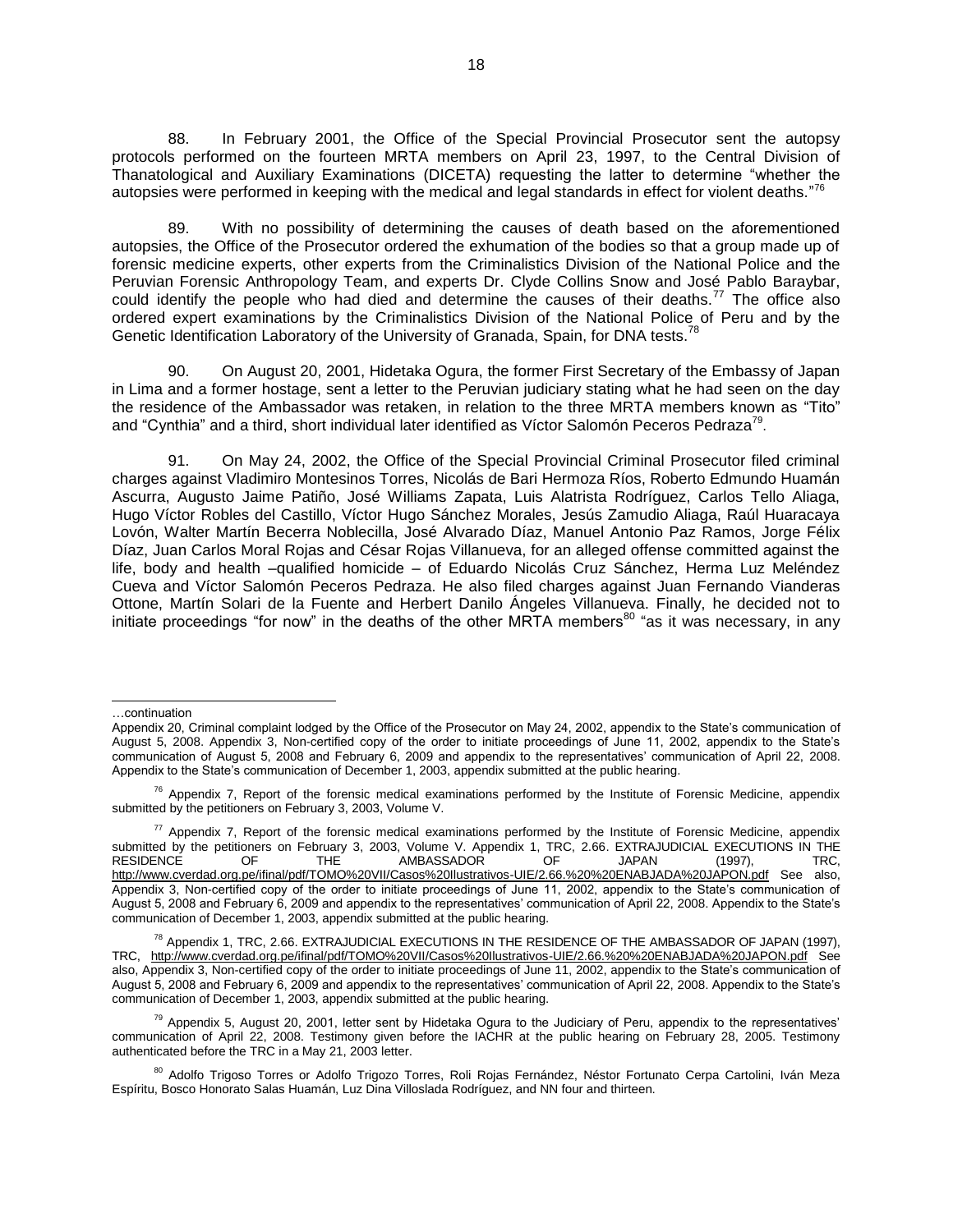case, to collect more evidence on the form and circumstances of their death." He also forwarded certified copies for purposes of the investigation against Fujimori.<sup>81</sup>

92. The expert reports requested by the Office of the Prosecutor (supra) were issued In July<sup>82</sup> and August,<sup>83</sup> 2001. They found projectile wounds to the head and/or neck in all fourteen cases and to the neck in 57% of the cases, all of which involved "entry wounds through the posterior region"<sup>84</sup> of the neck, through the first and third cervical vertebrae, and exit wounds through the first cervical vertebrae in the facial region.<sup>85</sup> This led to the inference that "the victim's position in relation to the shooter was always the same and the victim's mobility, therefore, was minimal if not "0."<sup>86</sup> Moreover, the reports concluded that in at least eight cases there was evidence that "the victims had been in an incapacitated state when they were shot" and that those firing those shots "were duly cognizant of how lethal they were. <sup>87</sup>

93. Specifically in relation to the alleged victims in the instant case, the reports pointed out that Víctor Salomón Peceros Pedraza had received two gunshot wounds to the head, one to the inferior maxilla, three to the thorax, two to the pelvis and one to the left hand. They likewise determined that Herma Luz Meléndez Cueva had received seven gunshot wounds to the head, one to the neck, which had entered in the left posterior area, and six to the thorax.<sup>88</sup> With respect to Eduardo Nicolás Cruz Sánchez, the report determined that the gunshot wound had entered "in the left posterior region of the neck and exited in the right lateral region of the head."<sup>89</sup> One of the reports added that because "the region that received the impact […] is not very accessible to an assailant, especially if the target is mobile, this individual would have to have been immobilized prior to being shot."

 $\overline{a}$ 

<sup>83</sup> Appendix 7, Report of the forensic medical examinations performed by the Institute of Forensic Medicine, appendix submitted by the petitioners on February 3, 2003, Volume V. See also, Appendix 3, Non-certified copy of the order to initiate proceedings of June 11, 2002, appendix to the State's communication of August 5, 2008 and February 6, 2009 and appendix to the representatives' communication of April 22, 2008. Appendix to the State's communication of 1º December 2003, appendix submitted at the public hearing.

<sup>84</sup> Appendix 7, Report of the forensic medical examinations performed by the Institute of Forensic Medicine, appendix submitted by the petitioners on February 3, 2003, Volume V.

<sup>85</sup> Appendix 12, Report on human remains NN1-NN4 attributed to the Túpac Amaru Revolutionary Movement, prepared by Clyde C. Show, PhD and José Pablo Baraybar, MSc. Peruvian Forensic Anthropology Team [Equipo Peruano de Antropología Forense (EPAF)] of July 2001, appendix to the representatives' communications of April 22, 2008, and February 3, 2003.

<sup>86</sup> Appendix 12, Report on human remains NN1-NN4 attributed to the Túpac Amaru Revolutionary Movement, prepared by Clyde C. Show, PhD and José Pablo Baraybar, MSc. Peruvian Forensic Anthropology Team [Equipo Peruano de Antropología Forense (EPAF)] of July 2001, appendix to the representatives' communications of April 22, 2008, and February 3, 2003.

<sup>87</sup> Appendix 12, Report on human remains NN1-NN4 attributed to the Túpac Amaru Revolutionary Movement, prepared by Clyde C. Show, PhD and José Pablo Baraybar, MSc. Peruvian Forensic Anthropology Team [Equipo Peruano de Antropología Forense (EPAF)] of July 2001, appendix to the representatives' communications of April 22, 2008, and February 3, 2003.

88 Appendix 7, Report of the forensic medical examinations performed by the Institute of Forensic Medicine, appendix submitted by the petitioners on February 3, 2003, Volume V.

<sup>89</sup> Appendix 7, Report of the forensic medical examinations performed by the Institute of Forensic Medicine, appendix submitted by the petitioners on February 3, 2003, Volume V.

90 Appendix 12, Report on human remains NN1-NN4 attributed to the Túpac Amaru Revolutionary Movement, prepared by Clyde C. Show, PhD and José Pablo Baraybar, MSc. Peruvian Forensic Anthropology Team [Equipo Peruano de Antropología Forense (EPAF)] of July 2001, appendix to the representatives' communications of April 22, 2008, and February 3, 2003.

<sup>&</sup>lt;sup>81</sup> Appendix 20, Charges filed by the Office of the Prosecutor on May 24, 2002, appendix to the State's communication of August 5, 2008.

<sup>&</sup>lt;sup>82</sup> Appendix 12, Report on human remains NN1-NN4 attributed to the Túpac Amaru Revolutionary Movement, prepared by Clyde C. Show, PhD and José Pablo Baraybar, MSc. Peruvian Forensic Anthropology Team [Equipo Peruano de Antropología Forense (EPAF)] of July 2001, Appendix to the representatives' communications of April 22, 2008, and February 3, 2003. See also, Appendix 3, Non-certified copy of the order to initiate proceedings of June 11, 2002, appendix to the State's communication of August 5, 2008 and February 6, 2009 and appendix to the representatives' communication of April 22, 2008. Appendix to the State's communication of 1º December 2003, appendix submitted at the public hearing.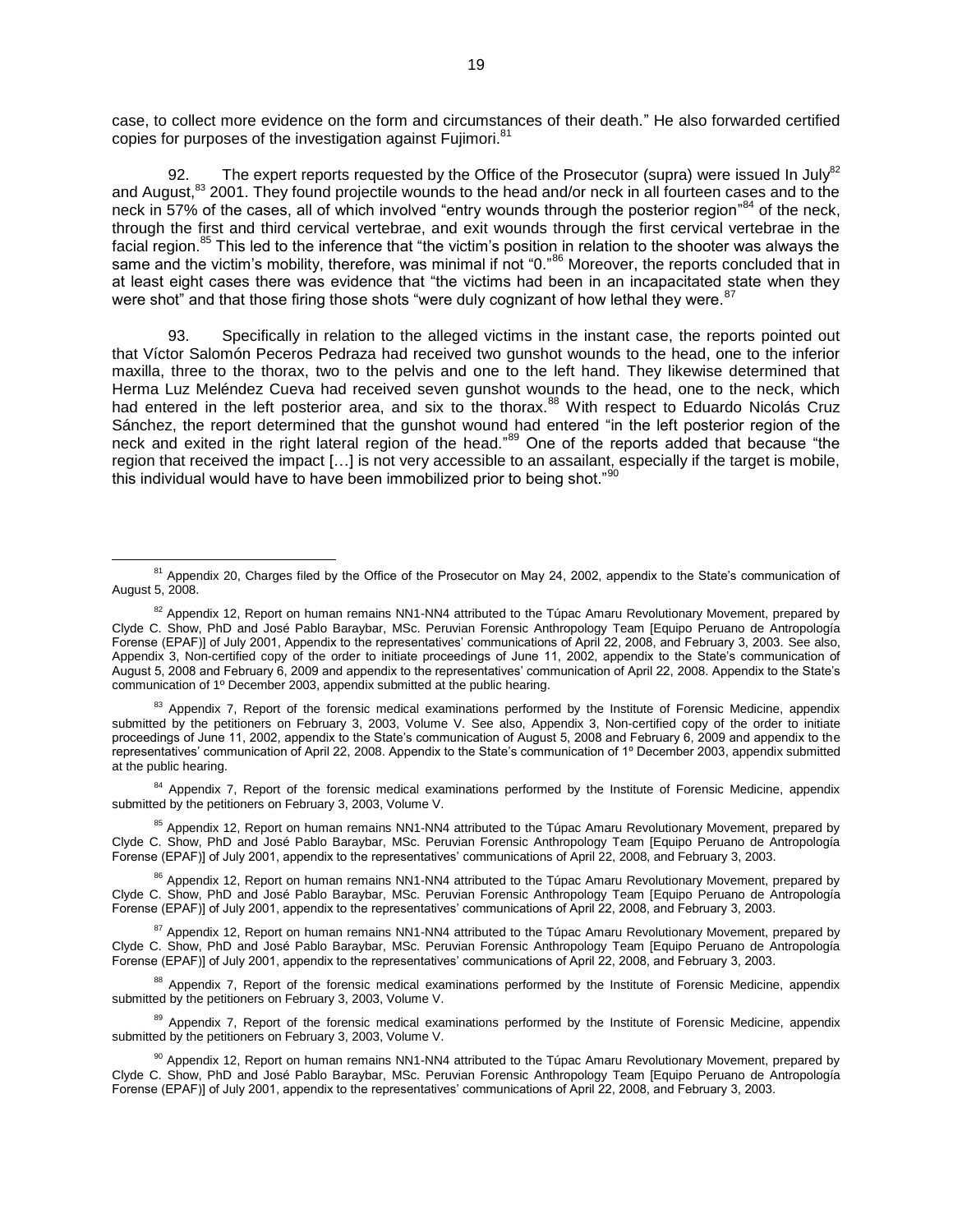94. The Office of the Prosecutor ordered that the reports be kept confidential since "their dissemination could obstruct the due clarification of the facts.<sup>91</sup>"

95. On June 11, 2002, the Third Criminal Chamber of the Superior Court of Justice issued a restricted summons (*orden de comparecencia restringida*) against Vladimiro Montesinos Torres, Nicolás de Bari Hermoza Ríos, Roberto Edmundo Huamán Ascurra, Augusto Jaime Patiño, José Williams Zapata, Luis Alatrista Rodríguez, Carlos Tello Aliaga, Hugo Víctor Robles del Castillo, Víctor Hugo Sánchez Morales, Raúl Huaracaya Lovón, Walter Martín Becerra Noblecilla, José Alvarado Díaz, Manuel Antonio Paz Ramos, Jorge Félix Díaz, Juan Carlos Moral Rojas and Tomás César Rojas Villanueva to the detriment of Víctor Salomón Peceros Pedraya, and against Vladimiro Montesinos Torres, Nicolás de Bari Hermoza Ríos, Roberto Edmundo Huamán Ascurra, Augusto Jaime Patiño, José Williams Zapata, Luis Alatrista Rodríguez, Carlos Tello Aliaga, Benigno Leonel Cabrera Pino and Jorge Orlando Fernández Robles to the detriment of Eduardo Nicolás Sánchez.<sup>92</sup> It also cancelled the arrest warrants "against those defendants in the record for measures to restrict liberty," issued an arrest warrant against Jesús Zamudio Aliaga, ordered that the criminal, judicial and police records of all of the accused be obtained, and declared that there were no grounds to initiate proceedings against Juan Fernando Dianderas Ottone, Martín Solari de la Fuente and Herbert Danilo Ángeles Villanueva for crimes against the administration of justice – obstruction of justice by concealing evidence – committed against the State. $93$ 

96. On July 11, 2002, Edgar Odón Cruz Acuña, a relative of Eduardo Nicolás Cruz Sánchez, joined the case as a civil party and filed an appeal of the June 11, 2002, decision concerning the restricted summons and the finding that there were no grounds to initiate proceedings against Fernando Vianderas Ottone, Martín Solari de la Fuente and Herbert Danilo Ángeles Villanueva.<sup>94</sup> The Office of the Supreme Special Criminal Prosecutor also appealed the ruling on the same points.<sup>95</sup> On September 4, 2002, Nemesia Pedraza Chávez, mother of Salomón Víctor Peceros Pedraza, joined the case as a civil party.<sup>96</sup>

### *The challenge over jurisdiction and the military justice system*

97. The military justice system opened an investigation that paralleled the investigation underway in the civilian jurisdiction. The next of kin of the executed persons did not have access to the military jurisdiction. On May 29, 2002, the Court Martial [Sala de Guerra del Supremo Tribunal Militar] decided to open the investigative phase against the military personnel who had participated in the operation, for the alleged crimes of abuse of authority, violations of international law [*jus gentium*] and against life, body and health, in the form of qualified homicide, to the detriment of Roli Rojas Fernández, Luz Dina Villoslada Rodríguez, Víctor Salomón Peceros Pedraza and Herma Luz Meléndez Cueva<sup>97</sup>.

<sup>94</sup> Appendix 24, Constitution of civil party of July 11, 2002, Appendix to the State's communication of August 5, 2008.

<sup>95</sup> Appendix 25, Document from the Office of the Supreme Special Criminal Prosecutor, appendix to the State's communication of August 5, 2008.

96 Appendix 26, Constitution of civil party of September 4, 2002, appendix to the State's communication of August 5, 2008.

<sup>&</sup>lt;sup>91</sup> Appendix 23, August 23, 2001 Resolution of the Office of the Special Provincial Prosecutor, appendix submitted by the petitioners on February 3, 2003, Volume V.

<sup>&</sup>lt;sup>92</sup> Namely, Hugo Víctor Robles del Castillo, Víctor Hugo Sánchez Morales, Raúl Huaracaya Lovón, Walter Martín Becerra Noblecilla, José Alvarado Díaz, Manuel Antonio Paz Ramos, Jorge Félix Díaz, Juan Carlos Moral Rojas, Tomás César Rojas Villanueva, Benigno Leonel Cabrera Pino and Jorge Orlando Fernández Robles.

<sup>&</sup>lt;sup>93</sup> Appendix 3, Non-certified copy of the order to initiate proceedings of June 11, 2002, appendix to the State's communication of August 5, 2008 and February 6, 2009 and appendix to the representatives' communication of April 22, 2008. Appendix to the State's communication of December 1, 2003, appendix submitted at the public hearing.

<sup>97</sup> Appendix 21, Non-certified copy of the April 5, 2004 Resolution of the Supreme Council of Military Justice, submitted at the public hearing. Appendix 22, Press article "CSJM archivaría proceso de Chavín de Huántar," March 19, 2004. "CSJM archiva el proceso judicial de Chavín de Huántar," July 6, 2003.

The military proceedings did not include Eduardo Nicolás Cruz Sánchez.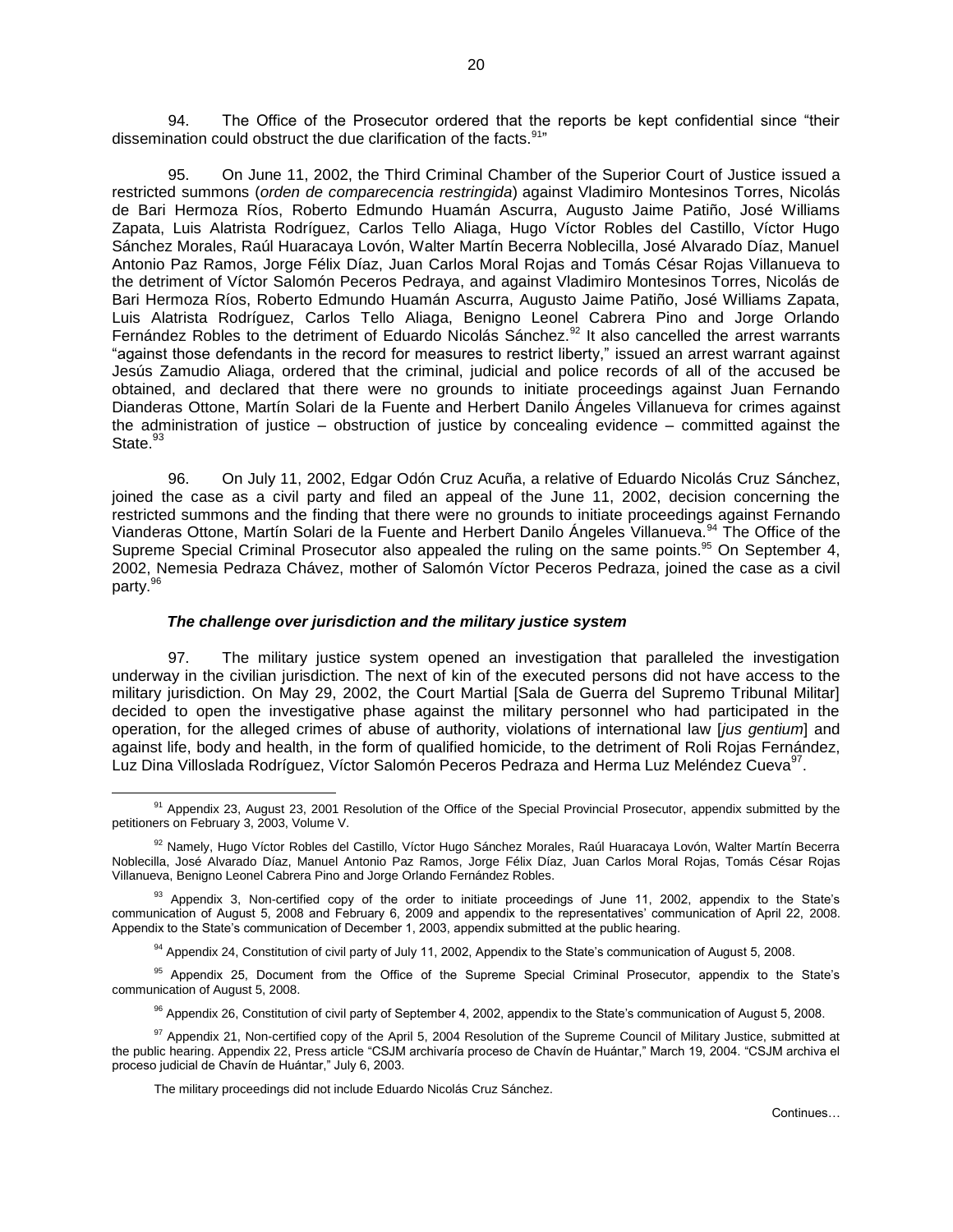98. The Office of the Supreme Council of Military Justice submitted a jurisdictional challenge to the Supreme Court of Justice, which was settled by the Transitory Criminal Law Chamber of the Supreme Court of Justice on August 16, 2002.<sup>98</sup> The Court settled the matter in favor of the military jurisdiction in relation to the military personnel involved in the operation and ordered the investigative phase to proceed in the civilian jurisdiction in relation to anyone "other than the commandos", namely, Vladimiro Montesinos Torres, Nicolás de Bari Hermosa Ríos, Roberto Huamán Ascurra and Jesús Zamudio Aliaga. The Court's reasoning was as follows:

The military operation […] was planned and carried out under orders from then President of the Republic Alberto Fujimori Fujimori, Supreme Chief of the Armed Forces, to preserve internal order and national security, which had been severely undermined by the armed attack of a terrorist group [...] the intervention by the Military Commandos therefore qualifies as an action that took place in a zone that had been declared to be in a state of emergency and is therefore subject to article ten of Law twenty-four thousand one hundred fifty, which provides that members of the Armed Forces who serve in zones declared to be under a state of exception are subject to the Code of Military Justice and any infractions they may commit in the discharge of their duties as set out in that Code fall under Exclusive Military Jurisdiction [*Fuero Privativo Militar*], save those that are unrelated to the service which is, in effect, the case of the persons not included in the order to initiate proceedings issued by the military justice system;

The military group formed and trained for the hostage rescue operation was obeying a superior order in a situation of clear military confrontation, and therefore any punishable infractions or excesses set out in the Code of Military Justice must be considered as having taken place in the discharge of duties and the perpetrators must be subject to military jurisdiction in accordance with the regulations contained in the Code of Military Justice; another essential argument derives from the strict application of article one hundred seventy-three of the Political Constitution of the State, which provides that in case of a duty-related crime, members of the Armed Forces and the National Police are subject to the respective jurisdiction and to the Code of Military Justice, and this provision is also applicable to civilians for the crimes of Treason against the Fatherland and Terrorism; it is also the case that the punishable acts in question are set out in the Code of Military Justice as violations of international law [*jus gentium*] […]

The provisions of article three hundred twenty-four of the Code of Military Justice must be interpreted in light of the provisions of article one hundred seventy-three of the Political Constitution of the State inasmuch as those who were allegedly wronged acted as an armed group belonging to the "Túpac Amaru" terrorist organization […] and it is therefore improper to regard them as civilians.

The determination of jurisdiction over the investigation and trial of any excesses that may have occurred, the hostage rescue having been concluded, in which military personnel, members of the group of commandos and personnel not belonging to that corps could have been involved, must be undertaken in strict adherence to the provisions of articles three hundred forty-two and three hundred forty-three of the Code of Military Justice, to the effect that each jurisdiction, the military and the civilian, must independently take up the crime under its purview in accordance with the relevant criminal law.

The […] members of the corps of commandos acted in a military operation pursuant to an order issued in accordance with the Constitution and by an authority empowered to do so, and any criminal infractions they may have committed should therefore be taken up by the military justice system, which is not the case of anyone other than those commandos, who would have acted, as the case may be, as offenders or perpetrators of crimes established under civilian law and therefore must remain subject to the civilian jurisdiction.

<sup>…</sup>continuation

On the other hand, the file of the IACHR does not show that the next of kin had access to the military process.

<sup>98</sup> Petitioners' communication of February 3, 2003.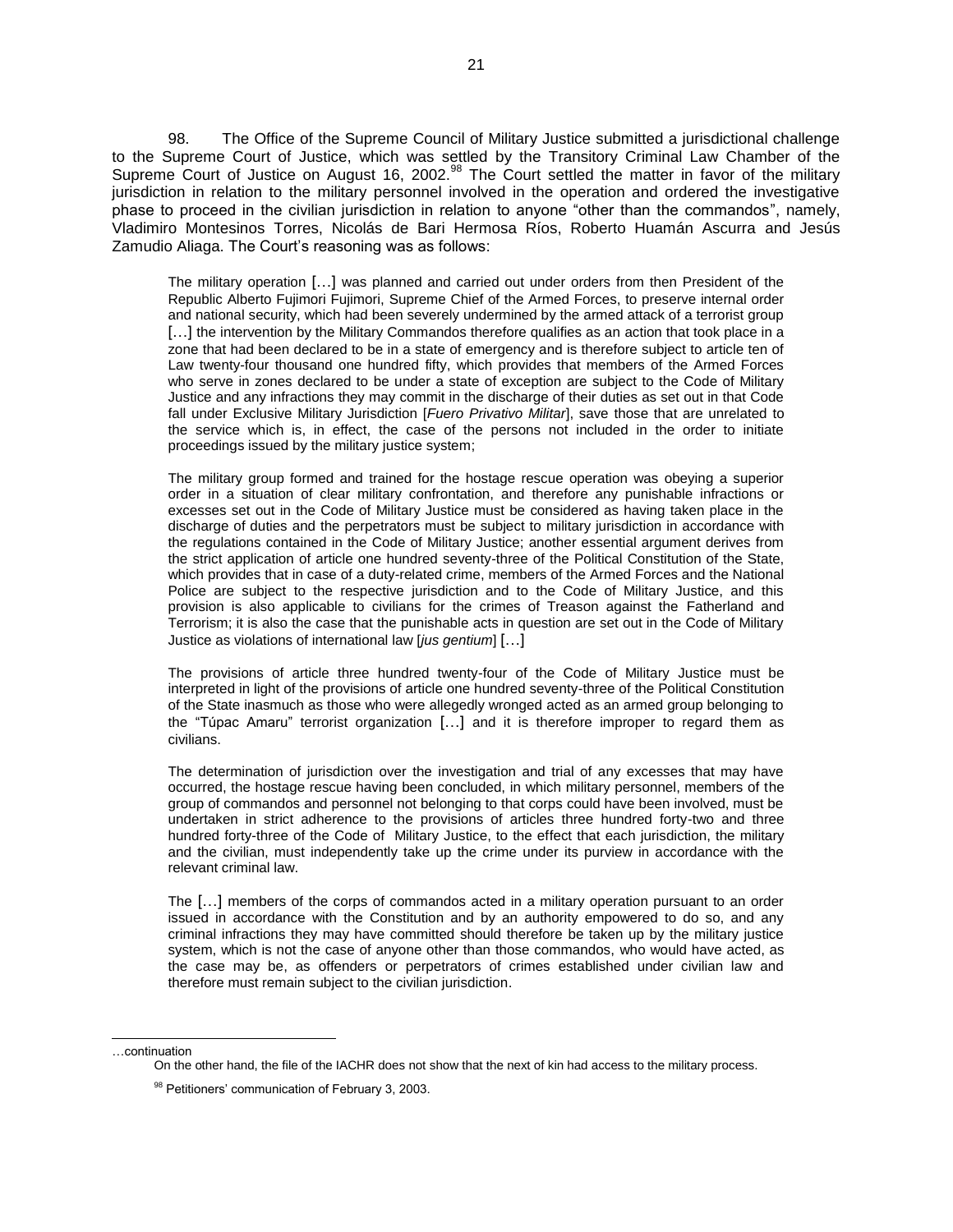With respect to the defendants in the civilian jurisdiction, Vladimiro Montesinos Torres, Nicolás de Bari Hermosa Ríos, Roberto Huamán Ascurra and Jesús Zamudio Aliaga, persons other than those in the military operation involved in the investigation into possible summary executions of surrendered terrorists, would constitute a case of a human rights violation defined as a crime against humanity, similar to other cases that have been reopened in the civilian jurisdiction, and therefore a joinder of cases would be appropriate […] insofar as they all derive from the same criminal intent.<sup>9</sup>

99. On October 15, 2003, more than one year after the jurisdictional challenge was settled, the Court Martial [*Sala de Guerra del Supremo Tribunal Militar* ] dismissed the case involving the crimes of violating international law [*jus gentium*], abuse of authority and qualified homicide in favor of all of the military personnel who were on trial and had participated in the operation.<sup>100</sup> Its reasoning was as follows:

[...] the Armed Forces having assumed [...] control over a State of Emergency, for which the events were a consequence of service or duty-related acts and any illegality that may have derived from that service constitutes a duty-related crime, as there is a cause and effect relationship between the duty and the illegal acts ascribed. Therefore, the military criminal jurisdiction is found to be apt under the provisions of […] the Political Constitution of Peru, insofar as it meets the following requirements: a) the accused are active duty military personnel, b) they acted in the discharge of their assigned duties in the military operation, c) the legally protected interests is discipline and the protection of the values that inform military life, and d) the acts described in the complaint are defined in articles ninety-four, one hundred seventy-nine and one hundred eighty of the Code of Military Justice; the acts occurred as a result of a battle between the commandos […] and the subversive group…organized and equipped as a military force…in a struggle with the characteristics of a military battle, in which there were dead and wounded on both sides. It is therefore necessary to evaluate the necessary conditions for legitimate defense and the circumstances surrounding the battle, the dangerousness of the subversive agents who were provisioned with war weapons and supplies […] and who at all times demonstrated the belligerence inherent to terrorist groups, and a situation in which the lives of the hostages were in grave danger …having died (one hostage, Carlos Giusti Acuña) and two of the commandos involved, with several hostages and commandos seriously wounded. This is indicative of the intensity of the battle […] and therefore in conducting an objective assessment it was necessary to evaluate the necessary conditions to preserve the physical integrity and lives of the hostages …

[...]the version of extrajudicial executions [...] is based solely on the sworn testimony provided by …Hidetaka Ogura […] and these claims […] have not been confirmed or upheld by a court of jurisdiction ...

[...] the commandos acted in the legitimate defense of human life and in strict compliance with their constitutionally-protected official duties […]

Due to the inherent nature of the events, it is impossible to know with certainty which of all of the shots fired caused the death of each one of the MRTA members, much less who did it. That being the case, the commission of international law violations [*jus gentium*], abuse of authority and qualified homicide to the detriment of the aforementioned MRTA members cannot be proved inasmuch as the deaths of the rebels were the result of the battles, inasmuch as it has not been proved that the alleged executions actually occurred, given the lack of incontrovertible and indisputable evidence in the record that would indicate otherwise, particularly if the events took place in a situation involving crossfire.

The most rigorous and complete expert examinations relating to the thanatological studies of the bodies […] took place more than four years after the events occurred, which means, for example

<sup>99</sup> Appendix 22, Non-certified copy of the Ruling handed down by the Transitory Criminal Chamber of the Supreme Court of Justice on August 16, 2002, Appendix 2 of the State's communication of February 6, 2009, appendix to the State's communication of December 1, 2003, communication of the petitioners of February 3, 2003.

<sup>&</sup>lt;sup>100</sup> Appendix 9 Ruling of the Review Chamber of the Supreme Council of Military Justice of April 5, 2004, Appendix 3 to the State's communication of February 6, 2009.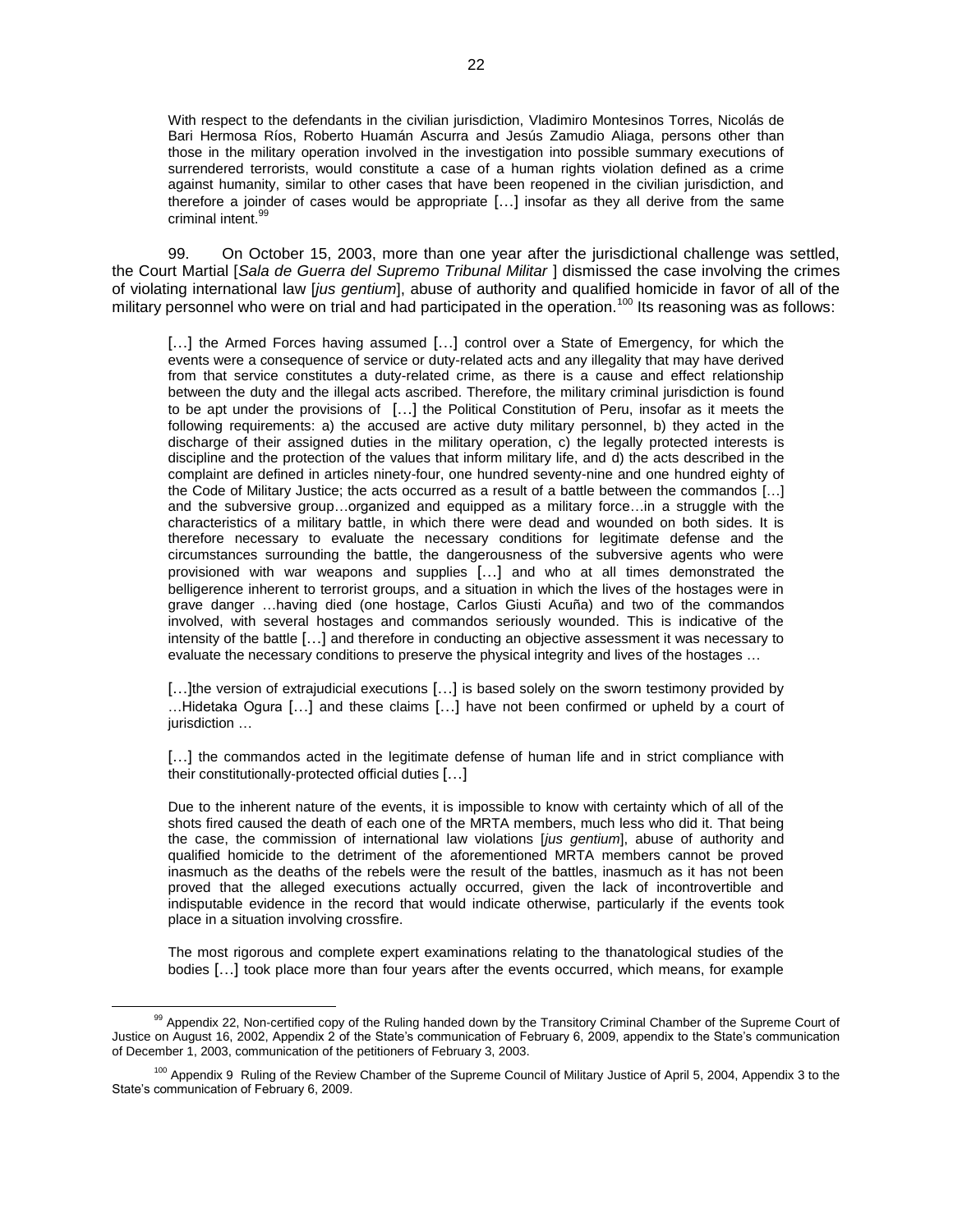that signs such as powder burns [signo de Benassi] used to determine the proximity of the firearm when it was shot […] are not found […]

100. On November 8 and 9, 2003, the President of Peru promoted Brigadier General Williams Zapata to the rank of Major General and Manuel Antonio Paz Ramos to the rank of Major, effective on January 1, 2004; both had been acquitted in the deaths of Víctor Salomón Peceros Pedraza and Herma Luz Meléndez,

101. On April 5, 2004, the Supreme Council of Military Justice approved the order from the War Chamber of the Military Tribunal dismissing the case and closing it definitively "for lack of any evidence whatsoever that points to the commission of the crime under investigation."<sup>102</sup>

102. On September 23, 2004, the Review Chamber of the Supreme Council of Military Justice ruled to permanently close the case.<sup>103</sup> The military proceeding was thus concluded, because as it was stated by Peru, the Peruvian system does not provide recourse for the review of judgments handed down by the Supreme Council of Military Justice<sup>104</sup>.

#### *The civilian jurisdiction*

 $\overline{a}$ 

103. Months after the jurisdictional challenge had been settled, on April 2, 2003, the Special Criminal Chamber of the Superior Court of Justice of Lima overturned the appeal of June 11, 2002, in relation to the point declaring that there were no grounds to initiate investigative proceedings against Fernando Vianderas Ottone, Martín Solari de la Fuente and Herbert Danilo Ángeles Villanueva for crimes against the administration of justice – obstruction of justice by concealing evidence – committed against the State and ordered the opening of investigative proceedings against them.<sup>105</sup> On April 30, 2003, a restricted summons was issued against those individuals.<sup>106</sup> On August 12, 2003, the case of Fernando Vianderas Ottone, Martín Solari de la Fuente and Herbert Danilo Ángeles Villanueva was joined to the case against Vladimiro Montesinos Torres et al.<sup>107</sup>

104. On April 14, 2003, based on the expert reports and testimonies, the Office of the Special Provincial Prosecutor found that the criminal responsibility of Messers. Montesinos Torres, de Bari Hermoza Ríos and Huamán Acurra had been demonstrated for the commission of a crime against the life, body and health- qualified homicide- of Herma Luz Cueva and Víctor Salomón Peceros Pedraza. It also found that they, and Jesús Zamudio Aliaga, were criminally responsible for the commission of the same crime to the detriment of Eduardo Nicolás Cruz Sánchez.<sup>108</sup>

105. On August 4, 2003, the Office of the Attorney General of the Nation filed charges before the Congress of the Republic against Alberto Fujimori for the alleged commission of a crime against the

<sup>101</sup> Appendix 32, *Diario El Peruano*, Sunday, December 9, 2003, and November 8, 2003, communication of the petitioners of

<sup>&</sup>lt;sup>102</sup> Appendix 9 Ruling of the Review Chamber of the Supreme Council of Military Justice of April 5, 2004, Appendix 3 to the State's communication of February 6, 2009.

<sup>&</sup>lt;sup>103</sup> Appendix 9, Ruling of the Review Chamber of the Supreme Council of Military Justice September 23, 2004, Appendix 4 to the State's communication of February 6, 2009.

<sup>&</sup>lt;sup>104</sup> Stated by Peru during the public hearing held at the IACHR.

<sup>105</sup> Appendix 27, Supreme Court Ruling of April 2, 2002, appendix to the State's communication of August 5, 2008, appendix to the State's communication of 1º December 2003, appendix submitted at the public hearing. See the trial document of June 30, 2003, appendix submitted at the public hearing.

<sup>&</sup>lt;sup>106</sup> Appendix 28, Trial Document dated June 30, 2003, appendix submitted at the public hearing.

<sup>&</sup>lt;sup>107</sup> Appendix 29, August 12, 2002 Ruling, appendix to the State's communication of August 5, 2008.

<sup>&</sup>lt;sup>108</sup> Appendix 8, Prosecutor's Inquiry of the Public Ministry of April 14, 2003, provided at the public hearing.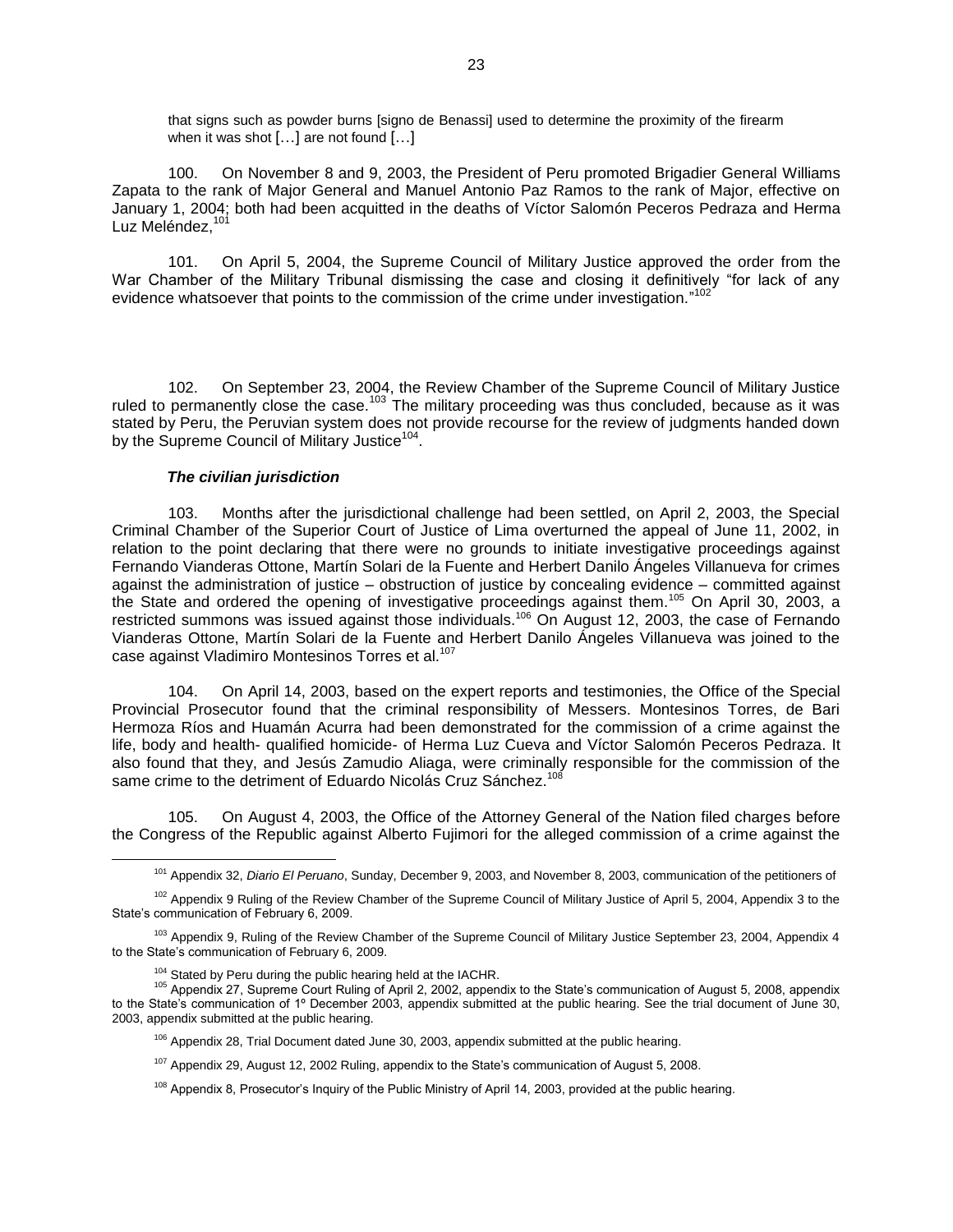life, body and health – qualified homicide – of Eduardo Nicolás Cruz Sánchez, Herma Luz Meléndez Cuevas and Víctor Salomón Peceros Pedraza. According to the complaint, the execution of the MRTA members had either been decided from the time the operation was planned or was a decision made immediately following their capture and, in either case, was ordered by then President Fujimori.<sup>109</sup>

106. On October 3, 2003, the State was deemed to have third-party civil liability in the case in the civilian jurisdiction pursuant to the petition of the civil party.<sup>110</sup>

107. In response to a motion entered by the defendants, on October 15, 2004, the Judge of the Third Special Criminal Chamber of the Superior Court of Justice of Lima ordered the immediate release of Vladimiro Montesinos, Nicolás de Bari Hermoza Ríos and Roberto Edmundo Huamán Acurra on grounds that "the ordinary period of detention […] had inexorably expired, due not to any laxity in the actions of this Court, but because the trial documents with the final reports were remanded to the Superior Special Criminal Chamber on November 3, 2003, and remained in that state for eight months before being returned on July 7, 2004."<sup>111</sup>

108. On March 21, 2005, the First Special Criminal Chamber of the Superior Court of Justice of Lima requested the Criminal Chamber of the Supreme Court of the Republic to determine whether it should hear about the case taking into consideration that there had been a change in the legal situation of the detainee, from being detained to being freed. On September 22, 2005, the Transitory Criminal Chamber of the Supreme Court of Justice held that it was the Third Special Criminal Chamber of the Superior Court of Lima.<sup>112</sup>

109. On August 21, 2006, the Third Criminal Chamber of the Superior Court of Justice of Lima ruled in favor of the objection lodged by the defense team of Juan Fernando Vianderas Ottone and Martín Fortunato Luis Solari de la Fuente, finding that the statute of limitations applied to the criminal suit against them as accessories to the crime of concealing evidence [*cubrimiento real*], committed against the State because of the time that had transpired. It therefore ordered the case definitively closed.<sup>11</sup>

110. On September 22, 2006, the Office of the Third Supreme Criminal Prosecutor determined that the commission of crimes had been established and proceeded to indict Vladimiro Montesinos Torres, Nicolás de Bari Hermoza Ríos, and Roberto Edmundo Huamán Ascurra for an alleged crime committed against the life, body and health – qualified homicide – of Herma Luz Meléndez Cueva and Víctor Salomón Peceros Pedraza. It also charged those individuals, along with Jesús Zamudio Aliaga, for an alleged crime committed against the life, body, and health – qualified homicide – of Edgar Nicolás Cruz Sánchez. In addition, it filed charges against Juan Fernando Vianderas Ottone, Martín Solari de la Fuente and Herbert Danilo Ángeles Villanueva<sup>114</sup>.

On April 3, 2007, the new date was for initiating the oral phase was set for May 28, 2007.<sup>115</sup>

<sup>109</sup> Appendix 1, TRC, 2.66. EXTRAJUDICIAL EXECUTIONS IN THE RESIDENCE OF THE AMBASSADOR OF JAPAN (1997), TRC, http://www.cverdad.org.pe/ifinal/pdf/TOMO%20VII/Casos%20Ilustrativos-UIE/2.66.%20%20ENABJADA%20JAPON.pdf

<sup>110</sup> Appendix 31, October 3, 2003 Ruling, appendix to the State's communication of August 5, 2008.

<sup>111</sup> Appendix 33, October 15, 2004 Rulings, appendix to the State's communication of August 5, 2008.

 $112$  Appendix 34, appendix to the State's communication of August 5, 2008.

<sup>&</sup>lt;sup>113</sup> Appendix 35, Ruling No. 143-06 issued August 21, 2006 by the Third Special Criminal Chamber of the Superior Court of Justice of Lima, appendix to the State's communication of August 5, 2008.

<sup>&</sup>lt;sup>114</sup> Report of the Ministry of Justice of February 6, 2009, addressed to the IACHR.

<sup>115</sup> Appendix 36, April 3, 2007, ruling of the Third Special Criminal Chamber of the Superior Court of Lima, appendix to the State's communication of August 5, 2008.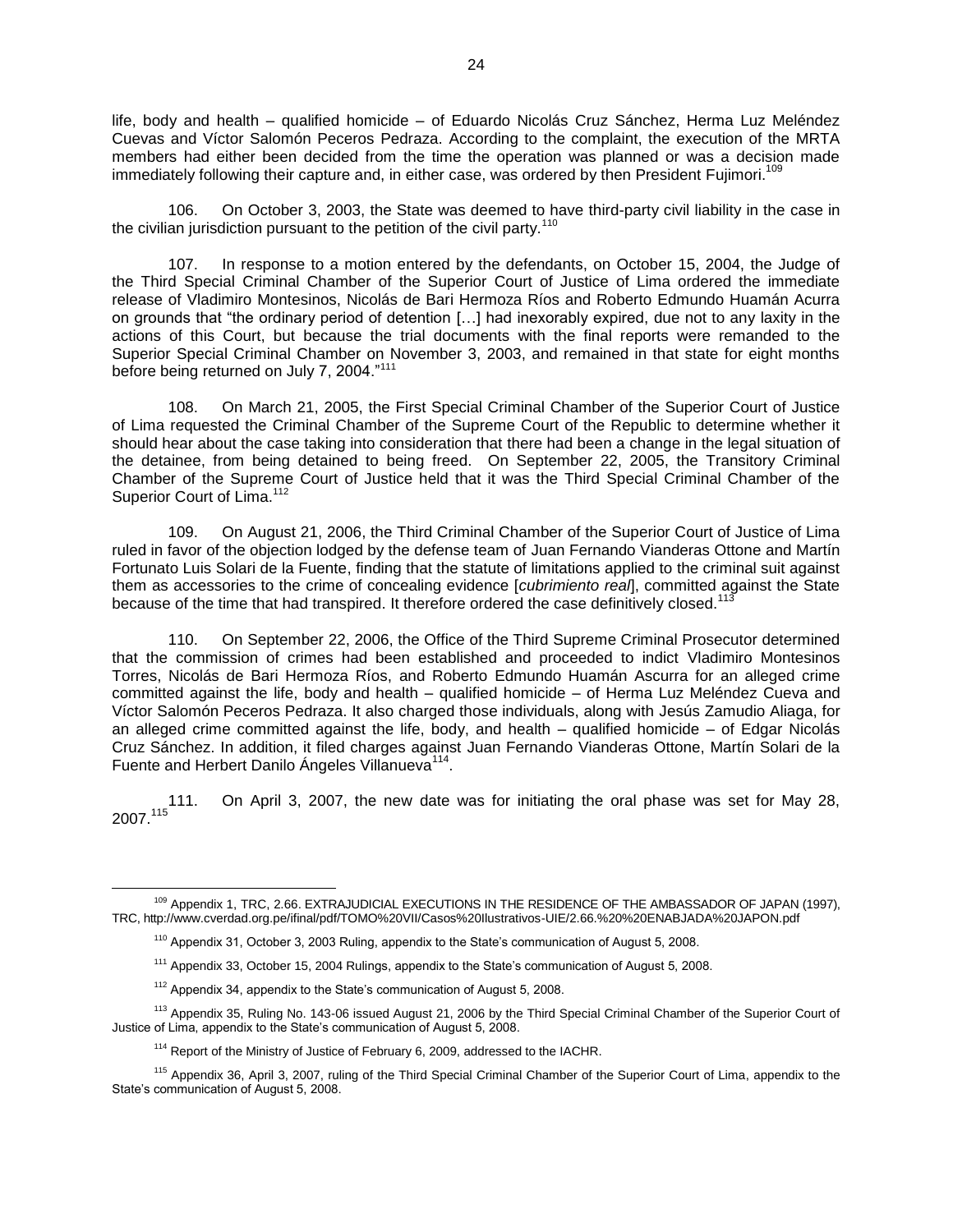112. On June 12, 2007, the Office of the Attorney General filed formal charges against Alberto Fujimori Fujimori and Manuel Tullume González, for crimes committed against Eduardo Nicolás Cruz Sánchez, Herma Luz Meléndez Cueva and Víctor Salomón Peceros Pedraza. On July 16, 2007, the Third Special Criminal Court of Lima initiated investigative proceedings against Alberto Fujimori and held that there were no grounds to proceed against Tullume González.<sup>116</sup> On August 1, 2007, the Office of the Attorney General appealed the decision not to proceed against Tullume González.<sup>117</sup> On October 29, 2007, a request was made to Chile for an expansion of the extradition request against Fujimori.<sup>118</sup> On January 31, 2008, the Office of the Attorney General requested an extension of the investigative period from the Judiciary and this was granted on February 18.<sup>119</sup> In an opinion issued on April 30, 2008, the Office of the Attorney General, at the request of the civil party, requested that the order to initiate investigatory proceedings be expanded to assign third-party civil liability to the Peruvian State.<sup>120</sup>

113. On May 18, 2007, the first oral phase was initiated before a panel comprising Judges José Antonio Neyra Flores, Manuel Carranza Paniagua y Carlos Manrique Suárez. Judges Carlos Augusto Manrique Suárez and José Antonio Neyra Flores were later removed from their posts in 2009 and 2010.

114. On July 23, 2009, the Full Council decided not to restore "confidence in Judge Carlos Augusto Manrique Suárez, who was one of the presiding judges in the case in the civilian jurisdiction; as a result, it decided not to confirm him for the position of Judge of the Twenty-first Court of Instruction of Lima [Vigésimo Primer Juzgado de Instrucción de Lima] of the Lima Judicial District."<sup>121</sup> On August 31, 2009, Judge Manrique Suárez lodged an extraordinary appeal against the aforementioned decision.<sup>122</sup> which was rejected on September 30, 2009.<sup>123</sup>

115. On November 6, 2009, APRODEH was notified of the order which declared "the interruption of the public hearing, with the evidence examined during the oral trial maintained" and reserved the date to initiate a new oral trial "as soon as possible."<sup>124</sup>

116. Judge José Antonio Neyra Flores was replaced by Judge Sonia Liliana Tellez Portugal. Also, on January 7, 2010, the Third Special Criminal Chamber ruled that the new oral trial would begin on March 19, 2010.<sup>125</sup>

<sup>&</sup>lt;sup>116</sup> Appendix 37, Report No. 001-2008-JSA-FPECDDHH of the Provincial Prosecutor of the Office of the Special Provincial Prosecutor for Human Rights Violations, appendix to the State's communication of August 5, 2008. Appendix 38, Criminal charges by the Special Provincial Prosecutor for Human Rights Crimes against Alberto Fujimori Fujimori of June 7, 2007, appendix to the State's communication of August 5, 2008. Appendix 39, Ruling on lack of grounds of July 26, 2007, appendix to the State's communication of August 5, 2008.

<sup>117</sup> Appendix 37, Report No. 001-2008-JSA-FPECDDHH of the Provincial Prosecutor of the Office of the Special Provincial Prosecutor for Human Rights Violations, appendix to the State's communication of August 5, 2008. Appeal dated July 31, 2007, appendix to the State's communication of August 5, 2008.

<sup>&</sup>lt;sup>118</sup> Appendix 37, Report No. 001-2008-JSA-FPECDDHH of the Provincial Prosecutor of the Office of the Special Prosecutor for Human Rights Violations, appendix to the State's communication of August 5, 2008.

<sup>119</sup> Appendix 37, Report No. 001-2008-JSA-FPECDDHH of the Provincial Prosecutor of the Office of the Special Prosecutor for Human Rights Violations, appendix to the State's communication of August 5, 2008.

<sup>&</sup>lt;sup>120</sup> Appendix 37, Report No. 001-2008-JSA-FPECDDHH of the Provincial Prosecutor of the Office of the Special Prosecutor for Human Rights Violations, appendix to the State's communication of August 5, 2008.

<sup>&</sup>lt;sup>121</sup> Appendix 40, Ruling No. 163-2009 of July 23, 2009, appendix to the petitioners' communication of December 10, 2009.

<sup>&</sup>lt;sup>122</sup> Appendix 41, Ruling No. 199-2009-PCNM of September 30, 2009, and extraordinary appeal lodged by Carlos Augusto Manrique Suárez n/cert. and n/signature, appendix to the petitioners' communication of December 10, 2009.

<sup>&</sup>lt;sup>123</sup> Appendix 41, Ruling No. 199-2009-PCNM of September 30, 2009, appendix to the petitioners' communication of December 10, 2009.

<sup>&</sup>lt;sup>124</sup> Appendix 42, Ruling No. 182-09 of October 15, 2009 and legal notification of the Third Special Criminal Chamber of the Superior Court of Lima, appendix to the petitioners' communication of December 10, 2009.

<sup>125</sup> *Cfr.* Appendix 43, Ruling of January 7, 2010, appendix to the petitioners' communication of February 8, 2011.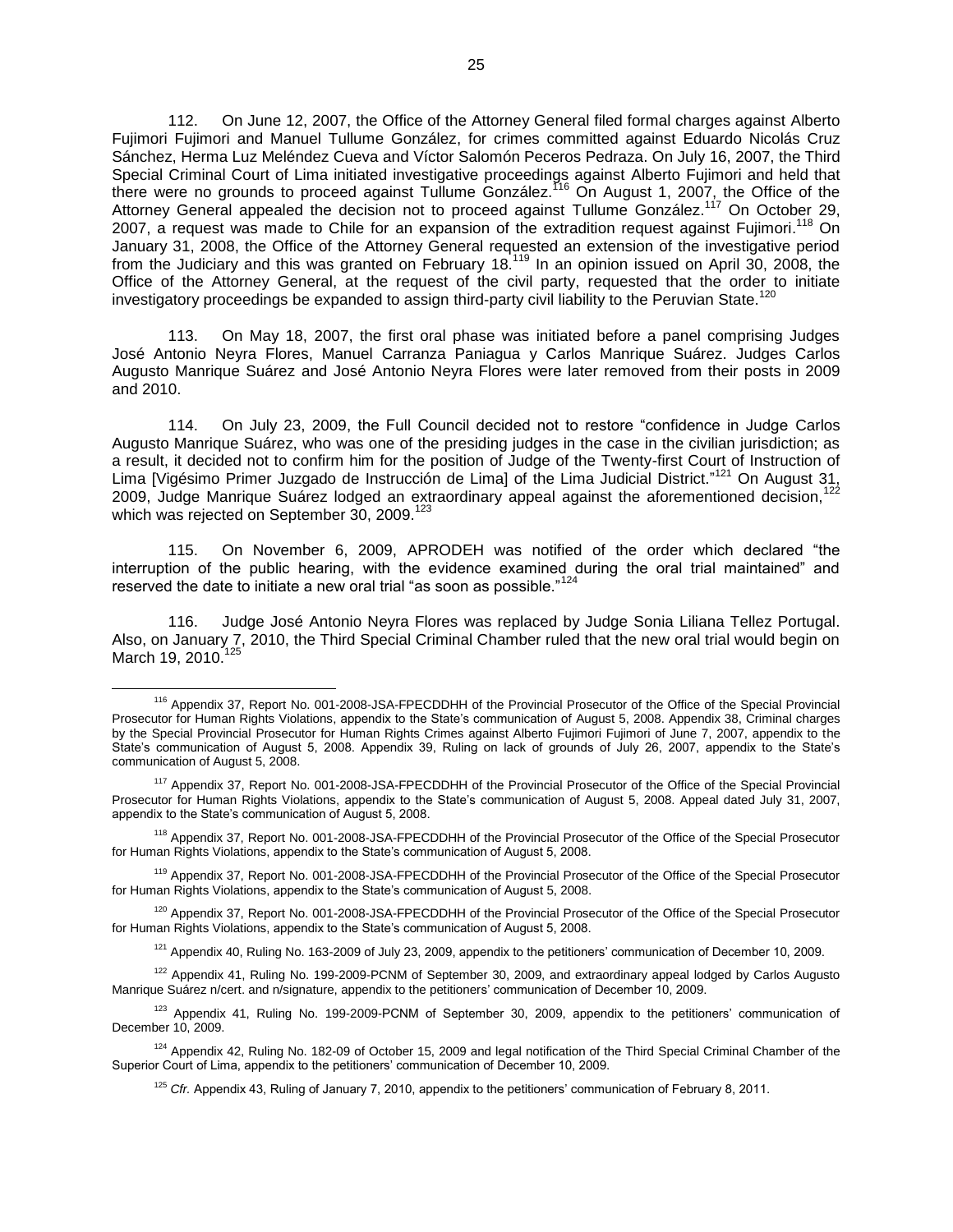#### *Relatives of the victims*

117. The relatives of the victims that have been identified are: i) Florentín Peceros Farfán,  $126$ Nemecia Pedraza<sup>127</sup> and Jenifer Solange Peceros Quispe<sup>128</sup>, father, mother and daughter respectively of Víctor Salomón Peceros Pedraza; ii) Herma Luz Cueva Torres<sup>129</sup>, mother of Herma Luz Meléndes Cueva; iii) Edgar Odón Cruz Acuña<sup>130</sup> and Lucinda Rojas Landa,<sup>131</sup> father and partner respectively of Eduardo Nicolás Cruz Sánchez.

### **C. Considerations of law**

## **2. Right to life (Article 4(1)) 132**

#### 118. In relation to the right to life, the Commission recalls:

Article 4 of the Convention guarantees the right of every human being to not be deprived of his life arbitrarily, which includes the need that the State adopt substantive measures to prevent the violation of this right, as would be the case of all measures necessary to prevent arbitrary killings by its own security forces, as well as to prevent and punish the deprivation of life as a consequence of criminal acts carried out by individual third parties.<sup>1</sup>

119. The Inter-American Court has held that States have the right and obligation guarantee their security and maintain public order, using force as necessary.<sup>134</sup> In this regard, the IACHR recalls that while state agents, in the course of anti-terrorist operations may resort to the use of lethal force against suspected terrorists, and in some circumstances lethal force may be required, the power of the State is not unlimited, nor may it resort to any means to achieve its ends "regardless of the seriousness of certain actions and the culpability of the perpetrators of certain crimes.<sup>135</sup> As the Inter-American Court of Human

 $\overline{a}$ 

<sup>129</sup> Petitioners' communication of February 8, 2011. Ms. Herma Luz Cueva Torres also took part in the examinations performed in 2002. See Appendix 43, Forensic stomatology of Herma Luz Meléndez Cueva performed by the Institute of Forensic Medicine, appendix submitted by the petitioners on February 3, 2003, Volume V. She is also a co-petitioner before the IACHR in the instant case.

<sup>130</sup> Petitioners' communication of February 8, 2011. Mr. Cruz Acuña also joined the domestic criminal case as a civil party on July 11, 2002, appendix to the State's communication of August 5, 2008. He is also a co-petitioner before the IACHR in the instant case.

<sup>131</sup> Appendix 7, Report of the forensic medical examinations performed by the Institute of Forensic Medicine, appendix submitted by the petitioners on February 3, 2003, Volume V, documenting the participation of Lucinda Rojas Landa in her capacity as Eduardo Cruz Sánchez's partner.

 $<sup>2</sup>$  Article 4.1 of the American Convention stipulates that: 1. Every person has the right to have his life respected. This</sup> right shall be protected by law and, in general, from the moment of conception. No one shall be arbitrarily deprived of his life.

<sup>133</sup> Inter-Am. Ct. H.R., *Case of Servellón García et al. Judgment of September 21, 2006. Series C No. 152*, para. 98; Inter-Am. Ct. H.R., *Case of Montero Aranguren et al (Detention Center of Catia). Judgment of July 5,* 2006. Series C No. 150, para. 64; Inter-Am. Ct. H.R., *Case of Ximenes Lopez v. Brazil. Preliminary Objection. Judgment of November 30,* 2005. Series C No. 139, para.125; and Inter-Am. Ct. H.R., *Case of the Ituango Massacres*. Judgment of July 1, 2006. Series C No. 148, para. 131.

<sup>134</sup> Inter-Am. Ct. H.R., *Case of Servellón García et al. Judgment of September 21, 2006. Series C No. 152*; Inter-Am. Ct. H.R., *Case of Montero Aranguren et al (Detention Center of Catia). Judgment of July 5,* 2006. Series C No. 150;

<sup>135</sup> *Case of Neira Alegría*, para. 7.7.

 $126$  Petitioners' communication of February 8, 2011. Mr. Peceros Farfán also took part in the examinations performed in 2002. See Appendix 43, Forensic Stomatology of Víctor Salomón Peceros Pedraza prepared by the Institute of Forensic Medicine, appendix submitted by the petitioners on February 3, 2003, Volume V.

 $127$  Petitioners' communication of February 8, 2011. Ms. Pedraza joined the domestic criminal case as a civil party on September 4, 2002, appendix to the State's communication of August 5, 2008. Finally, she took part in the examinations performed in 2002. See Appendix 43, Forensic Stomatology of Víctor Salomón Peceros Pedraza prepared by the Institute of Forensic Medicine, submitted by the petitioners on February 3, 2005, Volume V.

<sup>&</sup>lt;sup>128</sup> Petitioners' communication of February 8, 2011.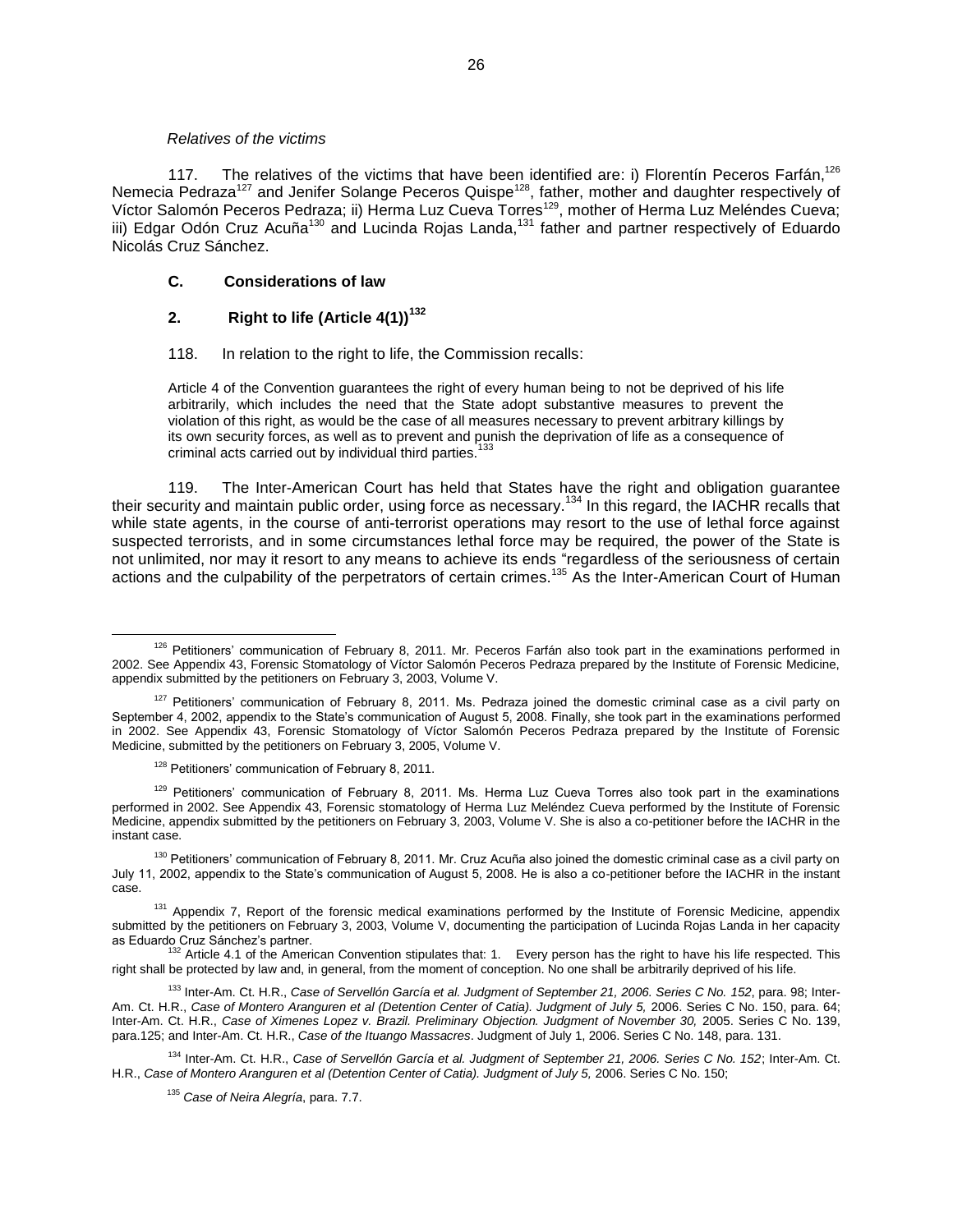Rights (hereinafter "the Inter-American Court") has determined, "disrespect for human dignity cannot serve as the bases for any State action."136137

120. Therefore, according to the jurisprudence of the Inter-American Court, while law enforcement officials may legitimately use lethal force in the performance of their duties, this use must be defined by exceptionality and must be planned and proportionally limited by the authorities so that "force or coercive means may only be used once all other methods of control have been exhausted and have failed."<sup>138</sup> In this sense, the use of force must be defined by its exceptionality and must be planned and proportionally limited by the authorities. According to the Court, the use of lethal force and firearms against persons by State security agents requires a higher degree of exceptionality, and must be forbidden as a general rule. Its exceptional use must be determined by the law and restrictively construed so that it is used to the minimum extent possible in all circumstances and never exceeds the use which is "absolutely necessary" in relation to the force or threat to be repelled.<sup>139</sup> Whenever excessive force is used, any resulting deprivation of life is arbitrary.<sup>140</sup>

121. In this regard, the IACHR has held that state agents may use lethal force "where strictly unavoidable to protect themselves or other persons from imminent threat of death or serious injury, or to otherwise maintain law and order where strictly necessary and proportionate."<sup>141</sup> The use of force, including lethal force, will only be lawful when nonviolent means are manifestly incapable of protecting the threatened rights.<sup>142</sup>

122. For its part, the European Court of Human Rights (hereinafter "the European Court") has held that the term "absolutely necessary" in relation to the use of lethal force demands a test of necessity that is stricter and more convincing than that used to determine whether State action is necessary in a democratic society. As a result, any use of force must be strictly proportionate to the legitimate aim pursued.<sup>143</sup>

123. Therefore, when it is alleged that a death has occurred as a result of the excessive use of force, the Inter-American Court has set out clear rules concerning the burden of proof. According to the Court:

<sup>136</sup> *Case of Neira Alegría*, para. 75, referring to the *Case of Velásquez Rodríguez*, para. 154 and *Case of Godínez Cruz*, para. 162.

<sup>137</sup> IACHR, *Report on Terrorism and Human Rights*, OEA/Ser.L/V/ll.116, Doc. 5 rev. 1 corr., October 22, 2002, para. 107.

<sup>138</sup> Inter-Am. Ct. H.R., *Case of Zambrano Vélez et al v. Ecuador. Merits, Reparations and Costs. Judgment of July 4,* 2007. Series C No. 166, para. 83; and Inter-Am. Ct. H.R., *Case of Montero Aranguren et al (Detention Center of Catia).* Judgment of July *5,* 2006. Series C No. 150, para. 67. See also, ECHR, Case of Nachova and others v. Bulgaria, Application nos. 43577/98 and 43579/98, Judgment of 6 July, 2005, para. 94.

<sup>139</sup> Inter-Am. Ct. H.R., Case of Montero Aranguren et al (Detention Center of Catia), Judgment of July 5, 2006. Series C No. 150, para. 68. In a similar sense, see, ECHR, *Huohvanainen v. Finland*, 13 March 2007, no. 57389/00, paras. 93-94; ECHR, *Erdogan and Others v. Turkey*, 25 April 2006, no. 19807/92, para. 67; ECHR, *Kakoulli v. Turkey*, 22 November 2005, no. 38595/97, paras. 107-108; ECHR, *McCann and Others v. the United Kingdom*, Judgment of 27 September 1995, Series A no. 324, paras. 148- 150, 194*,* and the Code of Conduct for Law Enforcement Officials adopted by the United Nations General Assembly, Resolution 34/169, of December 17, 1979, Article 3.

<sup>140</sup> Inter-Am. Ct. H.R., *Case of Montero Aranguren et al (Detention Center of Catia*), Judgment of July 5, 2006. Series C No. 150, para. 68. In a similar sense, see also, *Basic Principles on the Use of Force and Firearms by Law Enforcement Officials,* adopted by the Eighth United Nations Congress on the Prevention of Crime and the Treatment of Offenders, Havana, Cuba, August 27 to September 7, 1990, Principle 9. See also, IACHR, *Report on Citizen Security and Human Rights*, OEA/Ser.L/V/II., Doc. 57, December 31, 2009, para. 107.

<sup>141</sup> CIDH, *Report on Terrorism and Human Rights*, para. 87. CIDH, *Report on Citizen Security and Human Rights*, OEA/Ser.L/V/II., Doc. 57, December 31, 2009, para. 113.

<sup>142</sup> CIDH, *Report on Citizen Security and Human Rights*, OEA/Ser.L/V/II., Doc. 57, December 31, 2009, para. 117.

<sup>143</sup> ECHR, *Case of Isayeva, Yusupova and Bazayeva v. Russia*, Application nos. 57947/00, 57948/00 and 57949/00, Judgment of 24 February, 2005, para. 169.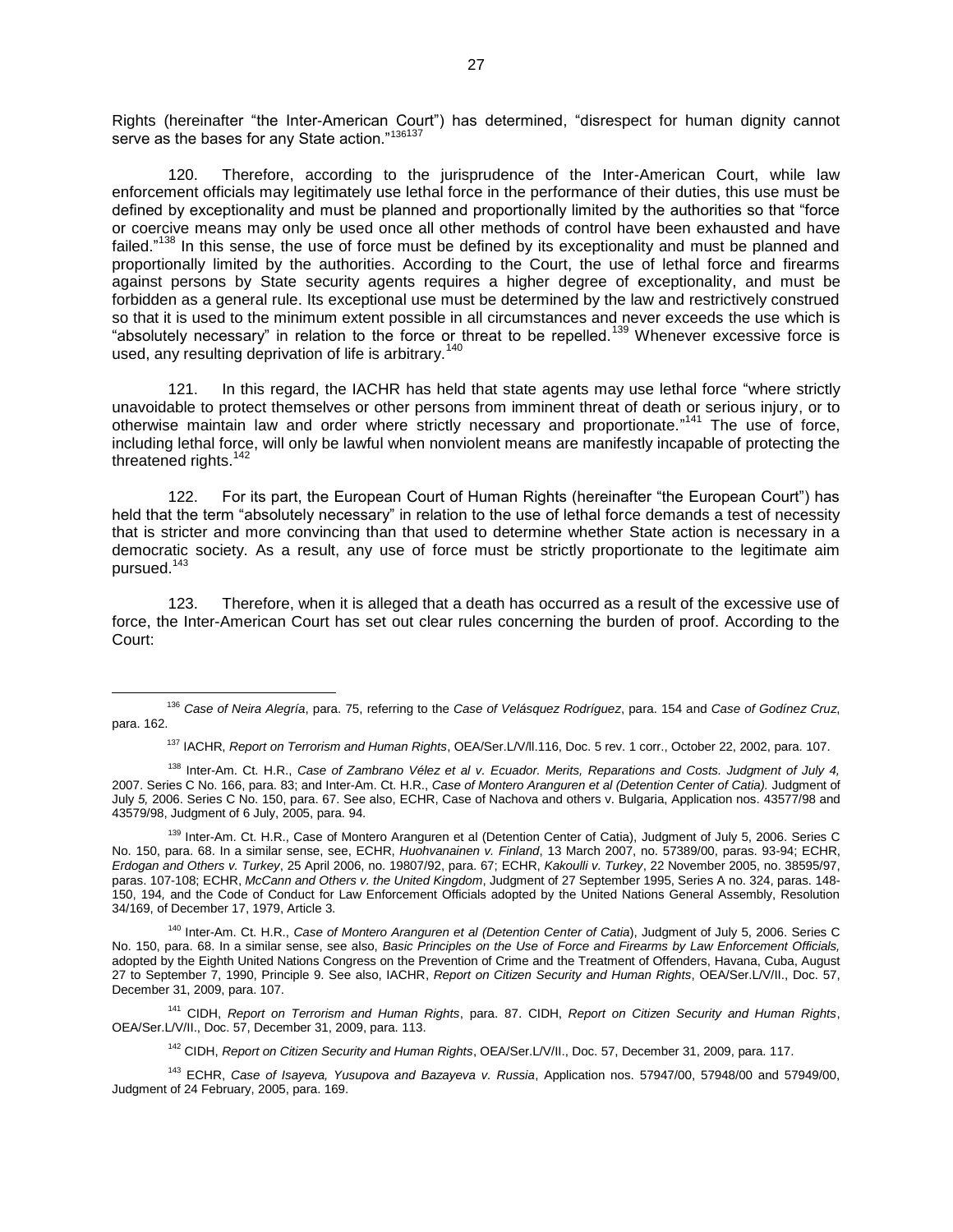[...] whenever the use of force [by state agents results in the death or injuries to one or more individuals, the State has the obligation to give a satisfactory and convincing explanation of the events and to rebut allegations over its liability through appropriate evidentiary elements.<sup>144</sup>

124. Similarly, Article 3 of the United Nations Code of Conduct for Law Enforcement Officials stipulates that: "Law enforcement officials may use force only when strictly necessary and to the extent required for the performance of their duty;"<sup>145</sup> and Principle 4 of the "Basic Principles on the Use of Force and Firearms by Law Enforcement Officials"<sup>146</sup> indicates that "[l]aw enforcement officials, in carrying out their duty, shall, as far as possible, apply non-violent means before resorting to the use of force or firearms. They may use force and firearms only if other means remain ineffective or without any promise of achieving the intended result."

125. As a result, the law must determine when State security agents may use lethal force, interpreting its use restrictively, that is, only when it is absolutely necessary in relation to the force or threat to be repelled.<sup>147</sup> Clearly, "state agents must distinguish between persons who, by their actions, constitute an imminent threat of death or serious injury and persons who do not present such a threat, and use force only against the former."<sup>148</sup>

126. In this sense, the IACHR deems it important to recall that:

[...] States must not use force against individuals who no longer present a threat [...], such as individuals who have been apprehended by authorities, have surrendered, or who are wounded and abstain from hostile acts […] The use of lethal force in such a manner would constitute extrajudicial killings in flagrant violation of Article 4 of the Convention and Article I of the .<br>Declaration.<sup>149150</sup>

 $\overline{a}$ 

<sup>146</sup> Adopted by the Eighth United Nations Congress on the Prevention of Crime and the Treatment of Offenders, Havana, Cuba, August 27 to September 7, 1990.

<sup>147</sup> Inter-Am. Ct. H.R., *Case of Zambrano Vélez et al v. Ecuador. Merits, Reparations and Costs. Judgment of July 4,* 2007. Series C No. 166, para. 84; Inter-Am. Ct. H.R., *Case of Montero Aranguren et al (Detention Center of Catia). Judgment of July 5,* 2006. Series C No. 150, para. 68. In a similar sense, see also ECHR, *Huohvanainen v. Finland*, 13 March 2007, no. 57389/00, paras. 93-94, ECHR, *Erdogan and Others v. Turkey*, 25 April 2006, no. 19807/92, para. 67; ECHR, *Kakoulli v. Turkey*, 22 November 2005, no. 38595/97, paras. 107-108; ECHR, *McCann and Others v. the United Kingdom*, Judgment of 27 September 1995, Series A no. 324, paras. 148-150, 194, and Code of Conduct for Law Enforcement Officials adopted by the United Nations General Assembly, Resolution 34/169, of December 17, 1979, Article 3; According to Principle 11 of the "Basic Principles on the Use of Force and Firearms by Law Enforcement Officials," adopted by the Eighth United Nations Congress on the Prevention of Crime and the Treatment of Offenders, held in Havana (Cuba) from August 27 to September 7, 1990, the rules and regulations on the use of firearms by law enforcement officials should contain clear guidelines that: a) Specify the circumstances under which law enforcement officials are authorized to carry firearms and prescribe the types of firearms and ammunition permitted; b) Ensure that firearms are used only in appropriate circumstances and in a manner likely to decrease the risk of unnecessary harm; c) Prohibit the use of those firearms and ammunition that cause unwarranted injury or present an unwarranted risk; d) Regulate the control, storage and issuing of firearms, including procedures for ensuring that law enforcement officials are accountable for the firearms and ammunition issued to them; e) Provide for warnings to be given, if appropriate, when firearms are to be discharged; f) Provide for a system of reporting whenever law enforcement officials use firearms in the performance of their duty.

<sup>148</sup> Inter-Am. Ct. H.R., *Case of Zambrano Vélez et al v. Ecuador. Merits, Reparations and Costs. Judgment of July 4,* 2007. Series C No. 166, para. 85; in a similar sense, IACHR. *Report on Terrorism and Human Rights 2002*.

<sup>149</sup> IACHR, *Report on Terrorism and Human Rights*, OEA/Ser.L/V/ll.116, Doc. 5 rev. 1 corr., October 22, 2002, para. 91. See also, *Case of Arturo Ribón Avila*, paras. 159 on; *Case of Bustios Saavedra*, paras. 58-63; *Case of Carandiru*, paras. 63, 67 and 91.

<sup>150</sup> Inter-Am. Ct. H.R., *Case of Zambrano Vélez et al v. Ecuador.* Merits, Reparations and Costs. Judgment of July 4, 2007. Series C No. 166, para. 85.

<sup>144</sup> Inter-Am. Ct. H.R., *Case of Zambrano Vélez et al v. Ecuador*. Merits, Reparations and Costs. Judgment of July 4, 2007. Series C No. 166, para. 108; Inter-Am. Ct. H.R., *Case of Montero Aranguren et al (Detention Center of Catia)*, Judgment of July 5, 2006. Series C No. 150, para. 80; Inter-Am. Ct. H.R., *Case of Baldeón García*. Judgment of April 6, 2006. Series C No. 147, para. 120.

<sup>145</sup> U.N. doc. A/34/46 (1979), G.A. res. 34/169.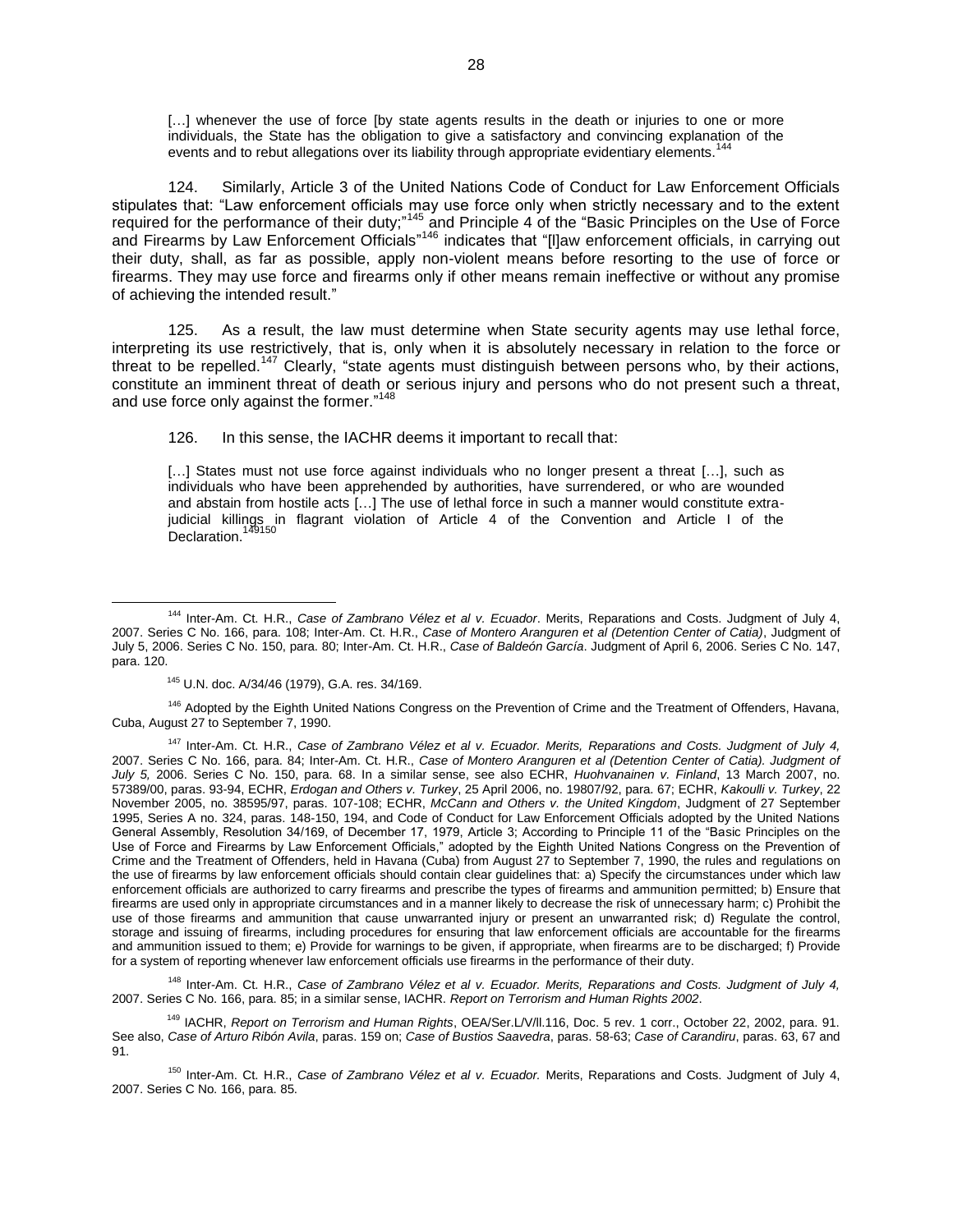127. It is for this reason that, as soon as the State realizes that its Security Forces have used their firearms and that such use had lethal consequences, the State has the obligation to initiate, *ex officio* and without delay, a serious, independent, impartial and effective investigation.<sup>151</sup> This is derived from the State's obligation "to see that their security forces, which are entitled to use legitimate force, respect the life of the individuals under their jurisdiction."<sup>152</sup>

128. Moreover, in cases where extrajudicial killings are alleged,

[...] it is essential that States effectively investigate the deprivation of the right to life, and in its case, punish all those responsible, especially when state agents are involved, since on the contrary, it would be creating, within an environment of impunity, the conditions necessary for the repetition of this type of facts, which is contrary to the duty to respect and guarantee the right to life. Besides, if the acts that violate human rights are not investigated seriously, they would in some way, result aided by public power, which compromises the State's international responsibility.<sup>153</sup>

129. The *United Nations Manual on the Effective Prevention and Investigation of Extra-legal, Arbitrary and Summary Executions* refers to the principles of investigation that must be observed when a death is believed to have been caused by an extrajudicial execution. The European Court of Human Rights, for its part, has specified the content of an effective investigation designed to evaluate the lawfulness of the lethal use of force. In the words of that Tribunal,

[...] The essential purpose of such investigation is to secure the effective implementation of the domestic laws which protect the right to life and, in those cases involving state agents or bodies, to ensure their accountability for deaths occurring under their responsibility. The investigation must be independent, accessible to the victim's family, carried out with reasonable promptness, and effective in the sense that it is capable of leading to a determination of whether the force used in such cases was or was not justified in the circumstances or was illegal, and must permit a degree of public scrutiny of the investigation and its results.<sup>154</sup>

130. The European Court has determined that given the importance of protecting the right to life, its deprivation must be subject to the most careful scrutiny, taking into consideration not only the actions of state agents, but also all circumstances surrounding the case.<sup>1</sup>

131. In the case of Manuel Stalin Bolaños v. Ecuador, the Inter-American Commission held that

<sup>151</sup> Inter-Am. Ct. H.R., *Case of Zambrano Vélez et al v. Ecuador.* Merits, Reparations and Costs. Judgment of July 4, 2007. Series C No. 166, para. 88; Inter-Am. Ct. H.R., *Case of Juan Humberto Sánchez v. Honduras.* Judgment of June 7, 2003. Series C No. 99, para. 112. See also *Case of the Miguel Castro Castro Prison v. Peru***.** Judgment of November 25, 2006. Series C No. 160, para. 256, and Inter-Am. Ct. H.R., *Case of Vargas Areco v. Paraguay*. Judgment of September 26, 2006. Series C No. 155, para. 77. In a similar sense, see also ECHR, *Erdogan and Others v. Turkey*, 25 April 2006, no. 19807/92, paras. 122-123, and ECHR, *Nachova and Others v. Bulgaria* [GC], nos. 43577/98 and 43579/98, paras. 111-112, 6 July 2005. See also, IACHR, *Report on Citizen Security and Human Rights*, OEA/Ser.L/V/II., Doc. 57, December 31, 2009, para. 120.

<sup>152</sup> Inter-Am. Ct. H.R., *Case of Zambrano Vélez et al v. Ecuador.* Merits, Reparations and Costs. Judgment of July 4*,* 2007. Series C No. 166, para. 81; Inter-Am. Ct. H.R., *Case of Montero Aranguren et al (Detention Center of Catia) v. Venezuela*. Judgment of July 5, 2006. Series C No. 150, para. 66. See also Inter-Am. Ct. H.R., *Case of the Miguel Castro Castro Prison v. Peru***.**  Judgment of November 25, 2006. Series C No. 160, para. 238, and Inter-Am. Ct. H.R., *Case of Servellón García et al v. Honduras*. Judgment of September 21, 2006. Series C No. 152, para. 102.

<sup>153</sup> Inter-Am. Ct. H.R., *Case of Servellón García et al v. Honduras*. Judgment of September 21, 2006. Series C No. 152, para. 123; Inter-Am. Ct. H.R., *Case of Baldeón García v. Peru*. Judgment of April 6, 2006. Series C No. 147, para. 91; Inter-Am. Ct. H.R., *Case of the Pueblo Bello Massacre v. Colombia*. Judgment of January 31, 2006. Series C No. 140, para. 145; Inter-Am. Ct. H.R., *Case of the "Mapiripán Massacre" v. Colombia*. Judgment of September 15, 2005. Series C No. 134, paras. 137 and 232.

<sup>154</sup> ECHR. *Hugh Jordan v. the United Kingdom*, no. 24746/94 para. 105-109, 4 May 2001.

<sup>155</sup> ECHR, *Case of Isayeva, Yusupova and Bazayeva v. Russia*, Application nos. 57947/00, 57948/00 and 57949/00, Judgment of 24 February, 2005, para. 170. ECHR, *Case of Nachova and others v. Bulgaria*, Application nos. 43577/98 and 43579/98, Judgment of 6 July, 2005, para. 93.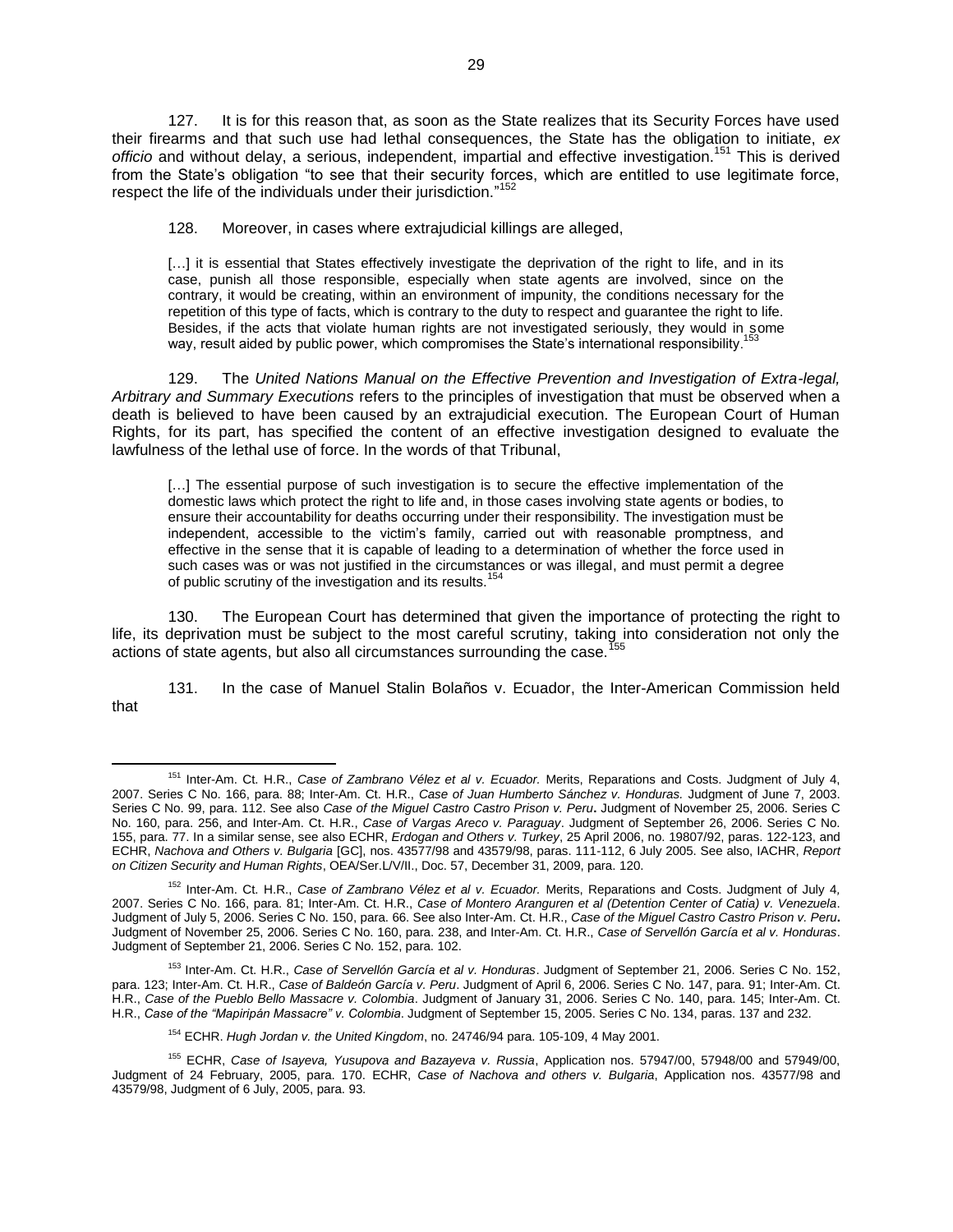[The] procedures which should be employed [by the State] in the case of an unexplained death in custody exist to provide assurance that it does not remain unexplained […] [Therefore, the] illegal apprehension and detention of [the victim], his unexplained death in custody, and the failure of the Government to undertake adequate measures to address the grave allegations raised in relation to his death, lead the Commission to conclude that the right to life of [the victim] was violated as a result of the failure of the Government to fulfill its duty to respect and guarantee the right to life […] recognized in Article 4, of the American Convention.<sup>15</sup>

132. Before examining the specific facts of the case, the Commission recognizes that Operation Chavín de Huántar had the legitimate objective of protecting the lives of the hostages, who had spent over four months inside the residence of the Ambassador of Japan under the control of fourteen members of the MRTA insurgent group. The IACHR is well aware that the kidnapping of diplomats and civilians violates the basic principles of International Humanitarian Law and it is likewise cognizant that the individuals in the MRTA's power were at constant risk of their lives and personal integrity. In this regard, the Commission has determined in its *Report on Terrorism and Human Rights* that States have the obligation to protect and guarantee the security of their populations against terrorist actions.

133. Without detriment to the foregoing, the Commission deems it important to recall that when adopting security measures, States must comply with their international obligations, including International Human Rights Law. As the Commission has pointed out, "unqualified respect for human rights must be a fundamental part of any anti-subversive strategies, when such strategies have to be implemented," and this entails respect for the full scope of human rights.<sup>158</sup> The IACHR underscores that the power of the State is not unlimited, nor may it resort to any means to achieve its ends "regardless of the seriousness of certain actions and the culpability of the perpetrators of certain crimes."<sup>159</sup>

134. The IACHR points out that under International Human Rights Law, certain obligations, including the prohibition on the arbitrary deprivation of life, are not derogable even in situations of extreme insecurity such as those caused by terrorism. Finally, the IAHCR stresses that procurement of security measures and protection of the rights of persons are not mutually exclusive. To the contrary, the strict observance of those rights reinforces human dignity and other principles inherent to the rule of law, which illegal behaviors such as terrorism seek to destroy.<sup>1</sup>

135. In the following paragraphs, the Commission will examine whether, in the instant case, the state agents acted in accordance with the principles of international human rights law when they used lethal force against MRTA members during the anti-terrorist operation.

The IACHR observes in relation to the instant case, that while Eduardo Nicolás Cruz Sánchez, Herma Luz Meléndez Cueva and Víctor Salomón Peceros all died in the context of Operation Chavín de Huántar, their deaths occurred in different circumstances. It will therefore examine them separately.

*With respect to Eduardo Nicolás Cruz Sánchez, alias "Tito"*

<sup>156</sup> IACHR, Report No. 10/95, Case 10.580, *Manuel Stalin Bolaños Quiñónez (Ecuador)*. Report on Admissibility and the Merits. 1995, paras. 34 and 37.

<sup>157</sup> IACHR, *Report on Terrorism and Human Rights*, OEA/Ser.L/V/ll.116, Doc. 5 rev. 1 corr., October 22, 2002, para. 33. See also IACHR, *Ten Years of Activities 1971-1981* (General Secretariat, OAS, 1982).

<sup>158</sup> IACHR, *Report on Terrorism and Human Rights*, OEA/Ser.L/V/ll.116, Doc. 5 rev. 1 corr., October 22, 2002, para. 122. See also IACHR, *Annual Report of the IACHR 1990-91*, Chapter V, Part II, p. 512. The member States of the OAS have explicitly recognized unqualified respect for the rule of law and fundamental human rights as a necessary requirement in efforts to fight terrorism. See for example, Resolution AG/RES.1043 (XX-0/90), of the OAS General Assembly, twentieth regular session of the General Assembly of the OAS, 1990; Inter-American Convention against Terrorism, Preamble, Article 15.

<sup>159</sup> *Case of Neira Alegría*, para. 7.7

<sup>160</sup> International Commission of Jurists. *Assessing Damage, Urging Action: Report of the Eminent Jurists Panel on Terrorism, Counter-Terrorism and Human Rights*, p. 21, (2009), available a[t www.icj.org/dwn/database/EJP-Report.pdf.](http://www.icj.org/dwn/database/EJP-Report.pdf)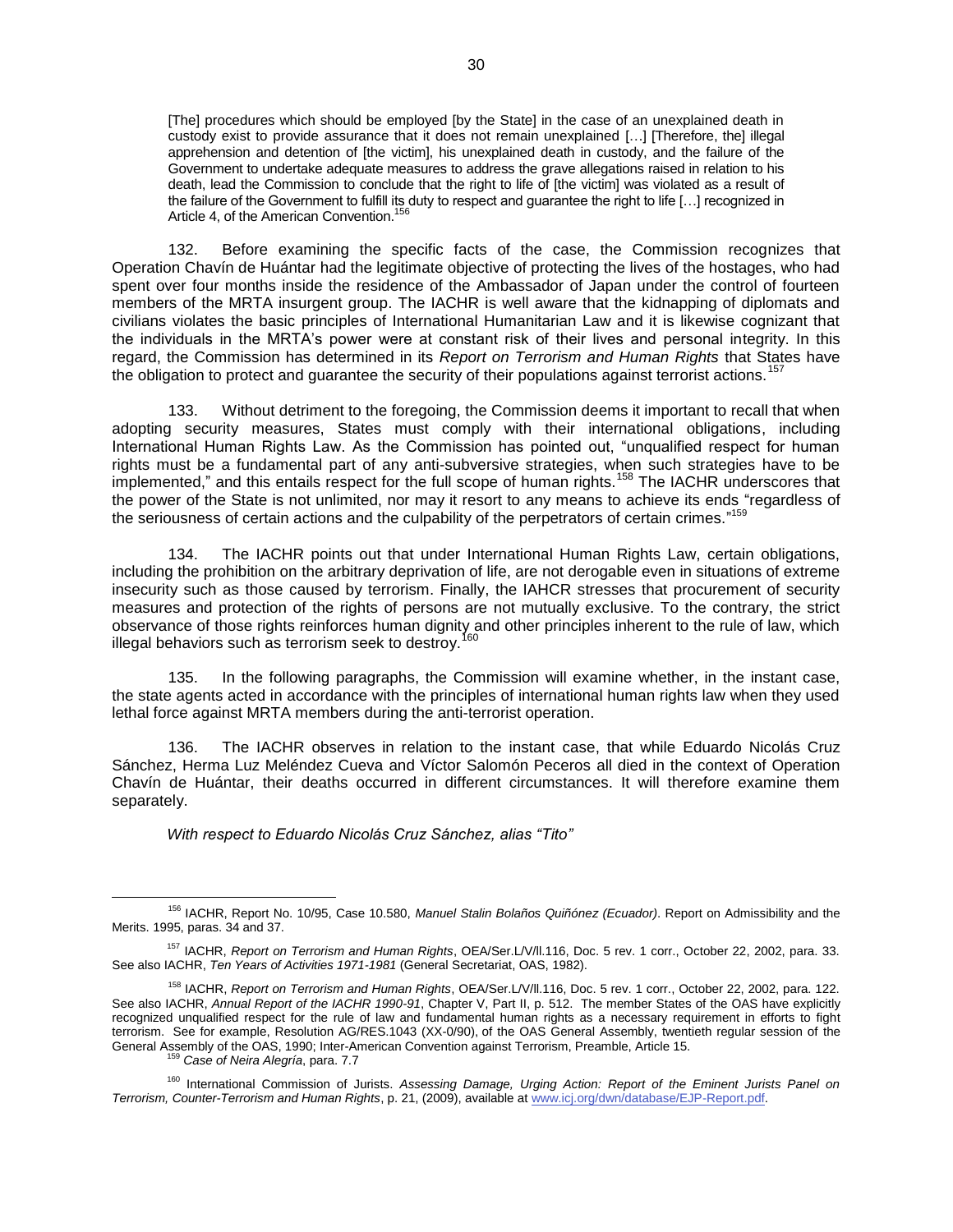137. The Commission observes that the statements of former hostage Hidetaka Ogura, as well as those of Raúl Robles Reynoso and Marcial Teodorico Torres Arteaga, the police agents responsible for guarding the house next door to the Ambassador's residence, are consistent in asserting that in the yard of that residence where two groups of hostages had been taken by way of a tunnel, MRTA member Eduardo Nicolás Cruz Sánchez, alias "Tito," had concealed himself among them, but was exposed by a hostage. As a result, the aforementioned police agents tied his hands, placed him on the ground and, after they had notified their hierarchical superior, Colonel Zamudio Aliaga, a commando appeared and took Mr. Cruz Sánchez back through the tunnel to the Ambassador's residence. According to the statements, at the time he was turned over to the soldier and taken back through the tunnel to the Ambassador's residence, Eduardo Nicolás Cruz Sánchez was alive, unarmed and neutralized. What is more, according to the statements of the police agents who had apprehended him, Mr. Cruz Sánchez was afraid and even "begged for his life," at which time they told him that "nothing was going to happen to him" and then handed him over to the soldier who took him back through the tunnel.

138. That same night, the body of Eduardo Nicolás Cruz Sánchez turned up in the Ambassador's residence with a gunshot wound to the posterior region of the neck and, according to the report on the removal of the body, with "a grenade [in his hand] that he had not managed to throw." One of the witnesses who had detained him, police agent Reyes Reynoso, stated before the ordinary criminal court that "he thought he would be publicly presented as a prisoner [and therefore] he was surprised to see on the news that all of the MRTA members had died in combat…" He had remained silent, however, "for fear of some reprisal from the system…" 161

139. In addition to the foregoing, it should be noted that the partial reference autopsy performed the day after the events determined that Eduardo Nicolás Cruz Sánchez had received a "severe gunshot wound" to the right side of his head with exposed fractures and loss of brain matter, and that he had died of "hypovolemic shock." The autopsies ordered by the Public Prosecutor's Office in 2001 indicated that, based on an analysis of trajectory of the gunshot wound, it could be inferred that Mr. Cruz Sánchez "would have had to have been immobilized before being shot," and that he was "positioned lower than the assailant, who was behind and to [his] left."

140. The Commission recalls that the Court has determined that the State must prove that the government authorities attempted to use other, less lethal means of intervention to no avail, and that the actions of the security forces were necessary and proportionate in relation to the exigencies of the situation, in particular, the threat presented by the victim.<sup>162</sup>

141. In this sense, the IACHR observes that the State has failed to explain why Mr. Cruz Sánchez, after having been detained and taken back inside the Ambassador's residence, turned up dead, with a bullet in his neck and a grenade in his hand, particularly taking into account that the statements corroborate each other in asserting that his hands were tied and he was unarmed. The IACHR also notes that the form of Eduardo Nicolás Cruz Sánchez's death is situated in a context of a government policy that promoted the commission of extrajudicial killings of presumed terrorists by state agents (supra para. 50).

142. In view of the foregoing, the IACHR considers that after he was apprehended, Eduardo Nicolás Cruz Sánchez did not pose any danger whatsoever to the hostages or to state agents and, in fact, he had been neutralized by the police agents responsible for guarding the house next door to the Ambassador's residence. Despite this, the expert examination is clear in its determination that, contrary to what was suggested in the Report on the Removal of the Bodies, Mr. Cruz Sánchez was summarily executed by a *coup de grâce* to the neck fired by state agents while he was immobilized. This constitutes an extrajudicial execution.

<sup>&</sup>lt;sup>161</sup> Statement by Raúl Robles Reynoso of December 28, 2001, before the Special Provincial Prosecutor for Human Rights.

<sup>162</sup> Inter-Am. Ct. H.R.. *Case of Zambrano Vélez et al v. Ecuador. Merits, Reparations and Costs. Judgment of July 4,* 2007. Series C No. 166. Para. 108.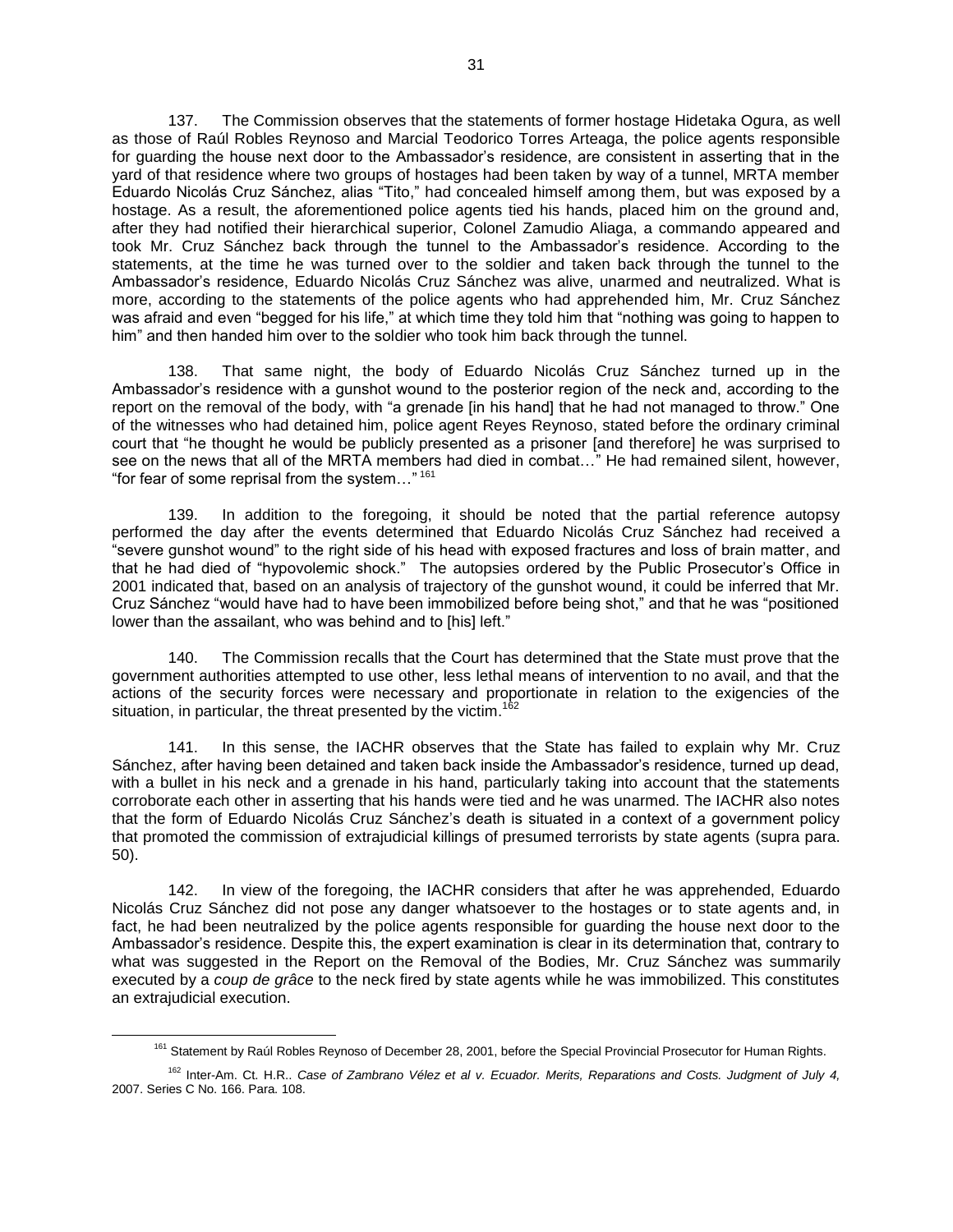143. The IACHR likewise observes that based on the evidence contained in the case file, Operation Chavín de Huántar had a chain of command which included President Fujimori Fujimori at the first level, Vladimiro Montesinos and the Commander General of the Armed Forces at the second level, and the commanders of the operation at the third level. The latter included Colonel Zamudio Aliaga, who ordered a soldier to bring Mr. Cruz Sánchez back to the Ambassador's residence. Here it should be noted that, based on the evidence, several authorities knew about the detention of Mr. Cruz Sánchez. Moreover, Eduardo Nicolás Cruz Sánchez was one of the three members identified by the government as MRTA leaders inside the Ambassador's residence.

144. In view of the lethal use of force by state agents, the Peruvian authorities have not determined by means of internal investigations whether the use of force to the detriment of Eduardo Nicolás Cruz Sánchez adhered to the principles of legality, necessity and proportionality. The State did not initiate an *ex officio* proceeding in this regard, nor did it initiate an internal administrative proceeding to determine whether or not the force used was legitimate or preserve evidentiary materials. The only action ordered immediately after the death of Mr. Cruz Sánchez was the removal of the body and the performance of a partial reference autopsy. Moreover, although the report on the removal of the bodies was signed by certain experts, the statements given years later before the Public Prosecutor's Office indicate that those individuals were compelled to do so by the military high command, even though they had not been present at the time. The case file also shows that the professionals responsible for performing the autopsies the day after the events were forbidden to take photographs and videos, which limited the quality of the autopsies. As one of these experts stated in the course of the investigation by the Prosecutor's Office: "all examinations must include a photo to create a lasting record of the different procedures performed in the mouth." The case file also offers no indication that the weapons allegedly found on Mr. Cruz Sánchez were preserved or that paraffin tests were performed.

145. The professionals involved in the partial autopsy also asserted in their statements before the Public Prosecutor's Office that "the autopsy order issued by the Chief of Service was to do the minimum," that the orders came from the President, that they did not have a suitable setting, and that dead patients presenting some indication of a crime were transferred to the Central Morgue of Lima.<sup>16</sup>

146. In view of the shortcomings of the partial reference autopsy performed on April 23, 1997, after the criminal case was opened in the ordinary jurisdiction based on a complaint lodged by the relatives of some of the MRTA members, the Public Prosecutor's Office ordered the exhumation of the remains of the dead MRTA members and the preparation of an expert report. The latter revealed the shortcomings of the initial autopsy and determined that, as a result, it was physically impossible to arrive at new determinations in cases such as paraffin tests or a more detailed examination of the injuries since there was no longer skin on the remains, nor photographs or videos from the first autopsy. According to the 2001 expert report:

Due to the advanced state of decomposition … and the absence of soft parts, the distances from which the projectiles were fired cannot be fully determined. The signs found in the gunshot entry wounds, in the bones, could correspond to shots fired from a short or long distance.<sup>16</sup>

147. It is also important to recall, just as the military court determined, that:

… The most rigorous and complete expert examinations relating to the thanatological studies of the bodies […] took place more than four years after the events occurred, which means, for example

<sup>&</sup>lt;sup>163</sup> Inquiry by the Public Ministry of September 22, 2006. (file provided by the State).

<sup>164</sup> Report on the human remains NN1-NN4 attributed to the Túpac Amaru Revolutionary Movement, prepared by Clyde C. Show, PhD and José Pablo Baraybar, MSc. Peruvian Forensic Anthropology Team (EPAF) July 2001, appendix to the representatives' communication of April 22, 2008 and February 3, 2003. Report of the forensic medical examinations performed by the Institute of Forensic Medicine.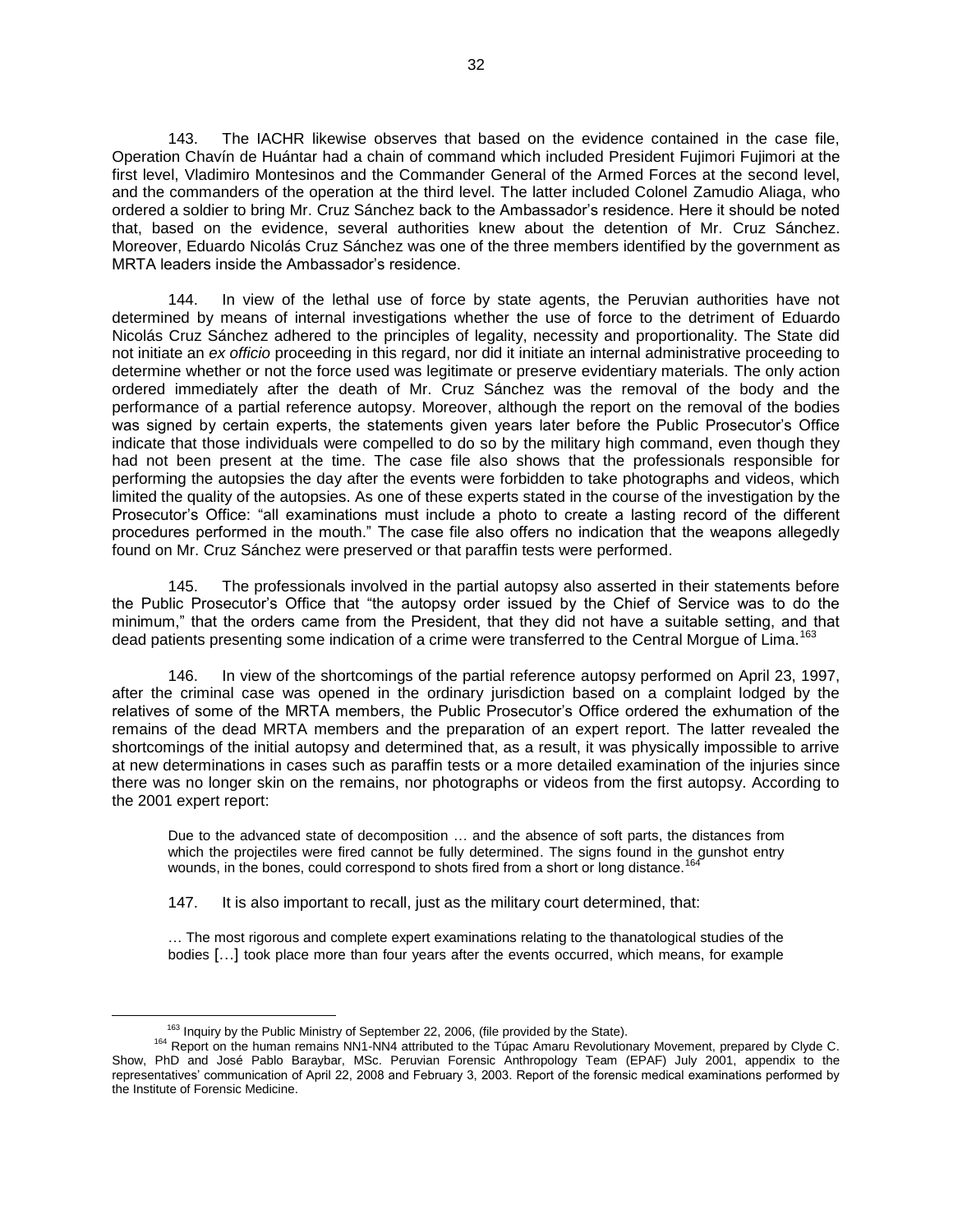that signs such as powder burns [signo de Benassi] used to determine the proximity of the firearm when it was shot  $[...]$  are not found  $[...]^{165}$ 

148. The Commission observes that, as established by the proven facts, the Armed Forces obstructed the timely performance of the initial procedures following the deaths of the MRTA members. This had an impact on subsequent investigations since even though more complete expert examinations were performed four years after the fact, a complete analysis was impossible due to the time that had elapsed and the shortcomings in the first autopsies.

149. In this regard, the State has provided no evidence, aside from the report on the removal of the bodies, to indicate that Eduardo Nicolás Cruz Sánchez was carrying a weapon at the time of his death and had tried to use it, for which reason he would have been shot. The State has also failed to explain why Mr. Cruz Sánchez received a single *coup de grâce* to the neck.

150. The IACHR also observes, as it will discuss in the chapter on due process guarantees and judicial protection, that in response to the lethal use of force by state agents, the State did not preserve evidentiary material or open an *ex officio* investigation into the murder of Eduardo Nicolás Cruz Sánchez, and the investigation opened years later in the civilian court has charged only the masterminds, and not a single direct perpetrator. The State also did not submit information as to whether it has examined whether the use of force adhered to the principles of legality, necessity and proportionality.

### *In relation to Víctor Salomón Peceros Pedraza and Herma Luz Meléndez Cueva*

151. The Commission observes that in his statement, former hostage Hidetaka Ogura asserts that as he was being evacuated from the Ambassador's residence, he saw how two MRTA members, a short man and a woman known as "Cynthia" were surrounded by commandos; he later heard the woman yell not to kill them. For their part, the soldiers responsible for controlling what was known as "Room 1," from whence Mr. Ogura was evacuated, stated that Víctor Salomón Peceros Pedraza and Herma Luz Meléndez Cueva appeared from the hallway, armed, the former with a machine gun and the latter with a grenade. The next day, these two individuals appeared half a meter apart with multiple gunshot wounds to vital parts of their bodies.

152. The IACHR observes that the versions offered by the soldiers to the Public Prosecutor's Office contain discrepancies as to the individual who allegedly shot Víctor Salomón Peceros Pedraza and Herma Luz Meléndez Cueva. According to the record of the opening of proceedings [*auto de aperture*] in June 2002, Colonel Huaracaya Lovón, the officer in charge of the commando for Room I, stated that commandos Paz Ramos and Alvarado Díaz were the ones who shot at the aforementioned MRTA members; conversely, commando Paz Ramos denied having fired at them and soldier Becerra Noblecilla said that soldiers Huaracaya Lovón, Alvarado Díaz and he himself were the ones who had fired.<sup>166</sup> In addition, Colonel Huaracaya Lovón indicated that the man was carrying a machine gun and "he could not tell whether the female terrorist was carrying a weapon." At the same time, soldier Manuel Antonio Paz Ramos stated that the woman was carrying a war grenade and intended to detonate it, "which caused him to react quickly and fire off several shots, although he could not tell whether or not he had hit the male subversive since his main concern was the woman." José Luis Alvarado Díaz asserted that he and Paz fired at the man carrying a machine gun.

153. It is also important to note that according to the aforementioned statements, the areas adjacent to Room I were under military control. In this sense, the Public Prosecutor's Office stressed that although the statements of the members of Team 8 indicated that Víctor Salomón Peceros Pedraza and Herma Luz Meléndez Cueva were armed, "this does not explain, however, how the wronged parties were

 $\overline{a}$ <sup>165</sup> Appendix 9, Ruling of the Review Chamber of the Supreme Council of Military Justice of April 5, 2004, appendix 3 to the State's communication of February 6, 2009.

<sup>&</sup>lt;sup>166</sup> Inquirv of the Public Ministry of September 22, 2006, file provided by the State.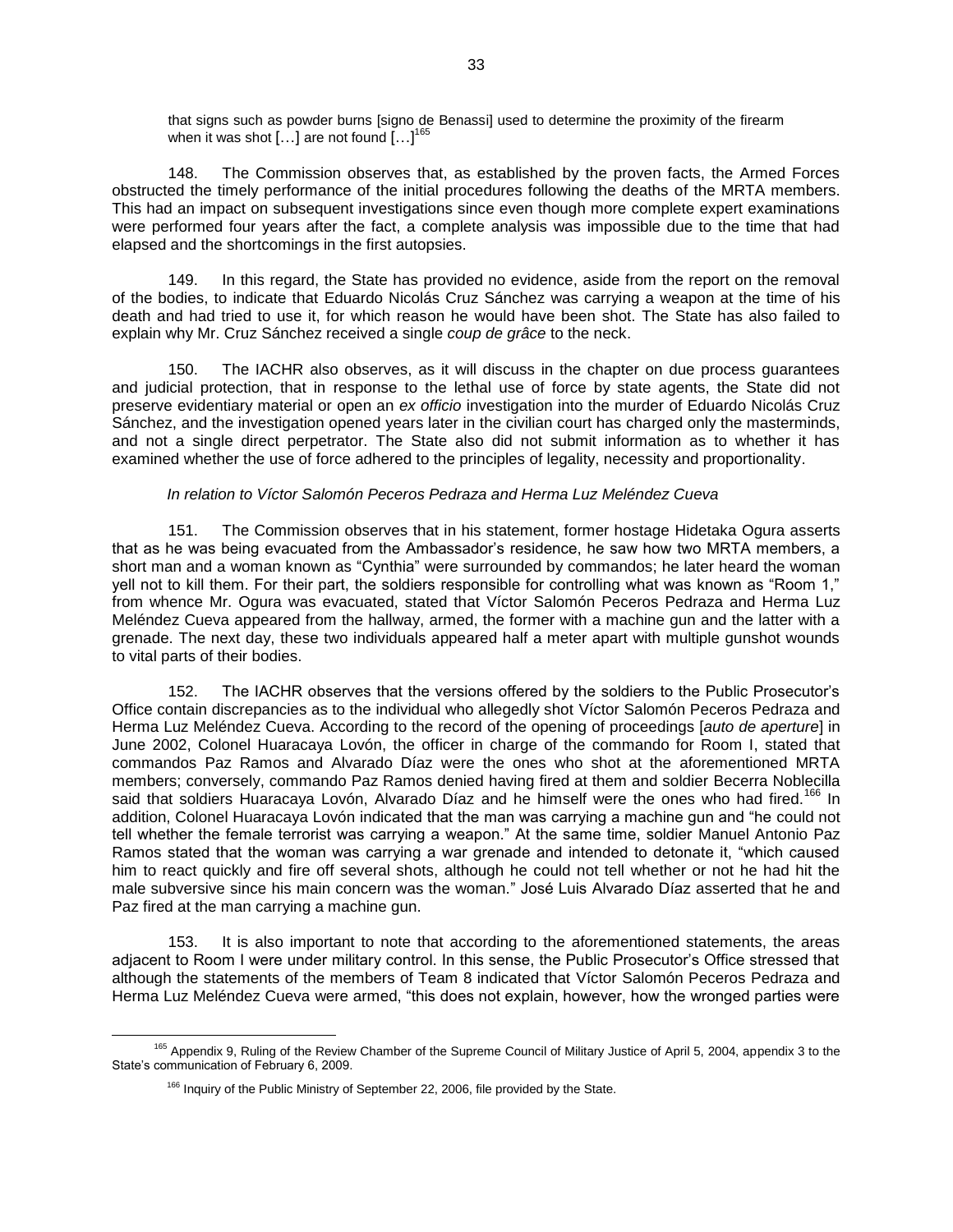able to get... to the main entrance of Room "I" if it is true that the rooms and hallways adjacent to this room were under the control of commandos from Teams 7 and 8."

154. Moreover, in his statement before the Public Prosecutor's Office, Officer Luis Ernesto Gálvez Melgar, a member of the Explosive Deactivation Unit who entered Room I afterward, stated that the aforementioned MRTA members were killed without offering any resistance whatsoever, since he did not see "any weapon around them, besides which the position in which they were found so indicated."<sup>167</sup>

155. In addition to the foregoing, it should be noted that, as mentioned in the section on the death of Mr. Cruz Sánchez, the bodies were removed without the presence of the proper professionals and the partial reference autopsies performed the day after the events were incomplete, there were no paraffin tests, nor tests on the trajectory and distance of the gunshot wounds. Photographs and filming were forbidden. These autopsies were confined to determining that both had died of "hypovolemic shock," due to "GSW to the head, thorax and extremities in the case of Mr. Peceros Pedraza and to GSW to the head, thorax and upper left limb," in the case of Ms. Meléndez Cueva. The autopsies ordered by the Public Prosecutor's Office in 2001 determined that Víctor Salomón Peceros Pedraza had received nine gunshot wounds, six of them to the face and thorax, and Herma Luz Meléndez Cueva had received fourteen gunshot wounds, seven to the head, one to the neck and six to the thorax. It was further determined that the trajectory of two of the three gunshot wounds that Mr. Peceros Pedraza received in the head traveled from back to front, and that in the case of Herma Luz Meléndez Cueva, most of the bullets followed a downward path.

156. In relation to the foregoing, it is important to underscore that according to the information in the case file, in the course of Operation Chavín de Huántar the tactic of selective instinctive (or point) shooting was applied, which consists of firing several times at the vital parts of the adversary, "aiming at the head, since that is a vulnerable point." According to the testimonies given in the domestic venue, "if the enemy was still alive […] he was given the *coup de grâce* or the so-called "security shot."

157. The IACHR also observed that, as it will discuss in the chapter on due process guarantees and judicial protection, in view of the patent use of lethal force by state agents, Peru did not open an *ex officio* investigation into the murder of Peceros Pedraza and Meléndez Cuevas, nor did it conduct detailed and complete autopsies in an opportune manner. It opened a military investigation that absolved all of the military personnel who were being prosecuted in that jurisdiction and the investigation opened in the ordinary jurisdiction has only accused the masterminds. The State also did not submit any information as to whether it has conducted a thorough analysis to determine whether the use of force adhered to the principles of legality, necessity and proportionality; it has merely stated in the military jurisdiction that the deaths occurred during a battle.

158. In light of the above, the IACHR observes that Víctor Salomón Peceros Pedraza and Herma Luz Meléndez Cuevas received multiple bullet wounds to vital parts of the body consistent with the technique of selective shooting, which was intended to eliminate, rather than neutralize the enemy. In addition to this, the IACHR notes that the statements given by the soldiers involved contain inconsistencies as far as the individual or individuals who allegedly fired the shots and failed to explain how the two MRTA members could have entered through a hallway that was already under the control of the commandos. Moreover, according to Mr. Ogura's testimony, MRTA members Víctor Salomón Peceros Pedraza and Herma Meléndez Cueva were alive and surrounded by military personnel who outnumbered them; in other words, they had been neutralized and Herma Meléndez Cueva had even begged for their lives. Finally, the State failed to perform the autopsies in a timely manner immediately after the events, and it has not conducted a serious, impartial and effective investigation into the events.

159. In this sense, it should be recalled that "as the Inter-American Court and the Commission have stated, the level of force used must be justified by the circumstances [...] for the purpose of, for example, self-defense, or neutralizing or disarming the individuals involved in a violent confrontation."

 $167$  Inquiry of the Public Ministry of September 22, 2006, file provided by the State..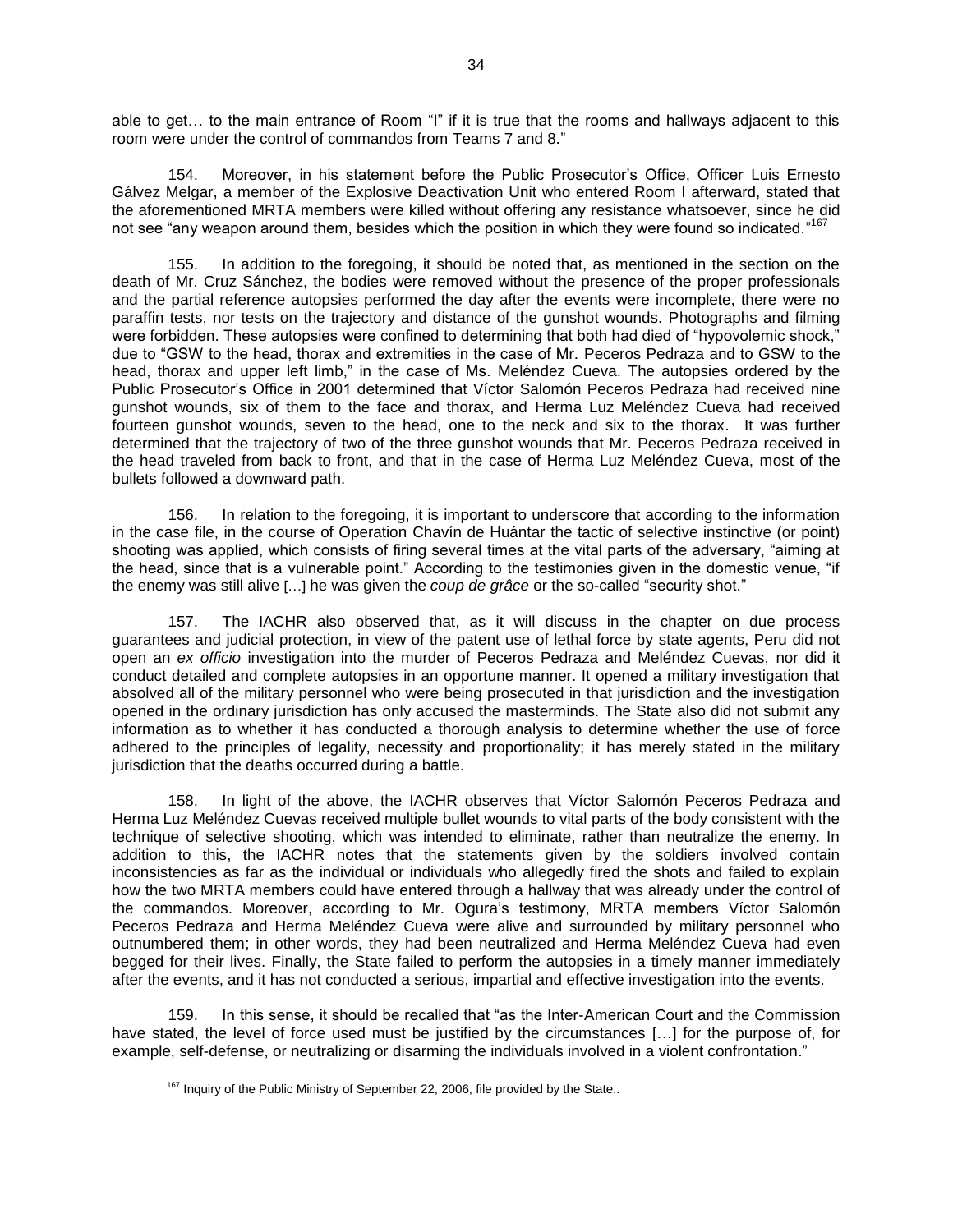160. The IACHR observes that in the framework of the instant case, the State has not provided a consistent explanation of the way in which Peceros Pedraza and Meléndez Cueva were killed. Similarly, based on the evidence in the case file, it is reasonable to believe that Peceros Pedraza and Meléndez Cueva were neutralized by military agents, begged for their lives, and nonetheless were extrajudicially killed, receiving multiple bullet wounds to vital parts of their bodies that were intended to eliminate them.

161. In light of the foregoing, and of the evaluation of all of the evidence, the Commission considers that the Peruvian State is responsible for having extrajudicially executed Eduardo Nicolás Cruz Sánchez, Víctor Salomón Peceros Pedraza and Herma Luz Meléndez Cuevas, and it therefore concludes that the State violated Article 4(1) of the American Convention, in relation to Article 1(1) of that instrument, to their detriment.

## **3. The right to due process guarantees and judicial protection (Articles 8(1)<sup>168</sup> and 25(1) <sup>169</sup> of the American Convention on Human Rights, in relation to Article 1(1) of that instrument**

162. The Commission recalls that it is a basic principle of law concerning the international liability of the State, established in International Human Rights Law, that every State is internationally liable for acts or omissions by any of its branches or agencies in violation of the internationally recognized rights, pursuant to Article  $1(1)$  of the American Convention.<sup>170</sup> Articles 8 and 25 of the Convention establish the scope of the afore-mentioned principle in connection with the acts and omissions of the domestic judicial authorities.<sup>171</sup>

163. The Commission notes that while the obligation to investigate is an obligation of means and not results, that obligation

[...] must be assumed by the State as its own juridical duty and not as a simple formality condemned beforehand to be fruitless, or as a simple action of individual interests, which depends on the procedural initiative of the victims or their next of kin, or on the private contribution of evidentiary elements.<sup>172</sup>

164. In the instant case, the petitioners contend that, although more than thirteen years have transpired since the events, the deaths of Edgar Nicolás Cruz Sánchez, Víctor Salomón Peceros Pedraza and Herma Luz Meléndez Cueva, the State has failed to conduct an effective, impartial and serious investigation. In this regard, they asserted, *inter alia*, that Peru did not open an *ex officio* investigation into the events, applied the military jurisdiction, failed to preserve evidentiary material, did not provide access

<sup>&</sup>lt;sup>168</sup> Every person has the right to a hearing, with due guarantees and within a reasonable time, by a competent, independent, and impartial tribunal, previously established by law, in the substantiation of any accusation of a criminal nature made against him or for the determination of his rights and obligations of a civil, labor, fiscal, or any other nature.

<sup>169</sup> Everyone has the right to simple and prompt recourse, or any other effective recourse, to a competent court or tribunal for protection against acts that violate his fundamental rights recognized by the constitution or laws of the state concerned or by this Convention, even though such violation may have been committed by persons acting in the course of their official duties.

<sup>170</sup> Inter-Am. Ct. H.R., *Case of Ximenes Lopes v. Brazil*. Judgment of July 4, 2006. Series C No. 149, para. 172, Inter-Am. Ct. H.R., *Case of Baldeón García v. Peru*. Judgment of April 6, 2006. Series C No. 147, para. 140; Inter-Am. Ct. H.R., *Case of the Pueblo Bello Massacre v. Colombia*. Judgment of January 31, 2006. Series C No. 140, paras. 111 and 112; and Inter-Am. Ct. H.R., *Case of the "Mapiripán Massacre" v. Colombia*. Judgment of September 15, 2005. Series C No. 134, para. 108.

<sup>171</sup> Inter-Am. Ct. H.R., *Case of Ximenes Lopes v. Brazil*. Judgment of July 4, 2006. Series C No. 149, para. 173, Inter-Am. Ct. H.R., *Case of Baldeón García v. Peru*. Judgment of April 6, 2006. Series C No. 147, para. 141; Inter-Am. Ct. H.R., *Case of López Álvarez v. Honduras*. Judgment of February 1, 2006. Series C No. 141, para. 28; and Inter-Am. Ct. H.R., *Case of Herrera Ulloa v. Costa Rica*. Judgment of July 2, 2004. Series C No. 107, para. 109.

<sup>172</sup> Inter-Am. Ct. H.R., *Case of the Miguel Castro Castro Prison v. Peru***.** Judgment of November 25, 2006. Series C No. 160, para. 255; Inter-Am. Ct. H.R., *Case of Vargas Areco v. Paraguay*. Judgment of September 26, 2006. Series C No. 155, para. 75; Inter-Am. Ct. H.R., *Case of the Ituango Massacres v. Colombia*. Judgment of July 1, 2006. Series C No. 148, para. 131; and Inter-Am. Ct. H.R., *Case of the Pueblo Bello Massacre v. Colombia*. Judgment of January 31, 2006. Series C No. 140,, para. 120.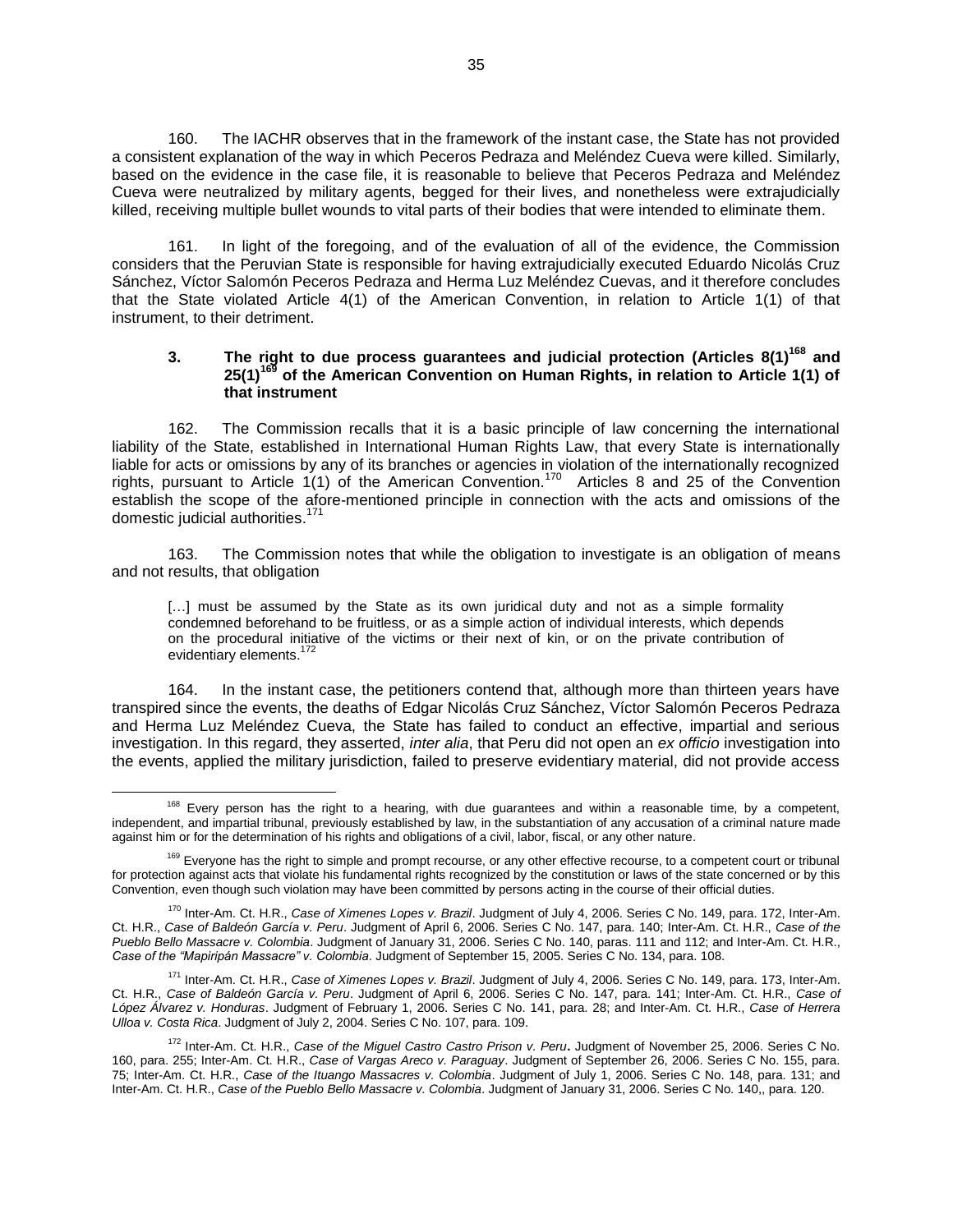to the victims' next of kin, and has pressured the judiciary in the course of the proceedings. They claimed that all of this means that the events in this case have gone unpunished. In relation to the military jurisdiction, they claim that it is not the appropriate venue to investigate the events, since the independence and impartiality of the military court is compromised. They added that the Supreme Court ruled incorrectly when it remanded the investigation of the events to the military jurisdiction.

165. In the petitioners' view, moreover, the State did not provide an effective remedy to the victims and their next of kin. They added that interference by the military justice system, which impeded the civilian jurisdiction from investigating, prosecuting and punishing the soldiers, constitutes a serious violation of judicial protection and due process guarantees. They added that the military personnel who were absolved by the military courts are not being investigated by the civilian authorities due to an erroneous invocation of the principle of *res judicata* and the guarantee of *non bis in idem*.

166. For its part, the State claimed that its alleged international liability is based on statements and expert reports, which must be examined in a trial, which is the appropriate venue to determine whether the deaths were, in effect, extrajudicial executions. It also contended that the events were tried in the military jurisdiction for the following reasons: (i) the accused were active duty officers; (ii) they acted in the discharge of their assigned duties in a military operation; (iii) the legally protected interest was "discipline and the protection of life, the supreme aim of the State;" (iv) the acts were defined in the Code of Military Justice and were the result of a battle between commandos and a terrorist group; and (v) they acted in a zone declared to be in a "state of emergency."

167. The State also asserted that the criminal proceeding in progress is being conducted in accordance with the procedural guidelines established by law and has not been abandoned or dismissed. In regard to the reasonable time period, it explained that there is no procedural regulation in force that calculates an exact time frame from the beginning to the end of an oral trial.

168. First of all, the IACHR wishes to reiterate that while it is qualified to determine the international liability of the State and the legal consequences derived therefrom, it does not have the power to investigate and punish the individual conduct of the state agents who were allegedly involved in the violations.<sup>173</sup> The Commission recalls that according to the jurisprudence of the Court:

[T]he aim of International Human Rights Law is to provide the individual with means of protection of internationally recognized human rights vis-à-vis the State. Under international jurisdiction, the parties and the subject matter of the controversy are, by definition, different than under domestic jurisdiction.<sup>1</sup>

169. Therefore, in relation to the State's claim that the facts of the instant case should be tried in a domestic legal proceeding, "as the appropriate venue for determining whether the deaths were, in effect, extrajudicial executions," the IAHCR recalls that:

[I]n order to clarify whether the State has violated its international obligations owing to the acts of its judicial organs, [the Commission and the Court] may have to examine the respective domestic proceedings. In light of the above, the domestic proceedings must be considered as a whole, and

<sup>173</sup> Inter-Am. Ct. H.R., *Case of the Gómez Paquiyauri Brothers v. Peru. Merits, Reparations and Costs*. Judgment of July 8, 2004. Series C No. 110, para. 73; and *Case of the "Street Children" (Villagrán Morales et al) v. Guatemala*. Preliminary Objections. Judgment of September 11, 1997. Series C No. 32, para. 223.

<sup>174</sup> Inter-Am. Ct. H.R.. *Case of the Gómez Paquiyauri Brothers v. Peru*. Merits, Reparations and Costs. Judgment of July 8, 2004. Series C No. 110, para. 73; Inter-Am. Ct. H.R., *Case of the "Five Pensioners" v. Peru.* Judgment of February 28, 2003. Series C No. 98, para. 163; Inter-Am. Ct. H.R., *Case of the Mayagna (Sumo) Awas Tingni Community v. Nicaragua.* Judgment of August 31, 2001. Series C No. 79, para. 154; Inter-Am. Ct. H.R., *Case of Ivcher Bronstein v. Peru.* Judgment of February 6, 2001. Series C No. 74, para. 168; Inter-Am. Ct. H.R., *Case of the Constitutional Court v. Peru.* Judgment of January 31, 2001. Series C No. 71, para. 109; Inter-Am. Ct. H.R., *Case of Bámaca Velásquez v. Guatemala*. Judgment of November 25, 2000. Series C No. 70, para. 210; and Inter-Am. Ct. H.R., *Case of the "Street Children" (Villagrán Morales et al) v. Guatemala.* Judgment of November 19, 1999. Series C No. 63, para. 220.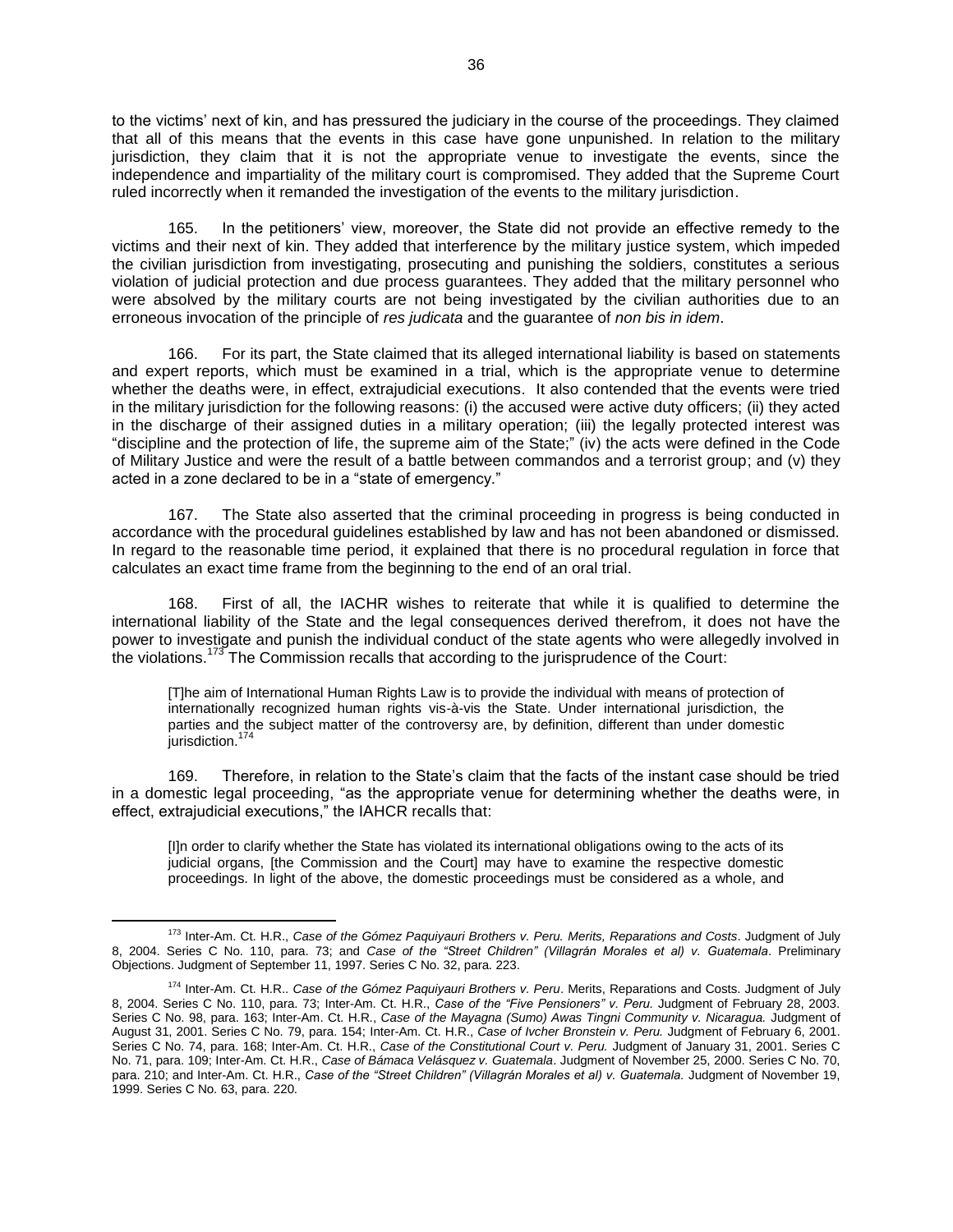the role of the international court is to establish whether the proceedings as a whole were in accordance with international provisions.<sup>175</sup>

170. Whenever state agents have, under any circumstance, caused the death of a person, the State has the obligation to investigate and to give a satisfactory and convincing explanation of the events and to rebut allegations over its liability based on appropriate evidentiary elements.<sup>176</sup> Similarly, it is important to bear in mind that

… the European Court of Human Rights held that investigations on the excessive use of force must be subject to public scrutiny to secure accountability of government officers in theory as well as in practice. Furthermore, said Court has stated that the assessment on the use of force which involved use of firearms must be made taking into account all the circumstances and factual backdrop, including the planification and control of the facts under scrutiny.<sup>17</sup>

171. The Commission will now examine the due diligence on the part of the State in the proceeding initiated at the domestic level in relation to the deaths of Eduardo Nicolás Cruz Sánchez, Víctor Salomón Peceros Pedraza and Herma Meléndez Cuevas, in order to determine whether it was carried out with respect for due process guarantees and has provided an effective remedy to ensure the rights to a fair trial, the truth about the events, and reparation to their next of kin.

172. It has been proven that three years after the events occurred, the relatives of the MRTA members who died in Operation Chavín de Huántar lodged a criminal complaint before the Public Ministry for the alleged extrajudicial execution of the fourteen MRTA members. As a result, in January 2001, the Public Prosecutor's Office ordered a review of the autopsies performed the day after the events. Finding it impossible to obtain additional information about the form and circumstances of their deaths due to the shortcomings in those autopsies, the Public Prosecutor's Office ordered the exhumation of the bodies and a new analysis performed by the Peruvian Institute of Forensic Anthropology. It also designated two experts to prepare a report. In August of that year, former hostage Hidetaka sent a letter from Japan describing what he had seen on the day the events occurred.

173. On May 24, 2002, the Public Prosecutor's Office decided to bring charges against the alleged masterminds of the events and against fifteen military men alleged to be the direct perpetrators, for the deaths of Eduardo Nicolás Cruz Sánchez, Víctor Salomón Peceros Pedraza and Herma Meléndez Cuevas. At that stage of the proceeding, the Public Prosecutor's Office determined that "for the moment" it would not pursue the case involving the other MRTA members who had died for lack of evidentiary elements. Several days later, on May 29, 2002, the military justice system opened an investigation of all of the military personnel involved in the Operation, in relation to the deaths of Víctor Salomón Peceros Pedraza, Herma Meléndez Cuevas, and two other MRTA members: Roli Rojas Fernández and Luz Dina Villoslada Rodríguez. The Office of the Supreme War Council filed a jurisdictional challenge before the Supreme Court of Justice which, in August 2002, ruled in favor of the military jurisdiction with respect to the members of the armed forces who had been part of the commando and determined that the civilian courts would take up the facts in relation to persons "other" than the commando. In October 2003, the

<sup>175</sup> Inter-Am. Ct. H.R., *Case of Zambrano Vélez et al v. Ecuador. Merits, Reparations and Costs. Judgment of July 4,* 2007. Series C No. 166, para. 142, Inter-Am. Ct. H.R., *Case of Lori Berenson Mejía v. Peru*. Judgment of November 25, 2004. Series C No. 119, para. 133; Inter-Am. Ct. H.R., *Case of Myrna Mack Chang v. Guatemala*. Judgment of November 25, 2003. Series C No. 101, para. 200; and Inter-Am. Ct. H.R., *Case of Juan Humberto Sánchez v. Honduras.* Judgment of June 7, 2003. Series C No. 99, para. 120.

<sup>176</sup> Inter-Am. Ct. H.R.. *Case of Zambrano Vélez et al v. Ecuador. Merits, Reparations and Costs. Judgment of July 4,* 2007. Series C No. 166, para 108; Inter-Am. Ct. H.R., *Case of Montero Aranguren et al (Detention Center of Catia) v. Venezuela*. Judgment of July 5, 2006. Series C No. 150, para. 80; Inter-Am. Ct. H.R., *Case of the Miguel Castro Castro Prison v. Peru***.**  Judgment of November 25, 2006. Series C No. 160, para. 273, and Inter-Am. Ct. H.R., *Case of Baldeón García v. Peru*. Judgment of April 6, 2006. Series C No. 147, para. 120. In a similar sense, see also Inter-Am. Ct. H.R., *Case of Juan Humberto Sánchez v. Honduras.* Judgment of June 7, 2003. Series C No. 99, para. 111.

<sup>&</sup>lt;sup>177</sup> Inter-Am. Ct. H.R.. *Case of Montero Aranguren et al (Detention Center of Catia) v. Venezuela*. Preliminary Objection, Merits, Reparations and Costs. Judgment of July 5, 2006. Series C No. 150, paras. 82 and 83; ECHR, Case of Makaratzis v. Greece. Judgment of 20 December 2004. Application No. 50385/99, para. 59.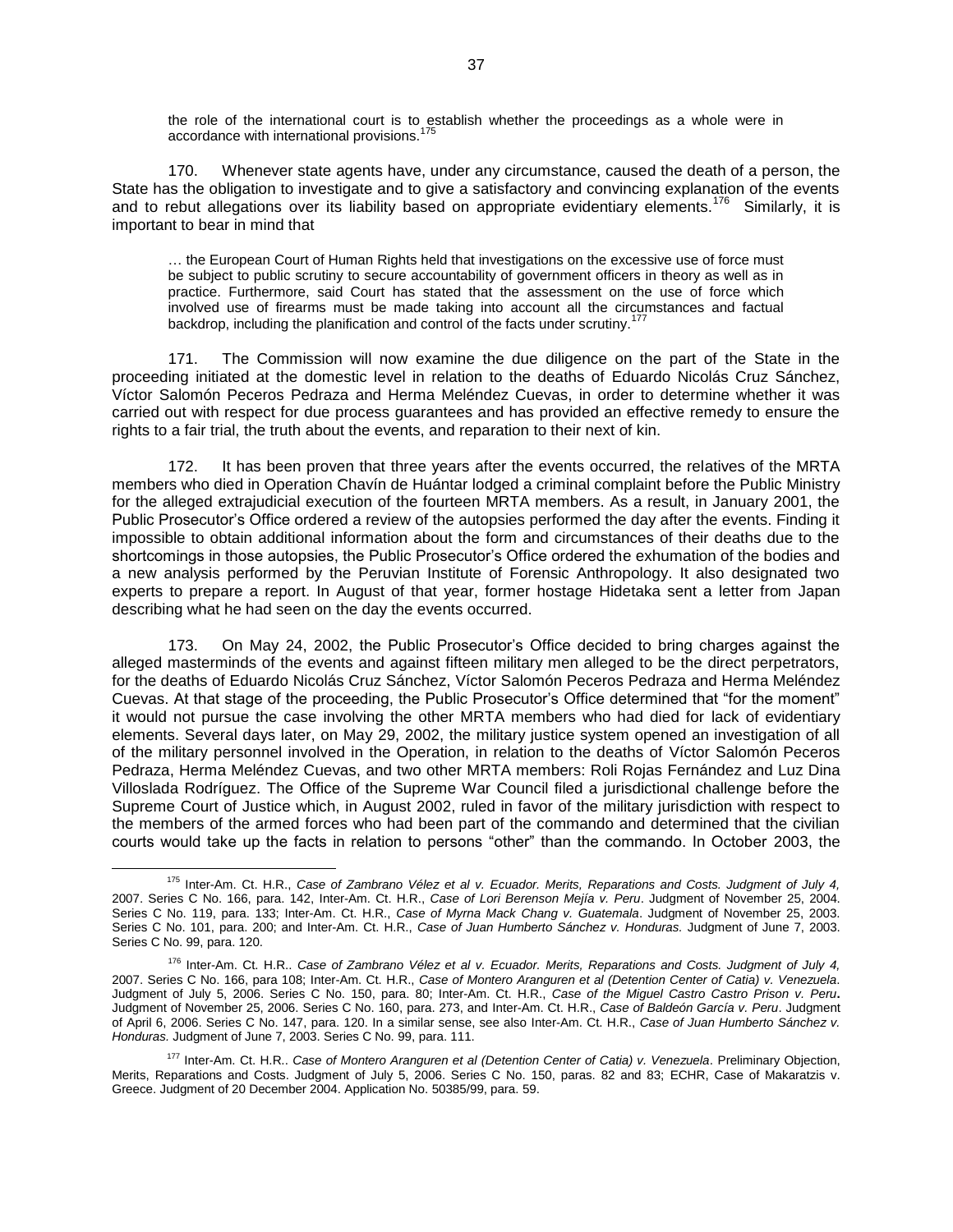military justice system dismissed the case against all of the commandos involved in the events and in September of that year, ordered the case definitively closed. Parallel to this, in the ordinary jurisdiction, the Public Prosecutor's Office filed charges in September 2006. The oral phase, which commenced in 2008, is still ongoing and has not delivered a verdict as of the date this report was adopted.

#### *Preservation of evidentiary material*

 $\overline{a}$ 

174. In the first place, the IACHR recalls that in cases such as the one under study, in which a death has occurred at the hands of state agents, it is particularly important "that the competent authorities adopt all reasonable measures to guarantee the necessary probative material in order to carry out the investigation."<sup>178</sup> In this regard, the Inter-American Court has specified that "the effective determination of the truth within the framework of the obligation to investigate the death of a person must be showed in the first stages of the proceeding, with all diligence,"<sup>179</sup> and must take into account the Manual on the Effective Prevention and Investigation of Extra-legal Executions.<sup>180</sup> In this sense,

[t]he State authorities that carry out an investigation must, *inter alia,* a) identify the victim; b) recover and preserve the evidentiary material related to the death; c) identify possible witnesses and obtain their statements with regard to the death that is being investigated; d) determine the cause, form, place, and time of death, as well as any procedure or practice that could have caused it, and e) distinguish between a natural death, an accidental death, suicide, and homicide. Besides, it is necessary to thoroughly investigate the crime scene, perform autopsies and competent professionals employing the most appropriate procedures must carefully practice analysis of the human remains.<sup>181</sup>

175. The Commission observes that, according to the United Nations Manual on Extra-legal Executions, due diligence in a forensic medical investigation into a death requires maintaining a chain of custody for each item of forensic evidence.<sup>182</sup> On this point, the Inter-American Court has stated that

This consists of keeping a precise written record, complemented, as applicable, by photographs and other graphic elements, to document the history of the item of evidence as it passes through the hands of the different investigators responsible for the case. The chain of custody can extend beyond the trial, sentencing and conviction of the accused, given that old evidence, duly preserved, could help exonerate someone who has been convicted erroneously. The exception to the foregoing is the positively identified remains of victims, which can be returned to their families for burial, on condition that they cannot be cremated and may be exhumed for new autopsies.<sup>183</sup>

<sup>178</sup> Inter-Am. Ct. H.R., *Case of Zambrano Vélez et al v. Ecuador. Merits, Reparations and Costs. Judgment of July 4,* 2007. Series C No. 166, para. 122.

<sup>179</sup> Inter-Am. Ct. H.R., *Case of González et al ("Cotton Field") v. Mexico*. Preliminary Objection, Merits, Reparations and Costs. Judgment of November 16, 2009. Series C No. 205, para. 300; Inter-Am. Ct. H.R., *Case of Servellón García et al v. Honduras*. Judgment of September 21, 2006. Series C No. 152, para. 120; Inter-Am. Ct. H.R., *Case of the Miguel Castro Castro Prison v. Peru***.** Judgment of November 25, 2006. Series C No. 160, para. 383 and *Case of Zambrano Vélez et al v. Ecuador. Merits, Reparations and Costs. Judgment of July 4,* 2007. Series C No. 166, para. 121 and United Nations Manual on the Effective Prevention and Investigation of Extra-legal, Arbitrary, and Summary Executions, E/ST/CSDHA/.12 (1991).

<sup>180</sup> Inter-Am. Ct. H.R., *Case of Servellón García et al v. Honduras*. Judgment of September 21, 2006. Series C No. 152, para. 120; Inter-Am. Ct. H.R., *Case of Montero Aranguren et al (Detention Center of Catia) v. Venezuela*. Judgment of July 5, 2006. Series C No. 150, para. 140; Inter-Am. Ct. H.R., *Case of Ximenes Lopes v. Brazil*. Judgment of July 4, 2006. Series C No. 149, para. 179; Inter-Am. Ct. H.R., *Case of the Ituango Massacres v. Colombia*. Judgment of July 1, 2006. Series C No. 148, para. 298; and United Nations Manual on the Effective Prevention and Investigation of Extra-legal, Arbitrary, and Summary Executions, E/ST/CSDHA/.12 (1991).

<sup>181</sup> Inter-Am. Ct. H.R., *Case of Servellón García et al v. Honduras*. Judgment of September 21, 2006. Series C No. 152, para. 120.

<sup>182</sup> Manual on the Effective Prevention and Investigation of Extra-legal Executions, and Inter-Am. Ct. H.R., *Case of González et al ("Cotton Field") v. Mexico*. Preliminary Objection, Merits, Reparations and Costs. Judgment of November 16, 2009. Series C No. 205, para. 305.

<sup>183</sup> Inter-Am. Ct. H.R., *Case of González et al ("Cotton Field") v. Mexico*. Preliminary Objection, Merits, Reparations and Costs. Judgment of November 16, 2009. Series C No. 205, para. 305.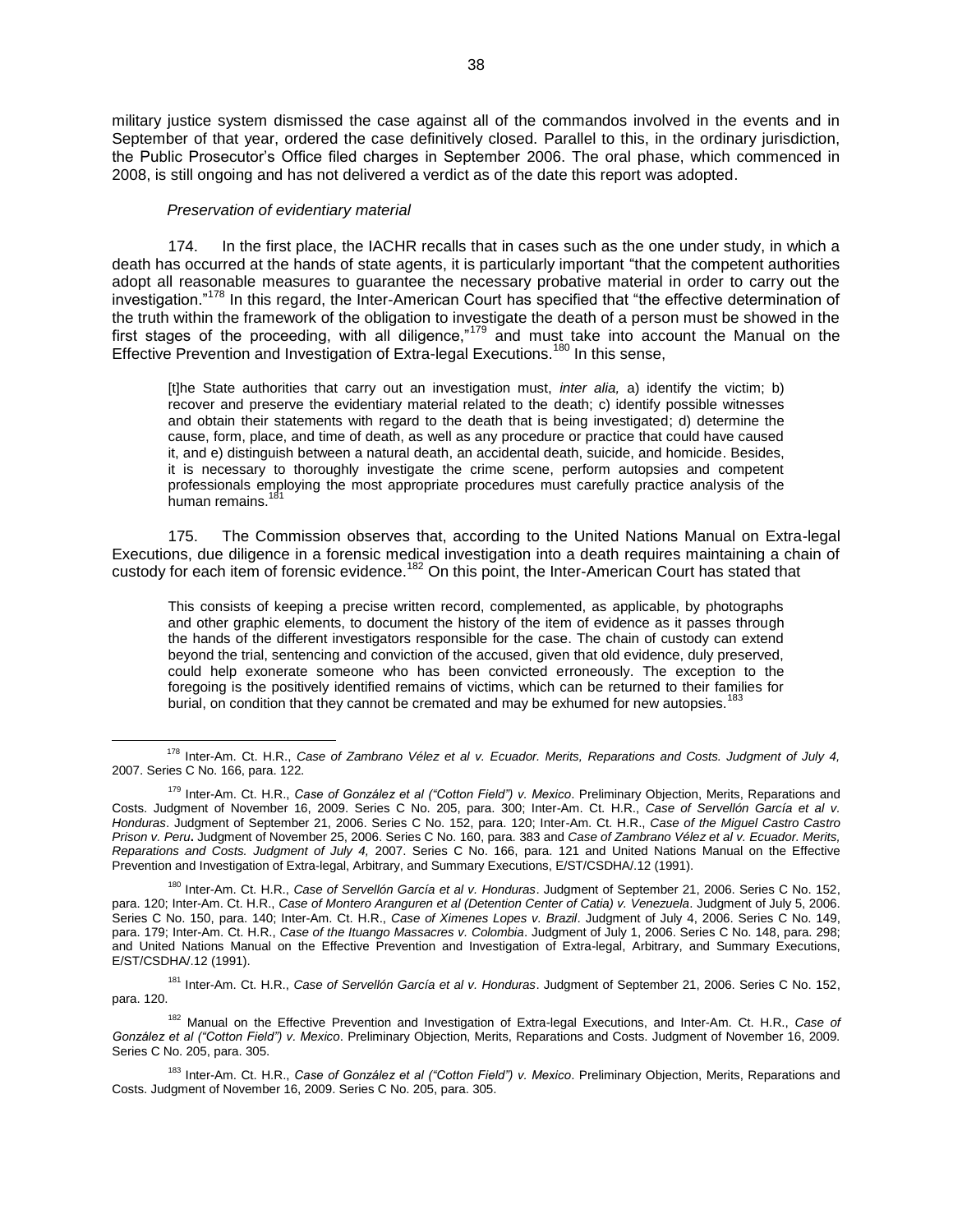176. In this regard, the Commission observes that there were a number of irregularities in the collection and preservation of evidence in the instant case. For example: i) the removal of the bodies conducted by the military judge and prosecutor occurred one day after the events and there is no information in the case file to indicate that the crime scene was secured at that time; ii) at least two experts were compelled by the military authorities to sign the report of removal of the bodies even though they were not present at the time; iii) the military judge order that autopsies be performed in a facility that was not equipped for the procedure, namely the National Police hospital, whose staff was not accustomed to performing such procedures; iv) personnel not directly involved in the autopsies were forbidden entry and the professionals involved were not allowed to take photos or videos; v) paraffin tests and ballistics tests to compare the weapons used in the operation were not performed; vi) dental exams were not performed; vi) there was no analysis of the distance from which the bullets found in the bodies were shot; vii) only three of the fourteen bodies were identified, one of them as that of Eduardo Nicolás Cruz Sánchez; viii) the remains of the fourteen MRTA members were buried in secrecy.

177. Those irregularities were confirmed when, in 2001, the Public Prosecutor's Office requested an analysis of the partial reference autopsies performed on April 23, 1997, to determine the cause of death of the MRTA members. Upon finding that there was insufficient information to do this, the Public Prosecutor's Office ordered the exhumation of the bodies and the preparation of new reports. Significantly, during the proceedings in the military jurisdiction, it was noted that:

The most rigorous and complete expert examinations relating to the thanatological studies of the bodies […] took place more than four years after the events occurred, which means, for example that signs such as powder burns [signo de Benassi] used to determine the proximity of the firearm when it was shot [...] are not found [...]

178. As indicated by the proven facts and the preceding paragraphs, the State did not preserve the necessary evidentiary material, nor did it act with due diligence in conducting inquiries critical to determining the necessity and proportionality of the use of force employed by the state agents who participated in the operation in which Eduardo Nicolás Cruz Sánchez, Herma Luz Meléndez Cueva and Salomón Peceros Pedraza lost their lives. In the Commission's view, this clearly demonstrates the failure not only to preserve the related evidence, but also to conduct inquiries essential for an investigation into the events.

#### *Opening of investigations into the events*

 $\overline{a}$ 

179. The IACHR notes that, after the events occurred, the State neglected to open an *ex officio* investigation. It was not until after more than three years had transpired that the Public Prosecutor's Office opened an investigation pursuant to a criminal complaint lodged by the relatives of two of the dead MRTA members. The Commission observes that no investigation of an administrative nature was opened either. In this regard, the Commission recalls that as soon as the State becomes aware that its Security Forces have used firearms and that this has resulted in the death of a person or harm to his personal integrity, it has the obligation to open, *ex officio* and without delay, a serious independent, impartial and effective investigation. This is derived from the obligation of States to "see that their security forces, which are entitled to use legitimate force, respect the right to life of the individuals under their jurisdiction."<sup>184</sup>

180. As has been proven, the Public Prosecutor's Office opened an investigation in May 2002 against 15 commandos of the Operation, the alleged direct perpetrators, and against the presumed

<sup>184</sup> Inter-Am. Ct. H.R., *Case of Zambrano Vélez et al v. Ecuador.* Merits, Reparations and Costs. Judgment of July 4, 2007. Series C No. 166, para.81; Inter-Am. Ct. H.R., *Case of Montero Aranguren et al (Detention Center of Catia) v. Venezuela*. Judgment of July 5, 2006. Series C No. 150, para. 66. See also Inter-Am. Ct. H.R., *Case of the Miguel Castro Castro Prison v. Peru***.**  Judgment of November 25, 2006. Series C No. 160, para. 238, and Inter-Am. Ct. H.R., *Case of Servellón García et al v. Honduras*. Judgment of September 21, 2006. Series C No. 152, para. 102.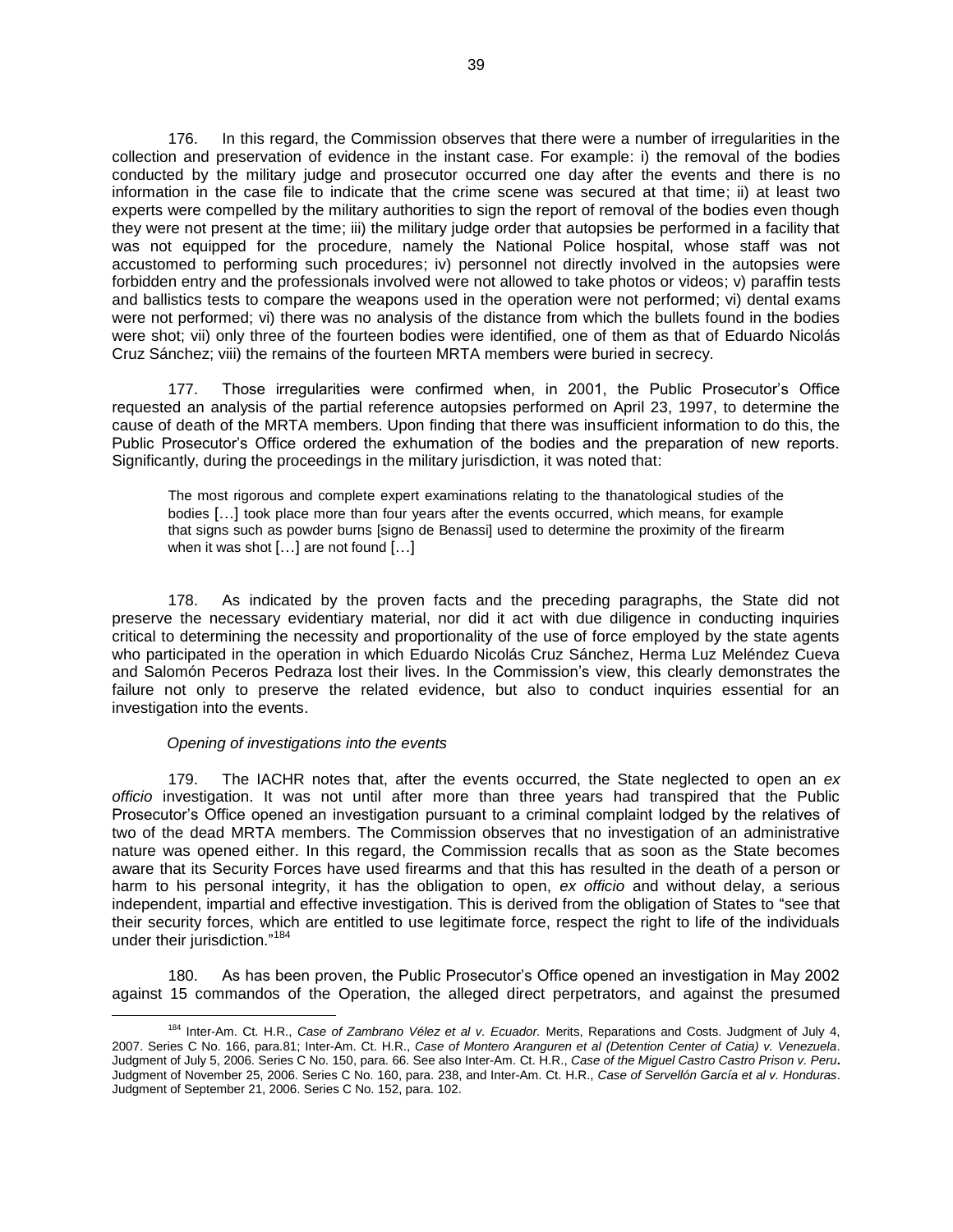masterminds of the events. Several days later, the military justice system opened its own investigation of all of the commandos involved in the Operation. At the request of the military justice system, the Supreme Court of Justice ruled on the jurisdictional challenge, holding that the military personnel that formed part of the commando should be tried by the military justice system, and the others in the civilian courts.

## *Regarding the jurisdictional challenge*

181. The IACHR observes that the Supreme Court of Justice based its reasoning on the fact that the events took place in a "clear military battle" and therefore the commandos acted in a military operation in a state of emergency, pursuant to an order issued on constitutional grounds and therefore any "infractions of a criminal nature" or "punishable excesses" that may have been committed must be aired in the military courts. It also held that the criminal charges brought in the regular court system against defendants Montesinos Torres, Nicolás de Bari Hermosa Ríos, Roberto Huamán Ascurra and Jesús Zamudio Aliaga, persons not directly involved in the military operation, "would constitute a case of a Human Rights Violation defined as a Crime against Humanity…insofar as they all derive from the same criminal intent." In other words, in the view of the Supreme Court of Justice, the events being tried could constitute human rights violations, including those defined as crimes against humanity. This notwithstanding, because it deemed the acts committed by the commandos to be duty-related crimes, it remanded them to the military jurisdiction.

182. On this point, it should be noted that the TRC stated that this decision "constituted an unfortunate setback in the Peruvian justice system from the standpoint of effective, impartial and transparent investigation of conducts that violate the fundamental rights of persons."

## *Regarding the process in the military jurisdiction*

183. The IACHR recalls that in cases such as the one under study, where deaths have occurred at the hands of state agents, it is particularly important that the authorities not only preserve the evidence for an investigation, but also that they "be independent, both *de jure* and *de facto,* from the officials involved in the facts of the case."<sup>185</sup> In other words, when State officials have used force, in order for an investigation is to be effective, the persons responsible for carrying out that investigation must be hierarchically and institutionally independent of those who may be implicated in the death,<sup>186</sup> which definitively implies that their independence must be real.<sup>187</sup>

184. Similarly, the Commission reiterates that when state agents use lethal force, as in the instant case, the State must conduct an independent and impartial investigation to establish whether that use of force adhered to the principles of legality, necessity and proportionality.

185. In this regard, the IACHR observes that according to the Supreme Court, the intervention by military commandos during the operation occurred in the context of a zone declared to be in a state of emergency, and therefore they were subject to the Code of Military Justice "and any infractions they may commit in the discharge of their duties as set out in that Code fall under Military Jurisdiction [Fuero Privativo Militar]." For its part, the military justice system held that because they occurred in the framework of a state of emergency,

 $\overline{a}$ <sup>185</sup> Inter-Am. Ct. H.R., *Case of Zambrano Vélez et al v. Ecuador.* Merits, Reparations and Costs. Judgment of July 4, 2007. Series C No. 166, para. 122.

<sup>186</sup> European Court of Human Rights, Case of Slimani v. France, Application no. 57671/00, Judgment of 27 July, 2004, para. 32; Inter-Am. Ct. H.R., *Case of Durand and Ugarte v. Peru.* Judgment of August 16, 2000. Series C No. 68, paras. 125 and 126; Inter-Am. Ct. H.R., *Case of Montero Aranguren et al (Detention Center of Catia) v. Venezuela*. Judgment of July 5, 2006. Series C No. 150, para. 81.

<sup>187</sup> Inter-Am. Ct. H.R., *Case of Zambrano Vélez et al v. Ecuador.* Merits, Reparations and Costs. Judgment of July 4, 2007. Series C No. 166, para. 122.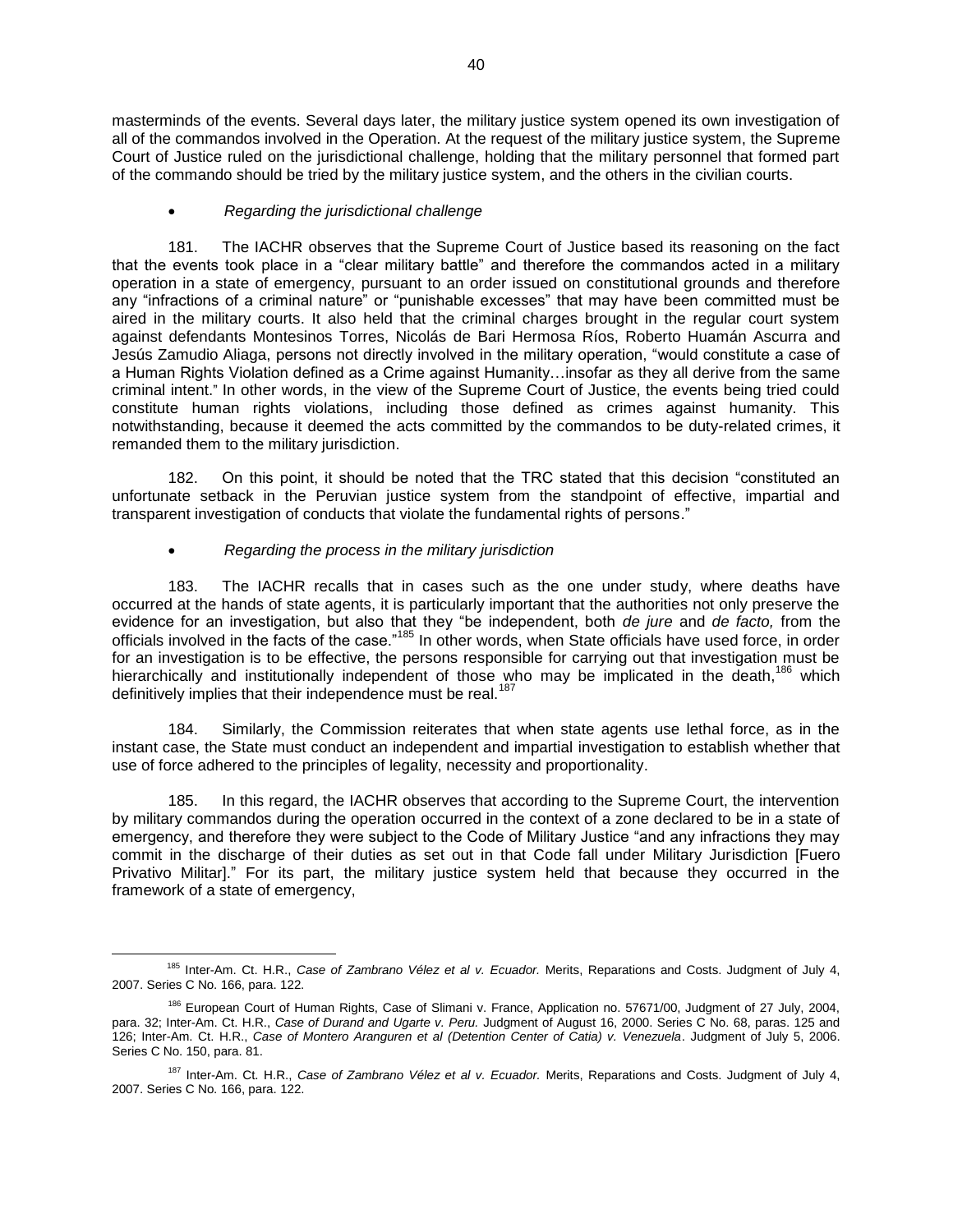[...] the events were a consequence of service or duty-related acts and any illegality that may have derived from that service constitutes a duty-related crime, as there is a cause and effect relationship between the duty and the illegal acts ascribed. Therefore, the military criminal jurisdiction is found to be apt under the provisions of […] the Political Constitution of Peru, insofar as it meets the following requirements: a) the accused are active duty military personnel, b) they acted in the discharge of their assigned duties in the military operation, c) the legally protected interests is discipline and the protection of the values that inform military life, and d) the acts described in the complaint are defined in articles ninety-four, one hundred seventy-nine and one hundred eighty of the Code of Military Justice.

186. As far as the military jurisdiction, the IACHR recalls that it must only be applied in conjunction with an offense against a military criminal legal interest associated with the specific duties of defense and security of the State,<sup>188</sup> and never to investigate human rights abuses. In this sense, the IACHR has stated on other occasions that:

The military criminal justice system has certain peculiar characteristics that impede access to an effective an impartial remedy in this jurisdiction. One of these is that the military jurisdiction cannot be considered a real judicial system, as it is not part of the judicial branch, but is organized instead under the Executive. Another aspect is that the judges in the military judicial system are generally active-duty members of the Army, which means that they are in the position of sitting in judgment of their comrades-in-arms, rendering illusory the requirement of impartiality, since the members of the Army often feel compelled to protect those who fight alongside them in a difficult and dangerous context.

Military justice should be used only to judge active-duty military officers for the alleged commission of service-related offenses, strictly speaking. Human rights violations must be investigated, tried and punished in keeping with the law, by the ordinary criminal courts. Inverting the jurisdiction in cases of human rights violations should not be allowed, as this undercuts judicial guarantees, under an illusory image of the effectiveness of military justice, with grave institutional consequences, which in fact call into question the civilian courts and the rule of law.<sup>18</sup>

#### 187. On this point, the Inter-American Court has held that:

 $\overline{a}$ 

[...] military criminal jurisdiction in democratic states, in times of peace, has tended to be reduced and has even disappeared, reason for which, if a State conserves it, its use shall be minimum, as strictly necessary, and shall be inspired on the principles and guarantees that govern modern criminal law. In a democratic State of law, the military criminal jurisdiction shall have a restrictive and exceptional scope and be directed toward the protection of special juridical interests related to the tasks characteristic of the military forces. Therefore, the Tribunal has previously stated that only active soldiers shall be prosecuted within the military jurisdiction for the commission of crimes or offenses that based on their own nature threaten the juridical rights of the military order itself.<sup>190</sup>

<sup>189</sup> IACHR. Report Nº 2/06 (Merits). Case 12.130, *Miguel Orlando Muñoz Guzmán (Mexico),* February 28, 2006, paras. 83 and 84.

<sup>190</sup> Inter-Am. Ct. H.R., *Case of Radilla Pacheco v. Mexico*. Judgment on Preliminary Objections, Merits, Reparations and Costs. November 23, 2009, para. 272; Inter-Am. Ct. H.R., *Case of Castillo Petruzzi et al v. Peru,* Inter-Am. Ct. H.R.. Merits. Judgment of November 3, 1997. Series C No. 34, para. 128; Inter-Am. Ct. H.R., *Case of Durand and Ugarte v. Peru.* Merits. Judgment of August 16, 2000. Series C No. 68, para. 117; Inter-Am. Ct. H.R., *Case of Cantoral Benavides v. Peru.* Merits. Judgment of August 18, 2000. Series C No. 69, para. 112; Inter-Am. Ct. H.R., *Case of Las Palmeras v. Colombia.* Merits. Judgment of December 6, 2001. Series C No. 90, para. 51; Inter-Am. Ct. H.R., *Case of the 19 Merchants v. Colombia*. Merits, Reparations and Costs. Judgment of July 5, 2004. Series C No. 109, para. 165; Inter-Am. Ct. H.R., *Case of Lori Berenson Mejía v. Peru,* Merits, Reparations and Costs. Judgment of November 25, 2004. Series C No. 119, para. 142; Inter-Am. Ct. H.R., *Case of the Mapiripán Massacre v. Colombia,* Preliminary Objections. Judgment of March 7, 2005. Series C No. 122, para. 202; Inter-Am. Ct. H.R., *Case of Palamara Iribarne v. Chile.* Merits, Reparations and Costs*.* Judgment of November 22, 2005. Series C No. 135, paras. 124 and 132; Inter-Am. Ct. H.R., Inter-Am. Ct. H.R., *Case of the Pueblo Bello Massacre v. Colombia*. Judgment of January 31, 2006. Series C No. 140, para. 145, para. 189; Inter-Am. Ct. H.R., *Case of Almonacid Arellano et al v. Chile,* Preliminary Objections, Merits, Reparations and Costs. Judgment of September 26, 2006. Series C No. 154, para. 131; Inter-Am. Ct. H.R., *Case of La Cantuta v. Peru,* Merits, Reparations and Costs. Judgment of November 29, 2006. Series C No. 162, para. 142; Inter-Am. Ct. H.R., *Case of the Rochela Massacre v. Colombia,* Merits, Reparations and Costs. Judgment of May 11, 2007. Series C No. 163, para. 200; Inter-Am. Ct. H.R., *Case of Escué Zapata v. Colombia,* Merits, Reparations and Costs. Judgment of July 4, 2007. Series C No. 165, para. Continues…

<sup>188</sup> Inter-Am. Ct. H.R., *Case of Palamara Iribarne*. Judgment of November 22, 2005. Series C No. 135. para. 132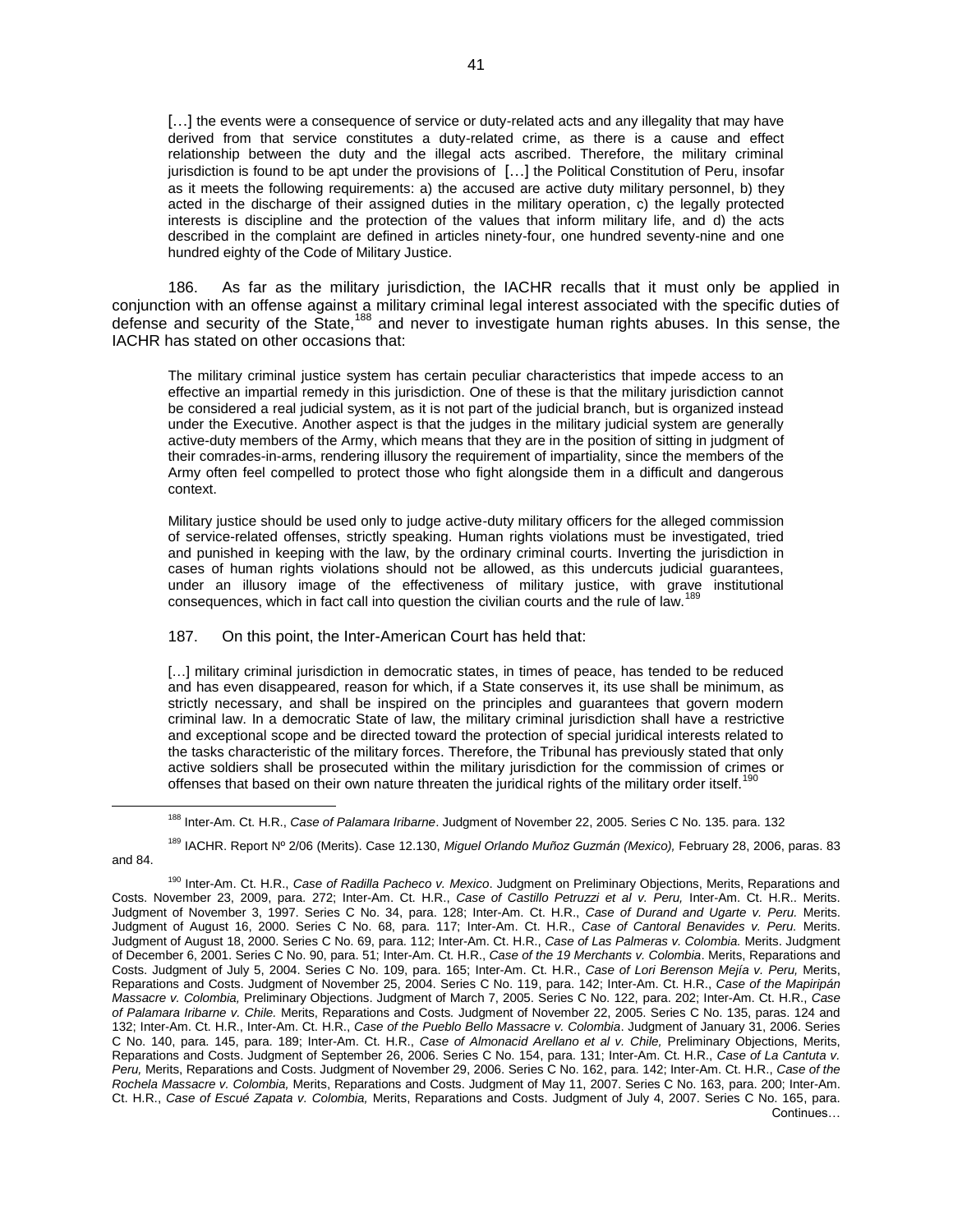[...] Likewise, [the] Court has established that, taking into account the nature of the crime and the juridical right damaged, military criminal jurisdiction is not the competent jurisdiction to investigate and, in its case, prosecute and punish the authors of violations of human rights<sup>191</sup> but that instead the processing of those responsible always corresponds to the ordinary justice system.<sup>192</sup>

188. Duty-related crimes, then, which are the crimes that may be aired in the military justice system, are "punishable act[s] [that] must constitute an excess or an abuse of power that takes place in the context of an activity directly related to a legitimate function of the armed forces."<sup>193</sup> Moreover, "the nexus between the criminal act and the activity related to military service is broken when the offense is extremely grave, as in the case of crimes against humanity. In such circumstances, the case must be removed to the civilian justice system."<sup>194</sup>

189. On this point, the TRC stated that, in its judgment, remanding to the military jurisdiction 'denaturalizes the substantive competence of military tribunals which must be confined to the protection of military legal interests."

190. In this sense, the Commission concludes that the arbitrary and extrajudicial executions and the shooting of survivors may not be considered duty-related crimes but rather serious human rights abuses and therefore the investigation into the facts in the instant case should have gone forward in the ordinary courts.

191. As the Inter-American Court has maintained, "[a]ll organs that exercise functions of a substantially jurisdictional nature have the obligation to adopt just decisions based on full respect for the guarantee of due process established in Article 8 of the Convention."<sup>195</sup> Similarly, according to the principles relating to the investigation of arbitrary and extrajudicial executions States must carry out a "thorough, prompt and impartial investigation of all suspected cases of extra-legal, arbitrary and summary executions<sup>"196</sup> and "identify and bring to justice those responsible, while ensuring the right of every person to a fair and public hearing by a competent, independent and impartial tribunal established by law."<sup>197</sup>

192. The Inter-American Court has also specified that:

…continuation

l

<sup>192</sup> Inter-Am. Ct. H.R., *Case of Radilla Pacheco v. Mexico*. Judgment on Preliminary Objections, Merits, Reparations and Costs. November 23, 2009, para. 273, Inter-Am. Ct. H.R., *Case of Durand and Ugarte v. Peru,* Merits. Judgment of August 16, 2000. Series C No. 68, para. 118; Inter-Am. Ct. H.R., *Case of La Cantuta v. Peru,* Merits, Reparations and Costs. Judgment of November 29, 2006. Series C No. 162, para. 142; and, Inter-Am. Ct. H.R., *Case of the Rochela Massacre v. Colombia,* Merits, Reparations and Costs. Judgment of May 11, 2007. Series C No. 163, para. 200.

<sup>193</sup> Constitutional Court of Colombia, decision C-358 of August 5, 1997. In that same sense, see IACHR. *Third Report on the Situation of Human Rights in Colombia, para*. 30.

<sup>194</sup> Constitutional Court of Colombia, decision C-358 of August 5, 1997. In that same sense, see IACHR. *Third Report on the Situation of Human Rights in Colombia*, para. 30.

<sup>195</sup> Inter-Am. Ct. H.R., *Case of López Álvarez*. Judgment of February 1, 2006. Series C No. 141. para. 148; Inter-Am. Ct. H.R., *Case of Palamara Iribarne*, Judgment of November 22, 2005. Series C No. 135 para. 164; Inter-Am. Ct. H.R., *Case of Yatama*. Judgment of June 23, 2005. Series C No. 127, para. 149; Inter-Am. Ct. H.R., *Case of Ivcher Bronstein*. Judgment of February 6, 2001. Series C No. 74, para. 104.

<sup>196</sup> United Nations Economic and Social Council. Principles on the Effective Prevention and Investigation of Extra-legal, Arbitrary and Summary Executions. Resolution 1989/65 of May 24, 1989.

<sup>105,</sup> and Inter-Am. Ct. H.R., *Case of Tiu Tojín v. Guatemala,* Merits, Reparations and Costs. Judgment of November 26, 2008. Series C No. 190, para. 118.

<sup>191</sup> Inter-Am. Ct. H.R., Case of *Radilla Pacheco* v. Mexico. Judgment on Preliminary Objections, Merits, Reparations and Costs. November 23, 2009, para. 273; Inter-Am. Ct. H.R., *Case of the Rochela Massacre v. Colombia,* Merits, Reparations and Costs. Judgment of May 11, 2007. Series C No. 163, para. 200, and Inter-Am. Ct. H.R., *Case of Escué Zapata v. Colombia,* Merits, Reparations and Costs. Judgment of July 4, 2007. Series C No. 165, para. 105.

<sup>197</sup> United Nations General Assembly. Resolution 59/197. Extrajudicial, Summary or Arbitrary Executions (A/RES/59/197), March 10, 2005.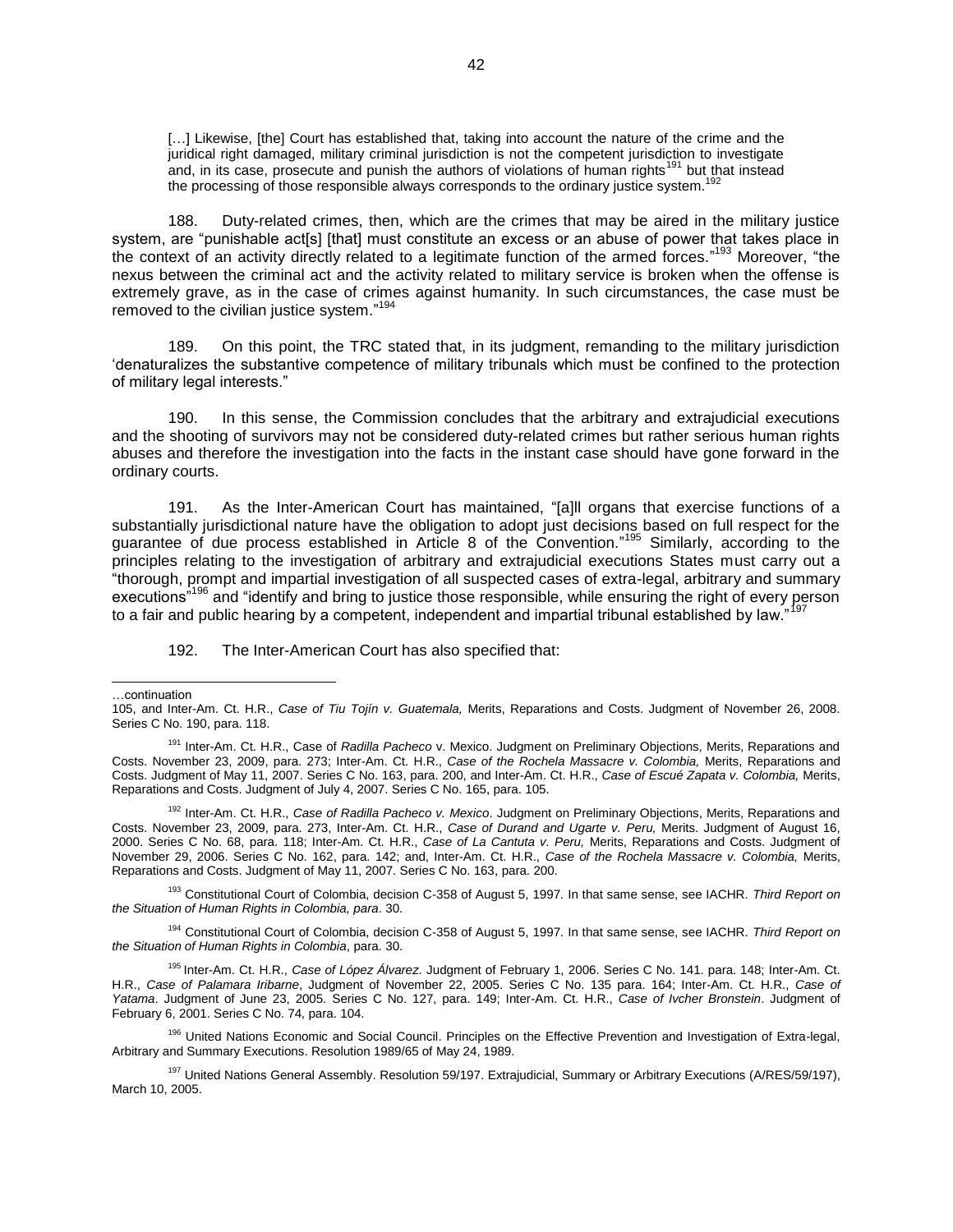[...] "[w]hen the military jurisdiction assumes competence over a matter that should be heard by the ordinary jurisdiction, it is violating the right to a competent tribunal and, *a fortiori*, to due process," which is, at the same time, intimately related to the right to a fair trial.<sup>198</sup> Those courts must be competent, independent and impartial.

193. Contrary to those principles and to the consistent jurisprudence of the Inter-American System, in the instant case, which involves the violation of human rights, the deaths of Víctor Salomón Peceros Pedraza and Herma Luz Meléndez were taken up by a tribunal that was neither competent, nor, as we shall discuss later, impartial or independent.

194. In this sense, the Commission observes that military courts cannot be an independent and impartial organ to investigate and try human rights violations since the Armed Forces have a "deepseated *esprit de corps*" which is sometimes misinterpreted as requiring them to cover up crimes committed by their fellow soldiers.<sup>200</sup> Similarly, the IACHR considers that impartiality is compromised when military authorities prosecute actions whose active subject is another member of the Army, since investigations into the conduct of members of the security forces carried out by other members of those same forces generally serve to conceal the truth rather than to reveal it.<sup>201</sup>

195. The IACHR recalls that a tribunal's impartiality is based on its members not having a direct interest, a pre-established position or a preference for one of the parties, nor any involvement in the controversy. In the case at hand, the analysis of the process carried out in the military jurisdiction reveals that the latter decided to dismiss and close the case on the following grounds:

[...] the subversive group [...] organized and equipped as a military force [...] in a struggle with the characteristics of a military battle, in which there were dead and wounded on both sides. It is therefore necessary to evaluate the necessary conditions for legitimate defense and the circumstances surrounding the battle, the dangerousness of the subversive agents who were provisioned with war weapons and supplies […] and who at all times demonstrated the belligerence inherent to terrorist groups, and a situation in which the lives of the hostages were in grave danger …having died (one hostage, Carlos Giusti Acuña) and two of the commandos involved, with several hostages and commandos seriously wounded. This is indicative of the intensity of the battle […] and therefore in conducting an objective assessment it was necessary to evaluate the necessary conditions to preserve the physical integrity and lives of the hostages […]

[...]the version of extrajudicial executions [...] is based solely on the sworn testimony provided by …Hidetaka Ogura […] and these claims […] have not been confirmed or upheld by a court of jurisdiction […]

[...] the commandos acted in the legitimate defense of human life and in strict compliance with their constitutionally-protected official duties […]

<sup>198</sup> Inter-Am. Ct. H.R., *Case of Radilla Pacheco v. Mexico.* Judgment on Preliminary Objections, Merits, Reparations and Costs. November 23, 2009, para. 273; Inter-Am. Ct. H.R., *Case of Castillo Petruzzi et al v. Peru,* Merits, Reparations and Costs. Judgment of May 30, 1999. Series C No. 52, para. 128; Inter-Am. Ct. H.R., *Case of Palamara Iribarne v. Chile.* Merits, Reparations and Costs. Judgment of November 22, 2005. Series C No. 135, para. 143, and Inter-Am. Ct. H.R., *Case of Tiu Tojín v. Guatemala,*  Merits, Reparations and Costs. Judgment of November 26, 2008. Series C No. 190, para. 118.

<sup>199</sup> Inter-Am. Ct. H.R., *Case of Ivcher Bronstein v. Peru.* Merits, Reparations and Costs. Judgment of February 6, 2001. Series C No. 74, para. 112; Inter-Am. Ct. H.R., *Case of the 19 Merchants v. Colombia*. Merits, Reparations and Costs. Judgment of July 5, 2004. Series C No. 109, para. 167; Inter-Am. Ct. H.R., *Case of Escué Zapata v. Colombia,* Merits, Reparations and Costs. Judgment of July 4, 2007. Series C No. 165, para. 101; Inter-Am. Ct. H.R., *Case of Radilla Pacheco v. Mexico*. Judgment on Preliminary Objections, Merits, Reparations and Costs. November 23, 2009, para. 273, Inter-Am. Ct. H.R., *Case of Durand and Ugarte v. Peru.* Merits*.* Judgment of August 16, 2000. Series C No. 68, para. 117, para. 118; Inter-Am. Ct. H.R., *Case of La Cantuta v. Peru,* Merits, Reparations and Costs. Judgment of November 29, 2006. Series C No. 162, para. 142; y, Inter-Am. Ct. H.R., *Case of the Rochela Massacre v. Colombia,* Merits, Reparations and Costs. Judgment of May 11, 2007. Series C No. 163, para. 200.

<sup>200</sup> IACHR. *Third Report on the Situation of Human Rights in Colombia*, paras. 26-29.

<sup>201</sup> IACHR. *Third Report on the Situation of Human Rights in Colombia*, para. 19.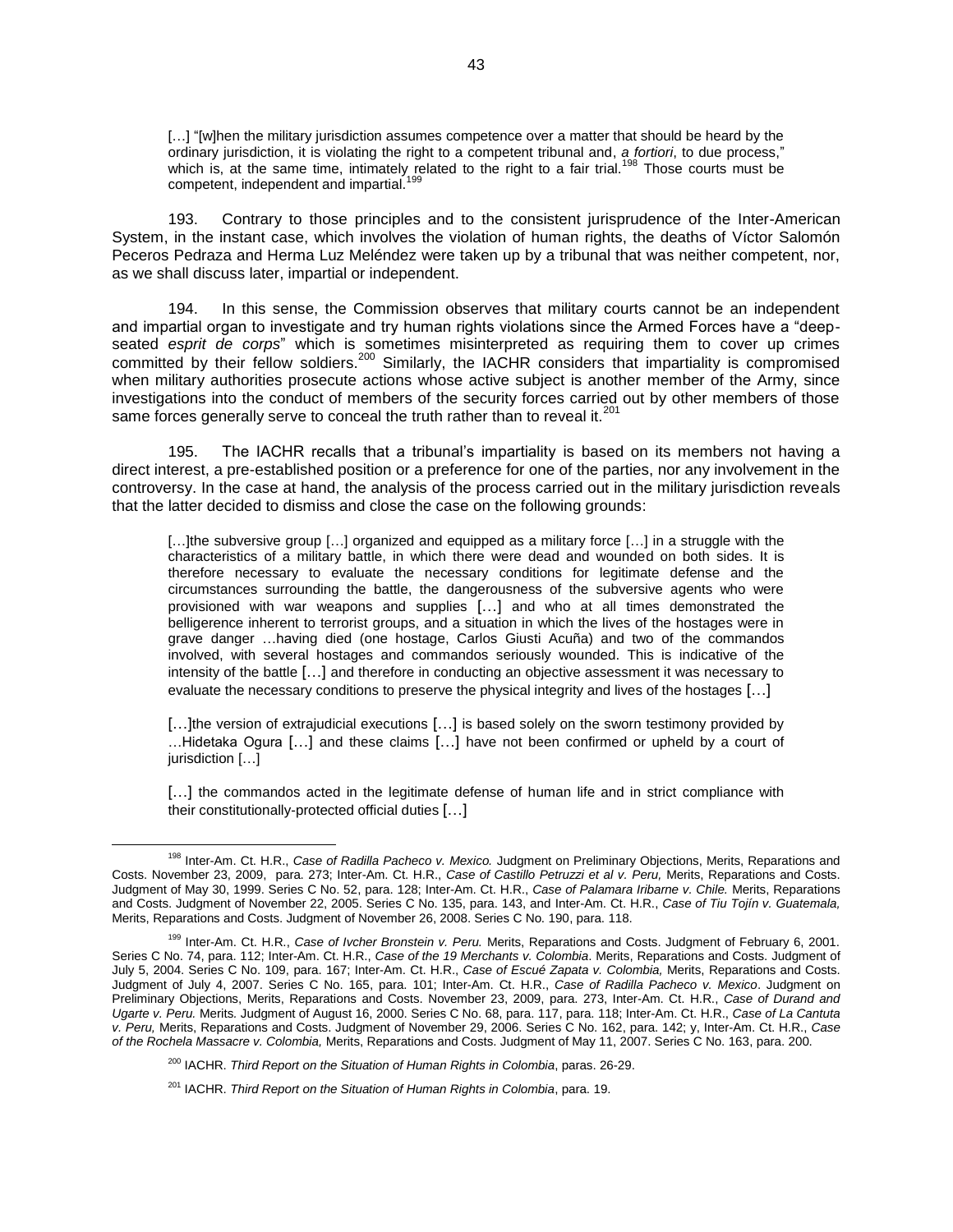Due to the inherent nature of the events, it is impossible to know with certainty which of all of the shots fired caused the death of each one of the MRTA members, much less who did it. That being the case, the commission of international law violations [*jus gentium*], abuse of authority and qualified homicide to the detriment of the aforementioned MRTA members cannot be proved inasmuch as the deaths of the rebels were the result of the battles, inasmuch as it has not been proved that the alleged executions actually occurred, given the lack of incontrovertible and indisputable evidence in the record that would indicate otherwise, particularly if the events took place in a situation involving crossfire.

The most rigorous and complete expert examinations relating to the thanatological studies of the bodies […] took place more than four years after the events occurred, which means, for example that signs such as powder burns [signo de Benassi] used to determine the proximity of the firearm when it was shot [...] are not found [...]

196. In other words, in its analysis of the use of lethal force by military personnel, the military court based its reasoning on generalities such as how the MRTA members "at all times demonstrated [their] belligerence and that the commandos acted "in the legitimate defense of human life." The military tribunal also discarded the testimony of Mr. Ogura, did not take into account the statements given before the Public Prosecutor's Office that corroborated the former, and finally, cast doubt on the expert examinations performed in 2001.

197. Moreover, the State has not conducted a judicial investigation of the arbitrary and extrajudicial executions in relation to the direct perpetrators of the death of Víctor Salomón Peceros Pedraza and Herma Luz Meléndez, other than that conducted in the military jurisdiction. It also did not conduct such an investigation in respect of the direct perpetrators in the death of Eduardo Nicolás Cruz Sánchez, even though this matter had not been aired in the military jurisdiction. Here, the IACHR observes that the next of kin did not have access to the military criminal proceedings against the individuals involved in the executions, nor did they have any recourse to challenge the judging of the facts by that jurisdiction since the process was conducted in secrecy and, as the State contended, no remedy existed to appeal the decision of the military court.

198. In any event, the IACHR recalls that based on the facts in the instant case, it has been established that from the standpoint of international law, state agents used excessive and lethal force and the State is therefore liable for the extrajudicial execution of Eduardo Nicolás Cruz Sánchez, Víctor Salomón Peceros Pedraza and Herma Luz Meléndez. Despite this, the acts remain in a state of total impunity.

199. The facts outlined above are a clear example of what the Commission stated previously in relation to human rights violations committed by members of the armed forces and tried by the military jurisdiction, in the sense that "where the State allows investigations to be conducted by the organs potentially implicated, independence and impartiality are clearly compromised [...] The consequence of such compromise is insulation of those presumably responsible from the normal operation of the legal system."<sup>202</sup> In this sense, the IACHR recalls that airing serious human rights violations in the military justice system, as in the instant case, constitutes a violation *inter alia* of the rights enshrined in Articles 8 and 25 of the American Convention.<sup>203</sup>

200. As evidenced in the instant case, in which deaths resulted from the excessive use of force, contrary to its international obligations<sup>204</sup> the State has not conducted a serious, independent,

<sup>202</sup> IACHR. Report N° 10/95, Case 10.580, *Manuel Stalin Bolaños*, Ecuador, Annual Report of the IACHR 1995, OEA/Ser.L/V/II.91, Doc. 7, rev. 3, April 3, 1996, para. 48.

<sup>203</sup>IACHR. *Annual Report of 1993*. OEA/Ser.L/V/III.85. February 11, 1994.

<sup>204</sup> Inter-Am. Ct. H.R., *Case of Zambrano Vélez et al v. Ecuador*. Merits, Reparations and Costs. Judgment of July 4, 2007. Series C No. 166, para. 108 and 88; Inter-Am. Ct. H.R., *Case of Montero Aranguren et al (Detention Center of Catia)*, Judgment of July 5, 2006. Series C No. 150, para. 80; Inter-Am. Ct. H.R., *Case of Baldeón García*. Judgment of April 6, 2006. Continues…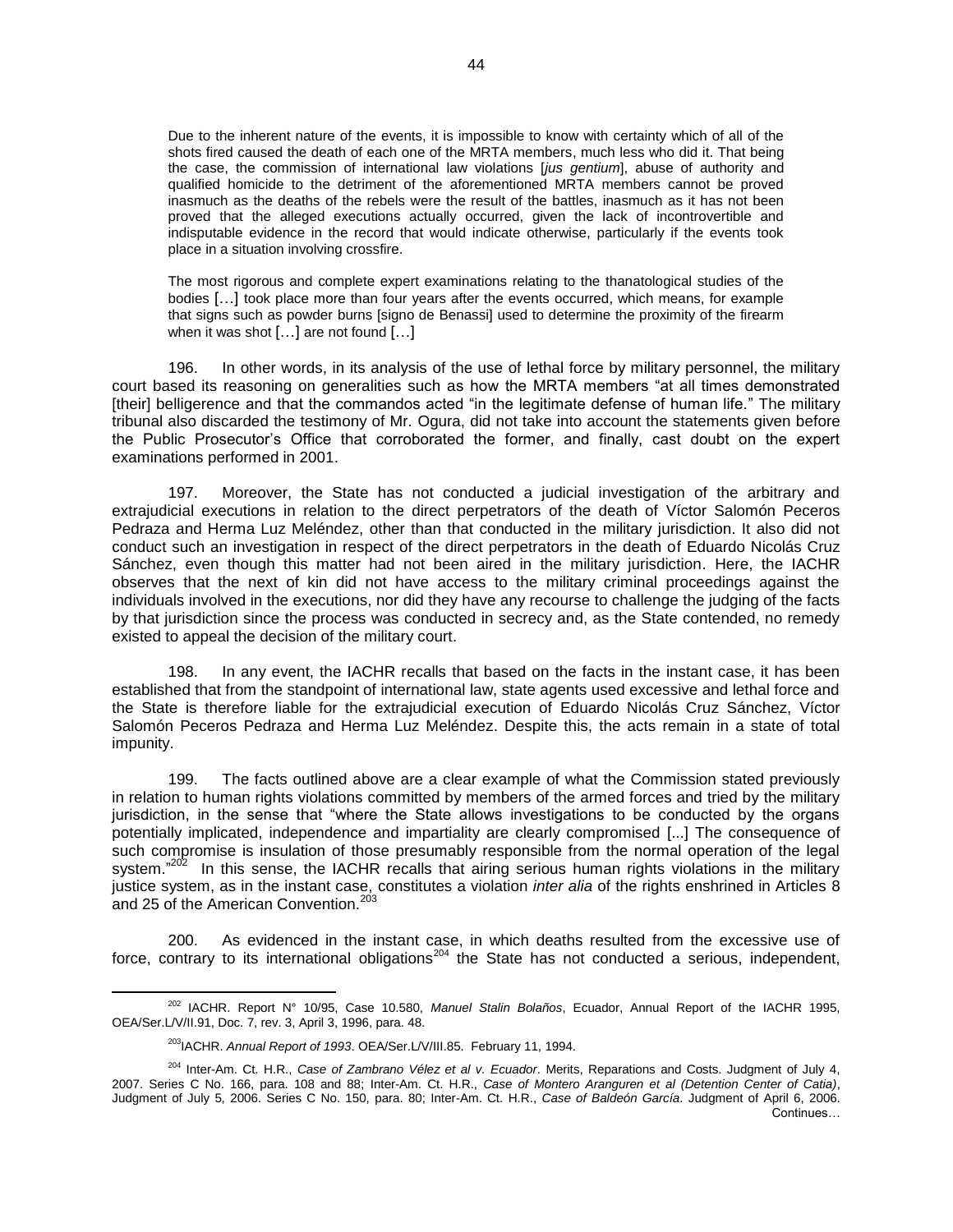impartial and effective investigation, has not offered a satisfactory and convincing explanation of the facts, and has not rebutted, based on the evidence, the allegations concerning its liability. To the contrary, the IACHR observes that the State remanded the matter to the military jurisdiction, which refused the next of kin access to the executed victims and acquitted the military personnel involved, leaving the facts in this case totally unpunished.

201. Based on the foregoing, the Commission considers that the State exceeded the bounds of the military justice sphere in contravention of the parameters of exceptionality and restriction that characterize the military criminal jurisdiction and extended the competence of the military jurisdiction to crimes that had no direct relation to military discipline or to the legally protected interests of that jurisdiction, freed the military personnel involved in the events, and denied the next of kin of the executed victims a fair trial.

### *In relation to the criminal proceeding*

202. According to Article 8(1) of the Convention, one of the elements of due process is that the cases brought before the courts are decided within a reasonable time and by a competent judge. In this sense, a protracted delay can constitute, per se, a violation of judicial guarantees.<sup>205</sup> The reasonability of the time period should be analyzed with regard to the total duration of the criminal proceeding.<sup>206</sup>

203. The Commission recalls that as soon as the State realizes that its Security Forces have used firearms and that this has resulted in the death of a person or harm to his personal integrity, it has the obligation to open, *ex officio* and without delay, a serious, independent, impartial and effective investigation. This derives from the obligation of States to "to see that their security forces, which are entitled to use legitimate force, respect the life of the individuals under their jurisdiction."<sup>207</sup> Moreover, as the Court has specified in cases of alleged extrajudicial killings,

[...] it is essential that the States effectively investigate the deprivation of the right to life, and in its case, punish all those responsible, especially when state agents are involved, since on the contrary, it would be creating, within an environment of impunity, the conditions necessary for the repetition of this type of facts, which is contrary to the duty to respect and guarantee the right to life. Besides, if the acts that violate human rights are not investigated seriously, they would, in some way, result aided by public power, which compromises the State's international responsibility.<sup>208</sup>

l

<sup>205</sup> Inter-Am. Ct. H.R., *Case of García Asto and Ramírez Rojas v. Peru*. Judgment of November 25, 2005. Series C No. 137, para. 166; Inter-Am. Ct. H.R., *Case of Gómez Palomino v. Peru*. Judgment of November 22, 2005. Series C No. 136, para. 85; and Inter-Am. Ct. H.R., *Case of the Moiwana Community v. Suriname*. Judgment of June 15, 2005. Series C No. 124, para. 160.

<sup>206</sup> Inter-Am. Ct. H.R., *Case of López Álvarez v. Honduras*. Judgment of February 1, 2006. Series C No. 141, para. 129; Inter-Am. Ct. H.R., *Case of Acosta Calderón v. Ecuador*. Judgment of June 24, 2005. Series C No. 129, para. 104; and Inter-Am. Ct. H.R., *Case of Tibi v. Ecuador*. Judgment of September 7, 2004. Series C No. 114, para. 168.

<sup>207</sup> Inter-Am. Ct. H.R., *Case of Zambrano Vélez et al v. Ecuador. Merits, Reparations and Costs. Judgment of July 4,* 2007. Series C No. 166, para.81; Inter-Am. Ct. H.R., *Case of Montero Aranguren et al (Detention Center of Catia) v. Venezuela*. Judgment of July 5, 2006. Series C No. 150, para. 66. See also Inter-Am. Ct. H.R., *Case of the Miguel Castro Castro Prison v. Peru***.**  Judgment of November 25, 2006. Series C No. 160, para. 238, and Inter-Am. Ct. H.R., *Case of Servellón García et al v. Honduras*. Judgment of September 21, 2006. Series C No. 152, para. 102.

<sup>208</sup> Inter-Am. Ct. H.R., *Case of Servellón García et al v. Honduras*. Judgment of September 21, 2006. Series C No. 152, para. 123; Inter-Am. Ct. H.R., *Case of Baldeón García v. Peru*. Judgment of April 6, 2006. Series C No. 147, para. 91; Inter-Am. Ct. H.R., *Case of the Pueblo Bello Massacre v. Colombia*. Judgment of January 31, 2006. Series C No. 140, para. 145; Inter-Am. Ct. H.R., *Case of the "Mapiripán Massacre" v. Colombia*. Judgment of September 15, 2005. Series C No. 134, paras. 137 and 232.

<sup>…</sup>continuation

Series C No. 147, para. 120. Inter-Am. Ct. H.R., *Case of Servellón García et al v. Honduras*. Judgment of September 21, 2006. Series C No. 152, para. 123; Inter-Am. Ct. H.R., *Case of Baldeón García v. Peru*. Judgment of April 6, 2006. Series C No. 147, para. 91; Inter-Am. Ct. H.R., *Case of the Pueblo Bello Massacre v. Colombia*. Judgment of January 31, 2006. Series C No. 140, para. 145; Inter-Am. Ct. H.R., *Case of the "Mapiripán Massacre" v. Colombia*. Judgment of September 15, 2005. Series C No. 134, paras. 137 and 232. Inter-Am. Ct. H.R., *Case of Juan Humberto Sánchez v. Honduras.* Judgment of June 7, 2003. Series C No. 99, para. 112. See also *Case of the Miguel Castro Castro Prison v. Peru***.** Judgment of November 25, 2006. Series C No. 160, para. 256, and Inter-Am. Ct. H.R., *Case of Vargas Areco v. Paraguay*. Judgment of September 26, 2006. Series C No. 155, para. 77. In a similar sense, see also ECHR, *Erdogan and Others v. Turkey*, 25 April 2006, no. 19807/92, paras. 122-123, and ECHR, Nachova and Others v. Bulgaria [GC], nos. 43577/98 and 43579/98, paras. 111-112, 6 July 2005.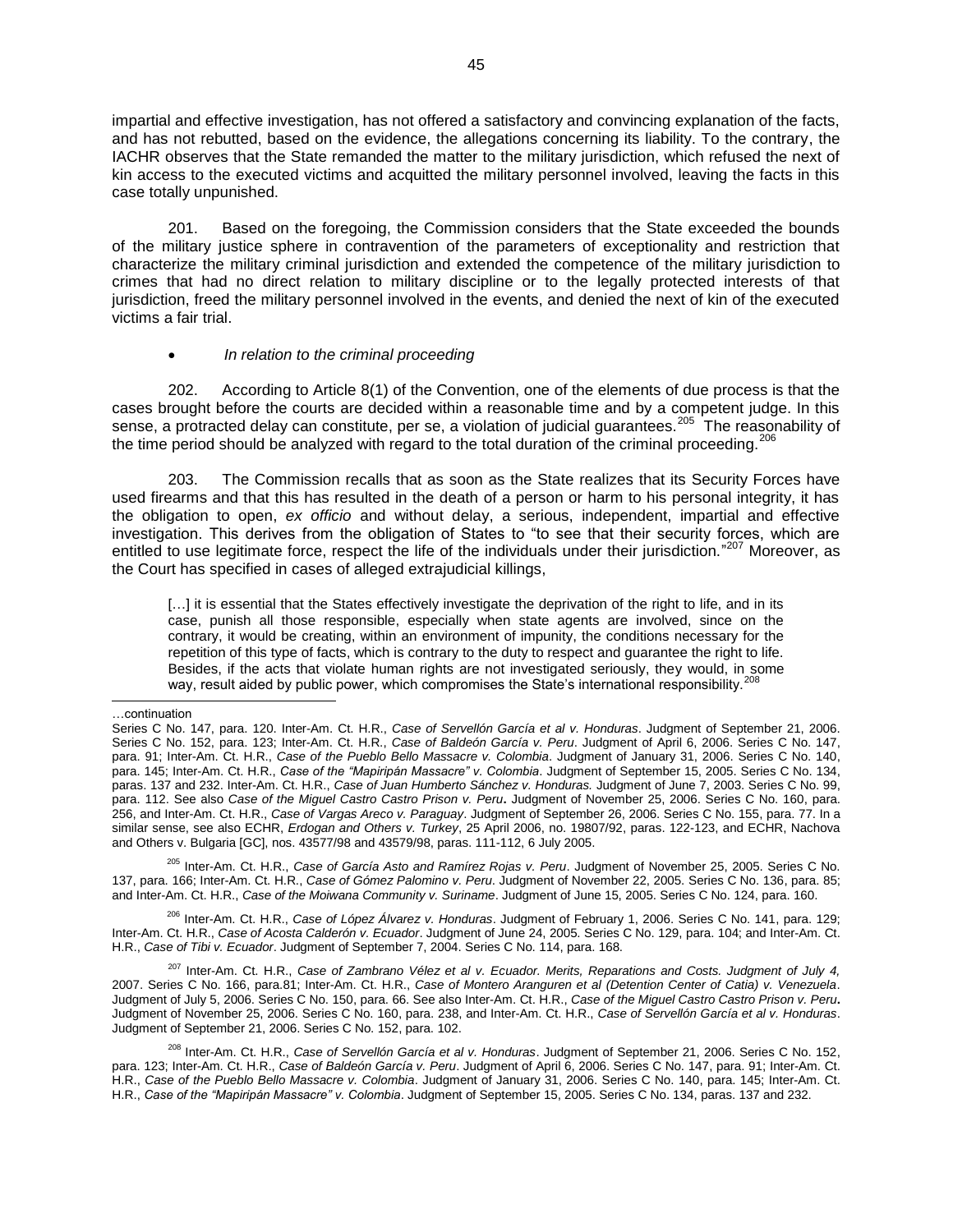204. When the authorities realized that the MRTA members had been killed by state officials who had used force by means of firearms, the State had the obligation to activate *ex officio* "and without delay, mechanisms to carry out an appropriate control and verification of the legality of the use of force, through a serious, independent, impartial and effective investigation of the facts at the domestic level."<sup>209</sup> In the instant case, the Commission notes that the events occurred in April 1997 and, as of the date of this report, fourteen years after the events occurred, a legal ruling has not been handed down by the regular court system in relation to them.

205. The IACHR takes the view that in order to establish whether an investigation has been conducted promptly, it is necessary to take into consideration a series of factors, such as the time that has transpired since the crime was committed, whether the investigation has progressed beyond the preliminary phase, the steps taken by the authorities, and the complexity of the matter.<sup>210</sup> Moreover, the Commission recalls that the Inter-American Court has specified that a prolonged delay may, in itself, constitute a violation of judicial guarantees, and it therefore falls to the State to explain and prove why it has required more time than would be reasonable to deliver final judgment in a specific case,  $211$ something that it has failed to do in the instant case.

206. Therefore, under the terms of Article 8(1) of the Convention, the Commission will take into consideration, in light of the specific circumstances of the case, the three elements that it has taken into account in its consistent jurisprudence: a) the complexity of the matter, b) the conduct of the judicial authorities, and c) the procedural activities of the interested party.<sup>212</sup>

207. In this regard, the Commission considers that while the instant case might pose a certain degree of complexity in terms of the number of persons dead and accused, it must be recalled that fourteen years after the events, and ten after the case was opened, the latter remains in the oral phase of the trial and no verdict has been delivered. Moreover, as has been proven, the authorities obstructed the performance of a timely and complete autopsy, neglected to open an *ex officio* investigation for over three years, waited five years to file charges, and have failed to pronounce in a timely manner on different matters.

208. As an example, Vladimiro Montesinos, Nicolás de Bari Hermoza Ríos and Roberto Edmundo Huamán Acurra were ordered released on grounds that the judicial authority had failed to rule on their liability in a timely manner, and therefore "the ordinary period of detention […] had inexorably expired [...] and remained in that state for eight months before being returned on July 7, 2004." Similarly, the lack of a timely ruling on the liability of the accused Fernando Vianderas Ottone, Martín Solari de la Fuente and Herbert Danilo Ángeles led to their acquittal. What is more, nearly four years have transpired since the oral trial began and it has still not been concluded. It is also important to underscore that Mr. Alberto Fujimori was not charged until 2007, and there has been no progress in that case.

209. Finally, in terms of the procedural activity of the interested parties, the Commission notes that, since a death is involved, in other words a crime of public action, the State has the duty to conduct an *ex officio* investigation, without the need for the participation of the interested parties. Independently of this, the records show that relatives of Eduardo Nicolás Cruz Sánchez and Herma Luz Meléndez Cueva

<sup>209</sup> Inter-Am. Ct. H.R., *Case of Zambrano Vélez et al v. Ecuador. Merits, Reparations and Costs. Judgment of July 4,* 2007. Series C No. 166, para. 122.

<sup>210</sup> IACHR, Report No. 130/99, Víctor Manuel Oropeza (Mexico), Petition 11.740, paras. 30-32.

<sup>211</sup> Inter-Am. Ct. H.R., *Case of Ricardo Canese v. Paraguay*. Judgment of August 31, 2004. Series C No. 111, para. 142.

<sup>&</sup>lt;sup>212</sup> IACHR. Report on the Merits No. 77/02, Waldemar Gerónimo Pinheiro and José Víctor dos Santos (Case 11.506), December 27, 2002, para. 76. See also Inter-Am. Ct. H.R., *Case of López Álvarez v. Honduras*. Judgment of February 1, 2006. Series C No. 141, para. 132; Inter-Am. Ct. H.R., *Case of García Asto and Ramírez Rojas v. Peru*. Judgment of November 25, 2005. Series C No. 137, para. 166; and Inter-Am. Ct. H.R., *Case of Acosta Calderón v. Ecuador*. Judgment of June 24, 2005. Series C No. 129, para. 105; U.N. doc. CCPR/C/GC/32 of August 23, 2007, Human Rights Committee, General Comment Nº 32, para.35.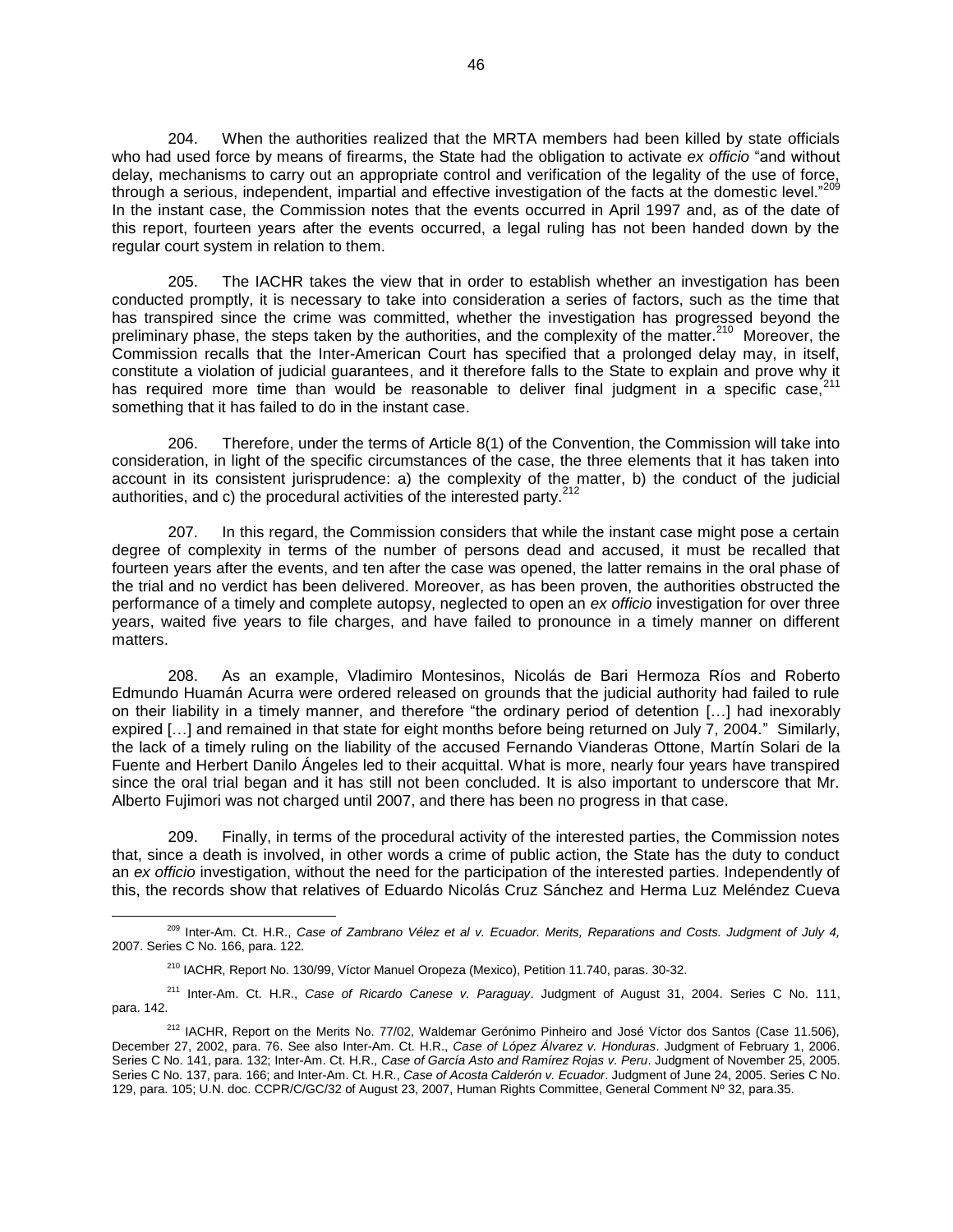joined the criminal case as civil parties and submitted several procedural motions during the process. Similarly, relatives of Eduardo Nicolás Cruz Sánchez, Herma Luz Meléndez Cueva and Salomón Peceros Pedraza cooperated with the nine studies performed on the remains in 2001.

210. Taking into account the foregoing, the IACHR finds that there was a violation of the reasonable time period in the criminal proceeding in the case under study.

211. Moreover, the Commission observes that despite evidence in the case file concerning obstruction by the military judge, the latter has never been prosecuted. It is also telling that no member of the military has been prosecuted as a triggerman in the execution of Eduardo Nicolás Sánchez, and all of the commandos who participated in the Operation were absolved in relation to the executions of Víctor Salomón Cruz Sánchez and Herma Luz Meléndez Cruz.

212. With respect to an effective remedy, the Commission emphasizes that the State sent part of the examination of the facts to the military jurisdiction where the proceeding was conducted in secrecy and the relatives were unable to participate. In the ordinary court jurisdiction, fourteen years after the events and ten years after the case was opened, there has not been a single conviction. Therefore, the Commission finds that the State has not guaranteed them an effective judicial remedy.

213. Based on the discussion presented in this chapter, the Commission concludes that in the instant case, the competent authorities failed to respect the judicial guarantees to which the relatives of Eduardo Nicolás Cruz Sánchez, Herma Luz Meléndez Cueva and Salomón Peceros Pedraza were entitled, and did not provide them with an effective remedy to guarantee a fair trial, a determination of the truth of what happened, and the investigation, identification, prosecution and where warranted, punishment of the direct perpetrators and masterminds of the execution of those individuals. Therefore, the State is responsible for the violation of the right to due process guarantees and to judicial protection enshrined in Articles 8(1) and 25(1) of the American Convention, in relation to Article 1(1) of that treaty, to the detriment of Florentín Peceros Farfán, Nemecia Pedraza, Jenifer Solange Peceros Quispe, Herma Luz Cueva Torres, Edgar Odón Cruz Acuña and Lucinda Rojas Landa, relatives of the victims of extrajudicial execution.

## **3. Failure to comply with the obligation to adopt domestic provisions (Article 2 of the American Convention), in relation to Articles 8 and 25 of that instrument**

214. The Commission also considers that the facts surrounding the extrajudicial execution of Eduardo Nicolás Cruz Sánchez, Herma Luz Meléndez Cueva and Víctor Salomón Peceros Pedraza amount to a failure to comply with Article 2 of the American Convention to the detriment of their next of kin. In this sense, while the Inter-American Commission did not pronounce on the alleged violation of that article in its admissibility report, it has been substantiated by the information and documentation provided by the parties during the processing of the instant case, and the State has had the opportunity to defend itself and to present any relevant pleadings and in fact, did so during the public hearing when it referred to its domestic jurisdiction on this point. Therefore, in application of the principle of *iura novit curia*, the Commission will develop its considerations on this point.

215. Article 2 of the American Convention establishes the general obligation of each State to adjust its domestic law in keeping with the provisions of the former in order to guarantee the rights enshrined therein, which implies that the measures of domestic law must be effective (principle of *effet utile*). 213

<sup>213</sup> Inter-Am. Ct. H.R., *Case of Radilla Pacheco v. Mexico*. Judgment on Preliminary Objections, Merits, Reparations and Costs. November 23, 2009, para. 288, Inter-Am. Ct. H.R., *Case of Garrido and Baigorria v. Argentina, Case of Garrido and Baigorria v. Argentina.* Merits. Judgment of February 2, 1996. Series C No. 26, para. 68; Inter-Am. Ct. H.R., *Case of Zambrano Vélez et al v. Ecuador. Merits, Reparations and Costs. Judgment of July 4,* 2007. Series C No. 166, para. 55.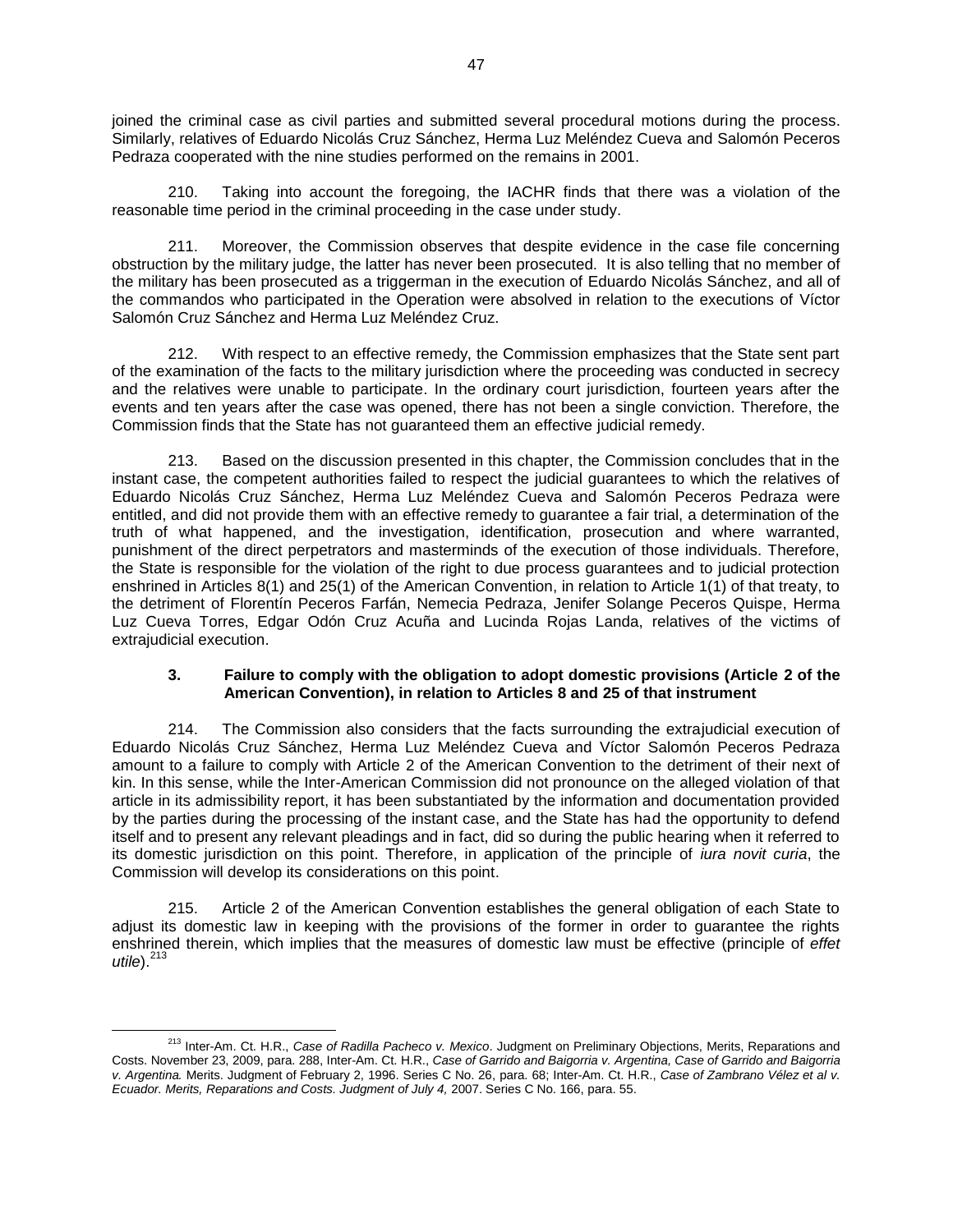216. The IACHR observes that the Supreme Court of Justice of Lima based its reasoning on the fact that the commandos who participated in Operation Chavín de Huántar acted "in the discharge of their duties," under orders, in the context of a state of emergency. It also determined that this reasoning was supported by several articles of the Military Code in effect at the time of the events and by Law 24.150, in light of Article 173 of the Political Constitution of Peru, which provided that:

in case of a duty-related crime, members of the Armed Forces and the National Police are subject to the respective jurisdiction and to the Code of Military Justice, and this provision is also applicable to civilians for the crimes of Treason against the Fatherland and Terrorism. …

217. In this regard, the Inter-American Court has established that:

The possibility that the military courts prosecute any soldier who is accused of an ordinary crime, for the mere fact of being in service, implies that the jurisdiction is granted due to the mere circumstance of being a soldier. In that sense, even when they crime is committed by soldiers while there are still in service or based on acts of same, this is not enough for their knowledge to correspond to the military criminal justice. $^{214}$ 

218. In this sense, the Commission observes that despite finding that the facts in the instant case could amount to crimes against humanity, the Supreme Court determined that they should be taken up by the military court in relation to the soldiers involved in the operation. Moreover, this interpretation neglected to clearly and unambiguously identify which of the crimes are considered to be service-related by establishing the direct and proximal relationship with the military function or with the infringement of legally protected interests inherent to the military system.<sup>215</sup>

219. In this regard, the IACHR considers it relevant to point out that during the public hearing held in 2005, the State reported that in 2004, the Constitutional Court and the Supreme Court delivered judgments establishing that human rights violations are not service-related crimes. This notwithstanding, the IACHR notes that the State did not explain exactly how this jurisprudence might have influenced the facts in the instant case.

220. The Commission concludes, therefore, that the State failed to fulfill the obligation contained in Article 2 of the American Convention, in relation to Articles 8 and 25 of that treaty, by extending the competence of the military jurisdiction to crimes that had no direct relationship with military discipline or legally protected interests inherent to the military.

## **4. Right to personal integrity (Article 5 of the Convention), in relation to Article 1(1) of that instrument to the detriment of the victims' next of kin**

221. In the Commission's view, the facts surrounding the extrajudicial execution of Eduardo Nicolás Cruz Sánchez, Herma Luz Meléndez Cueva and Víctor Salomón Peceros Pedraza also constitute violations of Article 5 of the American Convention to the detriment of their next of kin. In this regard, while the Inter-American Commission did not pronounce on the alleged violation of this article in its admissibility report, the petitioners raised it after the admissibility report had been issued, besides which, the allegation is substantiated in the information and documentation provided by the parties during the processing of the instant case, with respect to which the State has had the opportunity to defend itself and submit its pleadings. Therefore, in application of the principle of *iura novit curia*, the Commission shall articulate its considerations on this point.

 $\overline{a}$ <sup>214</sup> Inter-Am. Ct. H.R., *Case of Radilla Pacheco v. Mexico*. Judgment on Preliminary Objections, Merits, Reparations and Costs. November 23, 2009, para. 286.

<sup>215</sup> Inter-Am. Ct. H.R., *Case of Radilla Pacheco v. Mexico*. Judgment on Preliminary Objections, Merits, Reparations and Costs. November 23, 2009, para. 284. See also Inter-Am. Ct. H.R., *Case of Usón Ramírez v. Venezuela. Preliminary Objection, Merits, Reparations and Costs*. Judgment of November 20, 2009. Series C No. 207, para. 55, Inter-Am. Ct. H.R., *Case of Palamara Iribarne v. Chile. Merits, Reparations and Costs*. Judgment of November 22, 2005. Series C No. 135, para. 126.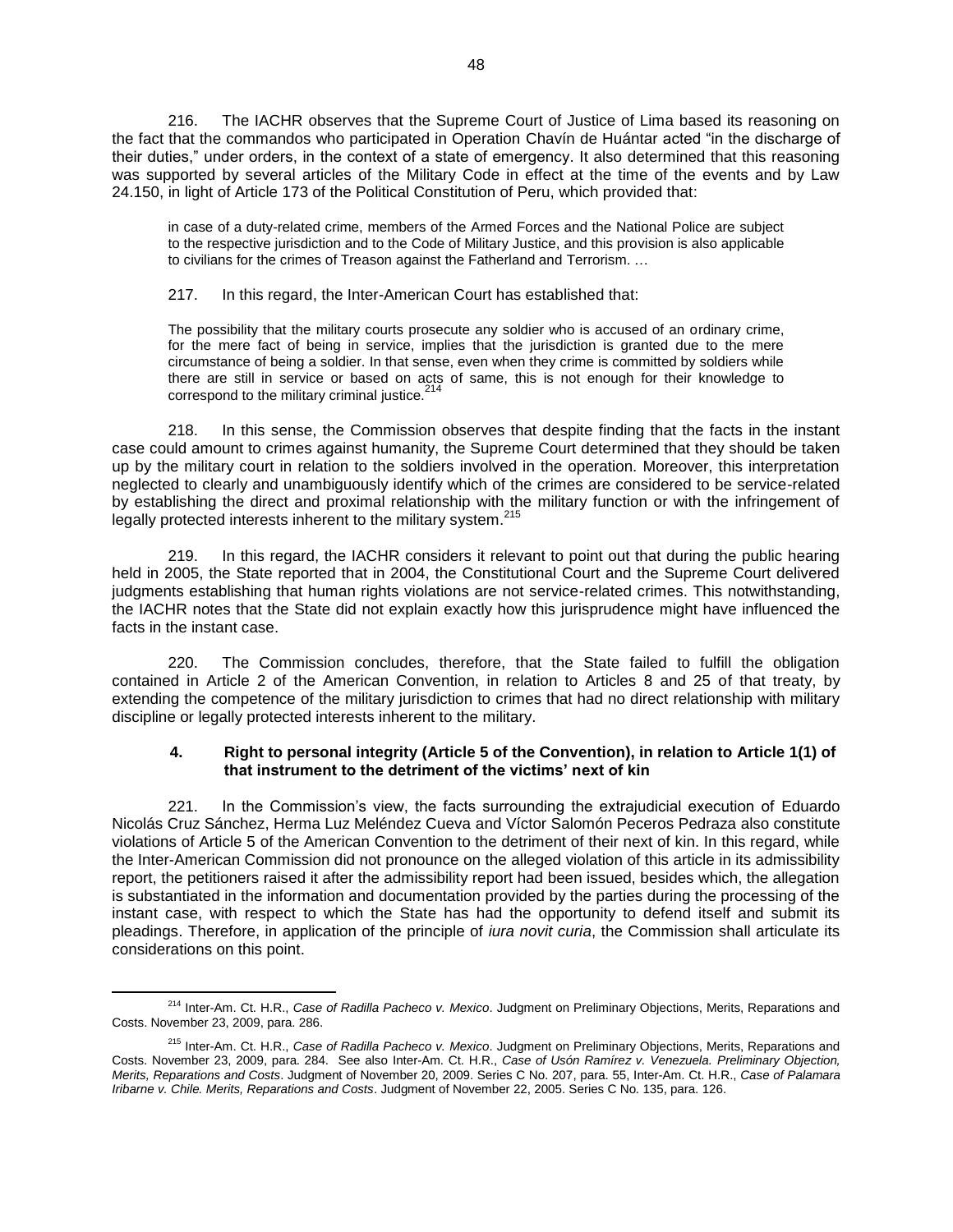222. In relation to the relatives of Eduardo Nicolás Cruz Sánchez, Herma Luz Meléndez Cueva and Víctor Salomón Peceros Pedraza, the Commission wishes to emphasize that that the Inter-American Court has repeatedly stated that "the next of kin of the victims of human rights violations may also be victims." 216

223. Specifically with respect to arbitrary and extrajudicial executions, the Court has stated that "no evidence is required to prove the grave impact on the mental and emotional well-being of the next of kin of the victims." <sup>217</sup> In light of the foregoing, in relation to the suffering and anguish suffered by the next of kin, and consistent with the jurisprudence of the inter-American human rights system on this subject, the Commission considers that they were also victims of a violation of their personal integrity.

224. Moreover, the IACHR notes that the petitioners claimed that the State is responsible for the violation of the personal integrity of the victims' next of kin. They asserted that those individuals had suffered intensely due to the execution of their relatives. Moreover, the State did not notify them of the transfer of the bodies, or their burial; it also did not notify them about the results of the autopsies performed on the victims' bodies or the causes and circumstances of their death. They added that the deaths were not investigated until the next of kin lodged a criminal complaint. Subsequently, the families have had to face the slow pace of the process, attempts to cover-up the deaths and the lack of due diligence on the part of the civilian and military judicial authorities. The state did not submit any observations in this regard.

225. Moreover, the Commission observes that the mortal remains of the executed victims were buried as NN (with the exception of Eduardo Nicolás Cruz Sánchez). The IACHR takes note of the representatives' claim that the victims were buried without identifying them or notifying their next of kin. The State does not contest these facts in its pleadings. In this regard, the IACHR considers that the case file does not contain elements that would indicate that the executed victims were handed over to their next of kin so that the latter could dispose of their remains. In virtue of the foregoing, and assuming that they were not, in fact, handed over to the families, the Commission finds that this circumstance constitutes additional suffering for the next of kin, who were denied the ability to bury them in the place of their choosing and in keeping with their beliefs.

226. Finally, as noted earlier, the State is responsible for neglecting to seriously investigate the arbitrary and extrajudicial killings of the aforementioned victims and because of this, the facts have gone unpunished. In relation to this, the Court has established that the lack of effective remedies constitutes a source of additional suffering and anguish for the victims' next of kin<sup>218</sup> who, in the instant case, still have not seen justice done nearly fourteen years after the events.

227. Consequently, the IACHR concludes that the State violated Articles 5(1) and 5(2) of the Convention in relation to Article 1(1) of that treaty to the detriment of the next of kin of the executed victims, namely Florentín Peceros Farfán, Nemecia Pedraza, Jenifer Solange Peceros Quispe, Herma Luz Cueva Torres, Edgar Odón Cruz Acuña and Lucinda Rojas Landa.

# **V. CONCLUSIONS**

 $\overline{a}$ <sup>216</sup> Inter-Am. Ct. H.R., *Case of Castillo Páez. Reparations* (art. 63.1 American Convention on Human Rights). Judgment of November 27, 1998. Series C No. 43, para. 88. See also Inter-Am. Ct. H.R. *Case of the Pueblo Bello Massacre.* Judgment of January 31, 2006. Series C No. 140, para. 154.

<sup>217</sup> Inter-Am. Ct. H.R., *Case of the Ituango Massacres v. Colombia.* Preliminary Objection, Merits, Reparations and Costs. Judgment of July1, 2006. Series C No. 148, para. 262. See also Inter-Am. Ct. H.R., *Case of the Mapiripán Massacre v. Colombia.*  Merits, Reparations and Costs. Judgment of September 15, 2005. Series C No. 134, para. 146.

<sup>218</sup> Inter-Am. Ct. H.R., Case of *Montero Aranguren et al (Detention Center of Catia)* v. Venezuela. Preliminary Objection, Merits, Reparations and Costs. Judgment of July 5, 2006. Series C No. 150, para. 104; Inter-Am. Ct. H.R., *Case of the Ituango Massacres*. Judgment of July 1, 2006. Series C No. 148, para. 261. See also, Inter-Am. Ct. H.R., *Case of the "Mapiripán Massacre"*. Judgment of September 15, 2005. Series C No. 134, para. 145; Inter-Am. Ct. H.R., *Case of the Pueblo Bello Massacre*. Judgment of January 31, 2006. Series C No. 140, para. 145*;* Inter-Am. Ct. H.R., *Case of the Moiwana Community*. Judgment of June 15, 2005. Series C No. 124, para. 94.